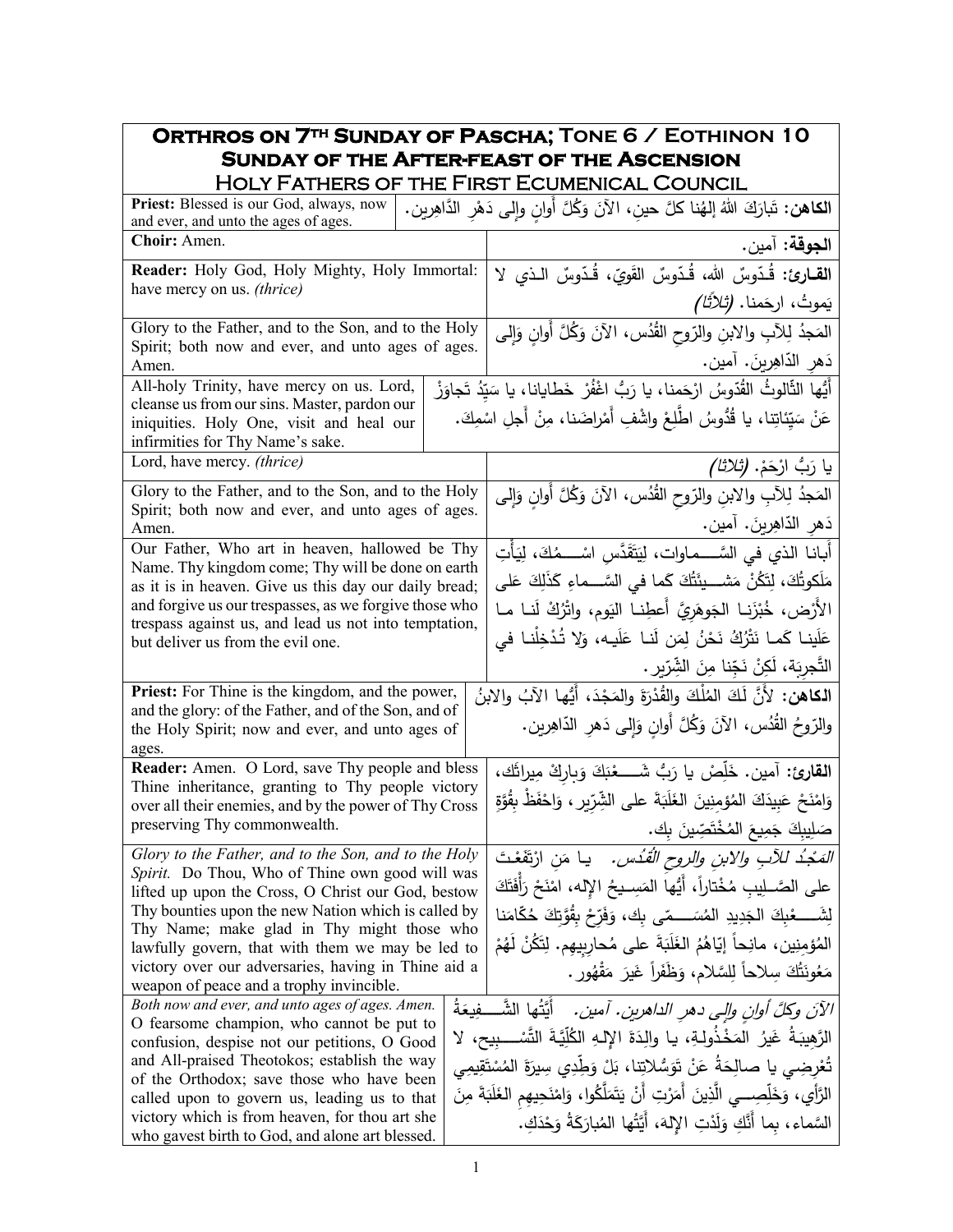|                                                                                                           | <b>LITANY</b>                                                                                         |
|-----------------------------------------------------------------------------------------------------------|-------------------------------------------------------------------------------------------------------|
| Priest: Have mercy on us, O God, according to                                                             | ا <b>لكاهن:</b> إِرْحَمْنا يا اللهُ بِعَظِيمِ رَحْمَتِكَ، نَطْلُبُ إِلَيكَ                            |
| Thy great mercy, we pray Thee, hear us, and have                                                          |                                                                                                       |
| mercy.                                                                                                    | فَاسْتَجِبْ وَارْحَمْ.                                                                                |
| Choir: Lord, have mercy. (thrice)                                                                         | ا <b>لجوقة:</b> يا رَبُّ ارْحَم. <b>(</b> ثلاثاً <i>)</i>                                             |
| Priest: Again we pray for all                                                                             | ا <b>لكاهن:</b> وَأَيضاً نَطْلُبُ مِنْ أَجْلِ المَسِيحِيِّينَ الحَسَنِي العِبادَةِ الأُرثوذُكسِيِّين. |
| pious and Orthodox Christians.                                                                            |                                                                                                       |
| <b>Choir:</b> Lord, have mercy. <i>(thrice)</i>                                                           | ا <b>لجوقة</b> : يا رَبُّ ارْحَم. (ثلاثاً)                                                            |
| Priest: Again we pray for our Father and                                                                  | ا <b>لكاهن:</b> وَأَيضاً نَطْلُبُ مِنْ أَجْلِ أَبينا ومتْروبوليتِنا (فُلان)                           |
| Metropolitan ______, our Bishop _<br>$\_\_$ and                                                           |                                                                                                       |
| all our brotherhood in Christ.                                                                            | ورَئِيسِ كَهَنَتِنا (فُلان)، وَكُلِّ إِخْوَتِنا في المَسِيحِ.                                         |
| Choir: Lord, have mercy. (thrice)                                                                         | الجوقة: يا رَبُّ ارْحَم. (ثلاثاً)                                                                     |
| Priest: For Thou art a merciful God and lovest                                                            | ا <b>لكاهن:</b> لأَنَّكَ إِلهٌ رَحِيمٌ وَمُحِبٌّ لِلبَشَرِ ، وَلَكَ نُرْسِلُ المَجْدَ                 |
| mankind, and unto Thee we ascribe glory to the                                                            |                                                                                                       |
| Father and to the Son and to the Holy Spirit, now                                                         | أَيُّها الآبُ وَالإِبْنُ وَالرُّوحُ القُدُس، الآنَ وَكُلَّ أُوانِ وَإِلى                              |
| and ever, and unto ages of ages.                                                                          | دَهْرِ الدَّاهِرِينِ.                                                                                 |
| Choir: Amen. Bless, father, in the Name of the                                                            |                                                                                                       |
| Lord.                                                                                                     | ا <b>لجوقة:</b> آمين، بِاسْمِ الرَّبِّ بارِكْ يا أب.                                                  |
| Priest: Glory to the Holy, Consubstantial,                                                                | ا <b>لكاهن:</b> المَجذُ لِلثالُوثِ القُدُّوسِ، الواحِدِ في الجَوْهَرِ ، المُحْيي،                     |
| Life-giving, and Undivided Trinity, always,                                                               |                                                                                                       |
| now and ever, and unto ages of ages.                                                                      | غَيرِ المُنْقَسِم، كُلَّ حِين، الآنَ وَكُلَّ أُوانِ وَإِلى دَهْرِ الدَّاهِرِينِ.                      |
|                                                                                                           | <b>PSALM3</b>                                                                                         |
| O Lord, why are they multiplied that afflict me?                                                          | يا رَبُّ لِماذا كَثّْرَ الَّذِينَ يُحْزِنُونَنِي؟ كَثيرونَ قاموا عَلَيّ.                              |
| Many rise up against me. Many say unto my soul:                                                           |                                                                                                       |
| There is no salvation for him in his God. But Thou,                                                       | كَثيرونَ يَقولونَ لِنَفْسى لا خَلاصَ لَهُ بِإِلْهِه. وأَنْتَ يا                                       |
| O Lord, art my helper, my glory, and the lifter up                                                        | رَبُّ، ناصِرِي وَمَجْدِي وَرافِعُ رأسي. بِصَوْتِي إلى الرَّبِّ                                        |
| of my head. I cried unto the Lord with my voice,                                                          | صَرَخْتُ، فَأَجابَنِي مِنْ جَبَلِ قُدْسِه. أنا رَقَدْتُ ونِمْتُ ثُمَّ                                 |
| and He heard me out of His holy mountain. I laid                                                          |                                                                                                       |
| me down and slept; I awoke, for the Lord will help<br>me. I will not be afraid of ten thousands of people | قُمْتُ، لأَنَّ الرَّبَّ يَنصُرُني. فَلا أَخافُ مِن رِبْواتِ                                           |
| that set themselves against me round about. Arise,                                                        | الشَّعبِ المُحيطينَ بي، المُتوازرينَ عليّ. قُمْ يا رَبُّ،                                             |
| O Lord, save me, O my God, for Thou hast smitten                                                          | خَلِّصْنِي يا إلْهِي، فَإِنَّكَ ضَرَبْتَ كُلَّ مَنْ يُعادِيني                                         |
| all who without cause are mine enemies; the teeth                                                         | باطلاً، وَسَحَقْتَ أَسْنانَ الخَطَأة. لِلرَّبِّ الخَلاصُ وعلى                                         |
| of sinners hast Thou broken. Salvation is of the                                                          |                                                                                                       |
| Lord, and Thy blessing is upon Thy people.                                                                | شَعبك بَرَكَتُك.                                                                                      |
| I laid me down and slept; I awoke, for the Lord will                                                      | أَنا رَقَدْتُ وَنِمْتُ ثُمَّ قُمْتُ، لأَنَّ الرَّبَّ يَنْصُرُني.                                      |
| help me.                                                                                                  | <b>PSALM 37</b>                                                                                       |
| O Lord, rebuke me not in Thine anger, nor chasten                                                         |                                                                                                       |
| me in Thy wrath. For Thine arrows are fastened in                                                         | يا رَبٌّ، لا بِغَضَبِكَ تُوَبِّخْني، ولا بِرِجْزِكَ تُؤَدِّبْني. فَإِنَّ                              |
| me, and Thou hast laid Thy hand heavily upon me.                                                          | سِهامَكَ قد نَشَبَتْ فِيَّ، وَمَكَّنْتَ عليَّ يذَك. لَيْسَ                                            |
| There is no healing in my flesh in the face of Thy                                                        | لِجَسَدِي شِفاءٌ مِنْ وَجْهِ غَضَبِكَ، وَلا سَلامَةٌ في                                               |
| wrath; and there is no peace in my bones in the face                                                      |                                                                                                       |
| of my sins. For mine iniquities are risen higher than                                                     | عِظامي مِنْ وَجْهِ خَطايايِ. لأَنَّ آثامي قَدْ تَعالَتْ فَوقَ                                         |
| my head; as a heavy burden have they pressed                                                              | رَأْسي، كَحِمْلِ ثَقيلٍ قَدْ ثَقُلَتْ عَلَيَّ. قَدْ أَنْتَنَتْ وقاحَتْ                                |
| heavily upon me. My bruises are become noisome                                                            | جِراحاتي مِنْ قِبَلِ جَهالَتي. شَقِيتُ وَانْحَنَيْتُ إلى                                              |
| and corrupt in the face of my folly. I have been<br>wretched and utterly bowed down until the end; all    |                                                                                                       |
| the day long I went with downcast face. For my loins                                                      | الغايَةِ، والنَّهارَ كُلَّهُ مَشَيْتُ عابسًا. لأَنَّ مَتْنَىَّ قَدِ امْتَلأَ                          |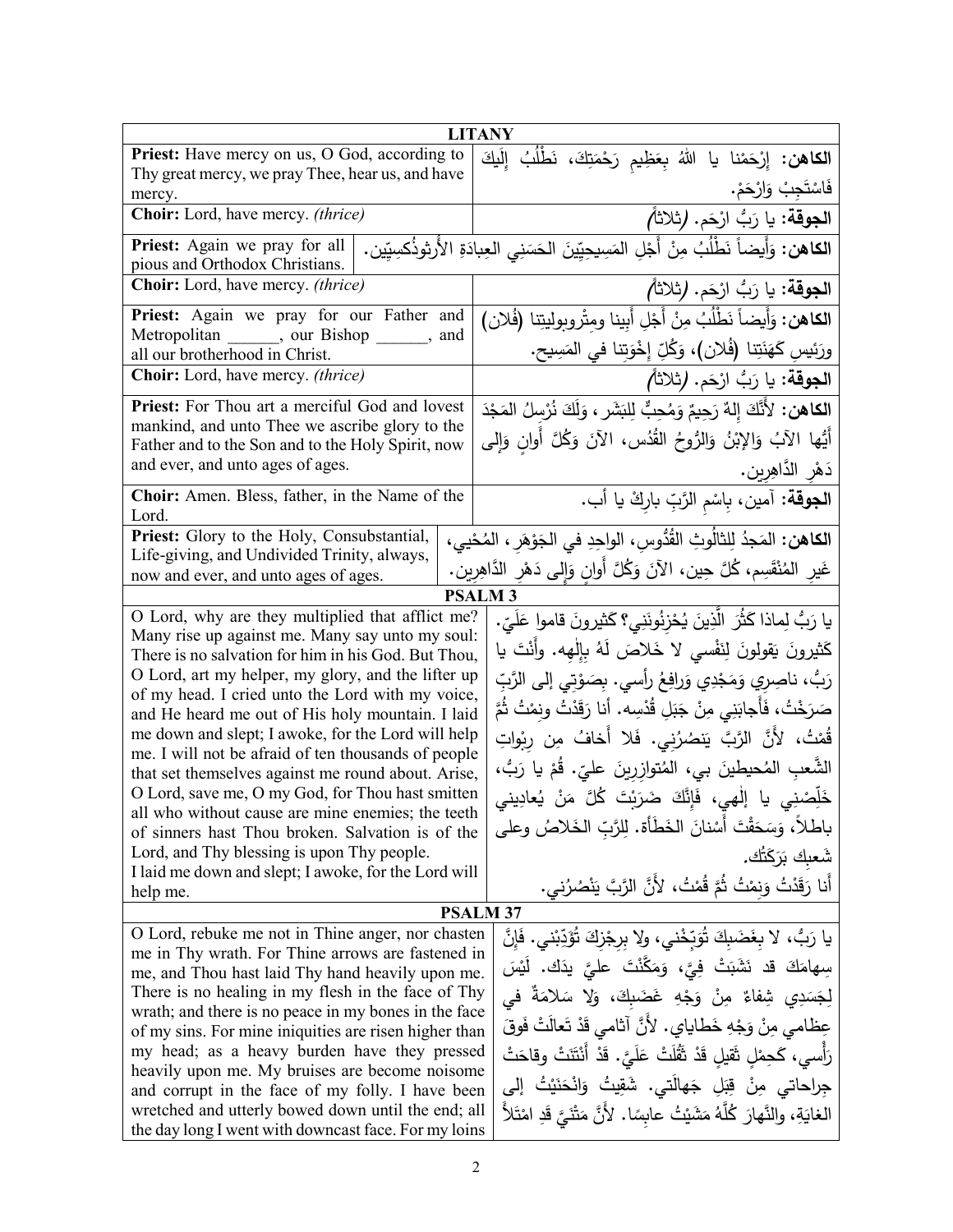are filled with mocking, and there is no healing in my flesh. I am afflicted and humbled exceedingly, I have roared from the groaning of my heart. O Lord, before Thee is all my desire, and my groaning is not hid from Thee. My heart is troubled, my strength hath failed me; and the light of mine eyes, even this is not with me. My friends and my neighbors drew nigh over against me and stood, and my nearest of kin stood afar off. And they that sought after my soul used violence; and they that sought evils for me spake vain things, and craftinesses all the day long did they meditate. But as for me, like a deaf man I heard them not, and was as a speechless man that openeth not his mouth. And I became as a man that heareth not, and that hath in his mouth no reproofs. For in Thee have I hoped, O Lord; Thou wilt hearken unto me, O Lord my God. For I said: Let never mine enemies rejoice over me; yea, when my feet were shaken, those men spake boastful words against me. For I am ready for scourges, and my sorrow is continually before me. For I will declare mine iniquity, and I will take heed concerning my sin. But mine enemies live and are made stronger than I, and they that hated me unjustly are multiplied. They that render me evil for good slandered me, because I pursued goodness. Forsake me not, O Lord my God, depart not from me. Be attentive unto my help, O Lord of my salvation. Forsake me not, O Lord my God, depart not from

me. Be attentive unto my help, O Lord of my salvation.

O God, my God, unto Thee I rise early at dawn. My soul hath thirsted for Thee; how often hath my flesh longed after Thee in a land barren and untrodden and unwatered. So in the sanctuary have I appeared before Thee to see Thy power and Thy glory. For Thy mercy is better than lives; my lips shall praise Thee. So shall I bless Thee in my life, and in Thy name will I lift up my hands. As with marrow and fatness let my soul be filled, and with lips rejoicing shall my mouth praise Thee. If I remembered Thee on my bed, at the dawn I meditated on Thee. For Thou art become my helper; in the shelter of Thy wings will I rejoice. My soul hath cleaved after Thee; Thy right hand hath been quick to help me. But as for these, in vain have they sought after my soul; they shall go into the nethermost parts of the earth, they shall be surrendered unto the edge of the sword; portions for foxes shall they be. But the king shall be glad in God, everyone shall be praised that sweareth by Him; for the mouth of them is stopped that speak unjust things.

مَهازِئَ وليسَ لِجَسَدِي شِفاء. شَقِيتُ وَاتَّضَعْتُ جِدًّا،<br>فيهند أوليس الصين من وَكُنْتُ أَئِنٌّ مِنْ تَتَهُّدِ قَلْبِي. يا رَبُّ، إِنَّ بُغْيَتِي كُلَّها<br>ُ أمامَكَ، وتَنَهُّدِي لَمْ يَخْفَ عنك. قَدِ اضْطَرَبَ قَلْبِي<br>أمامَكَ، وتَنَهُّدِي لَمْ يَخْفَ عنك. وَفارَقَتْنِي قُوَّتِي، وَنُورُ عَيْنَيَّ أَيْضًا لَمْ يَبْقَ مَعي.<br>يَجْمَعُونِي فَقَالِ الْمَامِنِينَ مَنْ الْمَامِنِينَ مَعْي **ٔ** .<br>. أَصْدِقائي وأَقْرِبائي دَنَوْا مِنِّي وَوَقَفُوا لَدَيَّ، وَجِنْسِي ْ وَقَفَ مِنِّي بَعِيدًا. وَأَجْهَدَنِي الَّذِينَ يَطْلُبُونَ نَفْسِي،<br>وُ .<br>ا َ وَالمُلْتَمِسُونَ لِيَ الشَّرَّ تَكَلَّمُوا بِالْباطِل، وَغُشُوشًا طُولَ<br>"عَلَمْ سَمَدُه الصَّلْفَا فَتَأَمَّلَ مَلادِدٍ فِي عَلَمْهِ مِنْ رَسَ لا النَّهارِ دَرَسُوا. أمّا أنا فَكَأْصَمَّ لا يَسْمَعُ، وَكَأْخْرَه<br>. يَفْتَحُ فاه. وصِرْتُ كإنْسانٍ لا يَسْمَعُ ولا في فَمِهِ<br>. <u>َ</u> ِه ة<br>م  $\mathsf{y}_\mathsf{g}$ ُ َ ِجیب َست نْتَ تَ<mark>ا</mark> لت، أَن َّ� ُ َ َو َ ُّب، ت ،َ �ا ر ْك �َ ل َ ِي ع ّ یت. لأَن ٌ ِ ْك �َ ت لي يا رَبِّي وإلهي. لأَنِّي قُلتُ لا يَشْمَتْ بي أعدائيٍ،<br>. ِي أَنا ّ وعِنْدَما زَلَّتْ قَدَمايَ عَظَّمُوا عَلَيَّ الكَلام. لأَنِّ<br>مَمَّ الصَّرْبِ مُسْتَعِدٌٌ ، وَوَجَعِي لَدَيَّ في كُلِّ حِينٍ. لأَنِّي أَنا<br>وُ أُخْبِرُ بِإِثْمِي، وَأَهتَمُّ مِنْ أَجْلِ خَطِينَتي. أَمّا أَعدائي<br>أَخْبِرُ بِإِثْمِي، وَأَهتَمُّ مِنْ أَجْلِ خَطِينَتي. أَمّا أَعدائي **ٔ** فَأَحياءُ، وَهُمْ أَشَدُّ مِنِّي، وقَدْ كَثُرَ الَّذِينَ يُبْغِضونَنِي<br>مُفْسِينا ظُلُمًا، الَّذِينَ جازَونِي بَدَلَ الخَيرِ شَرًّا، مَحَلُوا بِيْ لأَجلِ<br>نفسه: مال كان المُحَمَّد أن أ ابْتِغائي الصَّلاح. فَلا تُهْمِلْني يا رَبِّي وَإِلٰهي ولا تَتَباعَدْ ْ عَنِّي. أُسْرِعْ إلى مَعُونَتي يا رَبَّ خَلاصي.<br>ـ ْ َ فَلا تُهْمِلْني يا رَبِّي وَإِلٰهي ولا تَتَباعَدْ عَنِّي. أَسْرِعْ إلى ْ مَعُونَتي يا رَبَّ خَلاصي.

**PSALM 62** مَطِشَتْ إِلَيكَ نَفْسِي، ْ لْهي إليكَ أَبْتَكِر <sub>·</sub> عَ ْ يا أللهُ إلٰ<br>م َدي، في أَ َس َ ج َ�ك َ إل اشتاق ْ َ ٍ و َسل َ َغ ِیر م ٍ و َِّ�ة ّ َر ٍ رض ب لوگة*ٍ* وَعادِمَةِ الماء. هٰكذا ظَهَرْتُ لَكَ في القُّدْسِ لأُعايِنَ<br>مُستحدِّدة ،ِ <sub>َ</sub><br>فياة قُوَّتَكَ وَمَجْدَك. لأَنَّ رَجْمَتَكَ أَفْضَلُ مِنَ الْحَ<br>مَيَنِي الْمَسْمَعِينَ الْمَسْمَعَةِ الْمَسْمَةِ َ ِك ْم ِاس � َ َ�اتي و َ في ح ُك ِ ٰ ك. هكذا أُ ِ �ار� ِحان ّ � َ ُس َ َّي ت نُڌَ<br>فل وَشَفَّه<br>تَصَرَّ و أَرْفَعُ يَدَيّ، فَتَمتَلئُ نَفْسِي كَما مِنْ شَحْمٍ ودَسَم، <u>ٌ</u> َع ف بِشِفاهِ الإِبْتِهاجِ يُسَبِّحُكَ فَمي. إذا ذَكَرْتُّكَ على<br>\* .<br>ا ْ َ و فِراشِي، هَذَنْتُ بِكَ في الأَسْحارِ ، لأَنَّكَ صِرْتَ لِي فا ِّأَ وَبِظِلِّ جَناحَيكَ أَسْتَتِرٍ . إِلْتَصَقَتْ نَفْسِي بِكَ،<br>. .<br>ا َون ع َ � َ ِین َّذ ّا ال ُك. أَم ِین َم َ ْت � َ َضد َ ع َ <sup>و</sup> فسي َ َ ن ُون ُب طل ڀّا*يَ* اتہ<br>چ بَاطِلاً، فَسَيَدْخُلونَ في أسافِلِ الأرضِ، وَيُدفَعُونَ إلى<br>أ وَيَكُونُونَ أَنْصِبَةً لِلْثَعالَبِ. أَمّا المَلِكُ<br>مؤتين المسينة أَيدِي السُّيوفِ، وَنِ فَيُسَرُّ بالله، وَيُمتَدَحُ كُلُّ مَنْ يَحْلِفُ بِهِ، لأَنَّهُ قَدْ سُدَّتْ ْ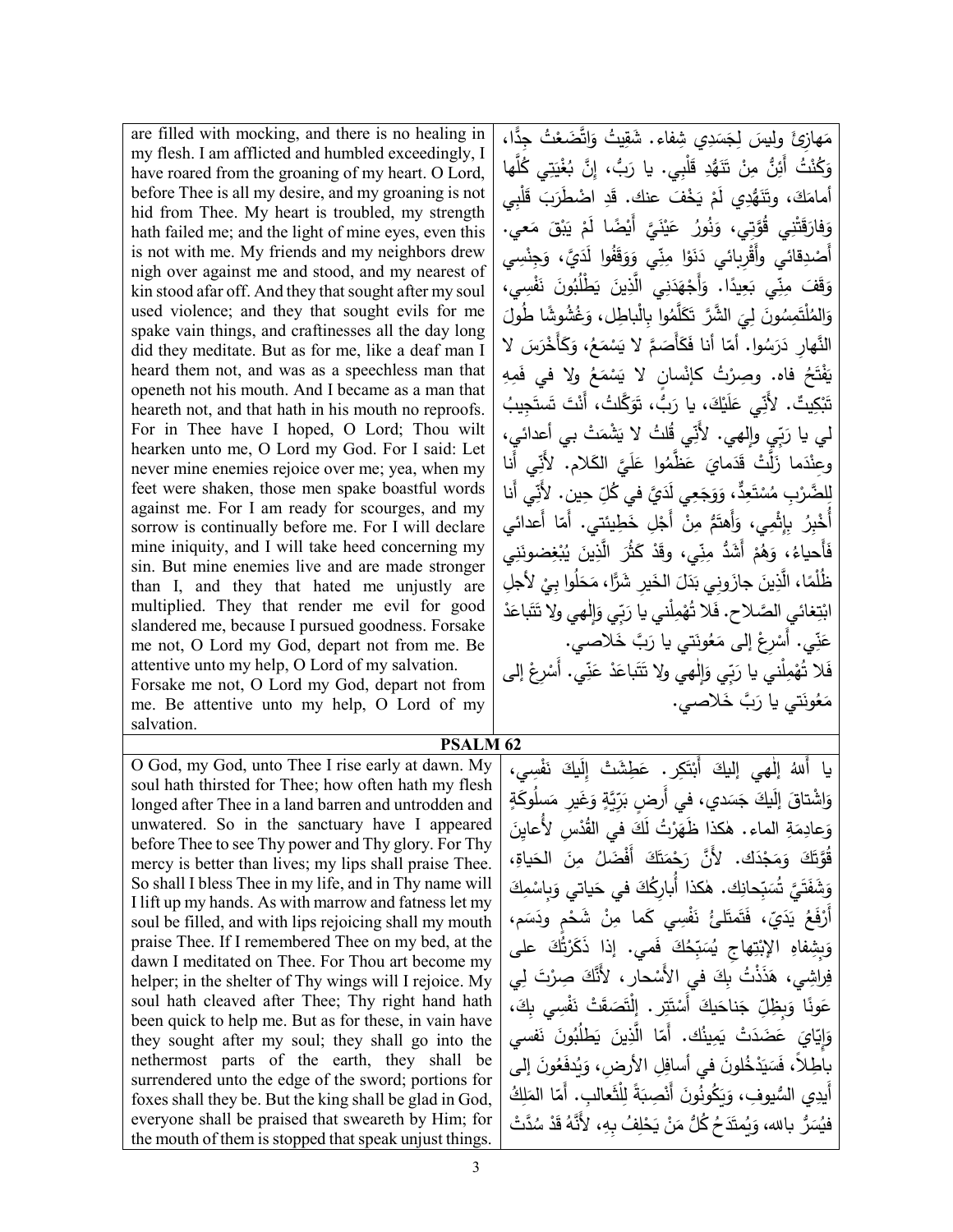| At the dawn I meditated on Thee. For Thou art                                                             | أَفْواهُ المُتَكَلِّمِينَ بِالظَّلْمِ. ۖ هَذَذْتُ بِكَ فـى الأَسْحارِ            |
|-----------------------------------------------------------------------------------------------------------|----------------------------------------------------------------------------------|
| become my helper; in the shelter of Thy wings will I                                                      | لأَنَّكَ صِرْتَ لِي عَوْنًا، وَبِظِلِّ جَناحَيكَ أَستَتِر.                       |
| rejoice. My soul hath cleaved after Thee; Thy right<br>hand hath been quick to help me.                   |                                                                                  |
|                                                                                                           | إِلْتَصَقَتْ نَفْسِي بِكَ، وَإِيّايَ عَضَدَتْ يَمِينُك.                          |
| Glory to the Father, and to the Son, and to the<br>Holy Spirit; both now and ever, and unto ages of       | المَجْدُ للِآبِ وَالآينِ وَالرُّوحِ الْقُدْسِ. الآنَ وَكُلَّ أُوانِ، وَالِي      |
| ages. Amen. Alleluia, Alleluia, Alleluia. Glory                                                           | <i>َدَهْرِ الدَّاهِرِينَ. آمين.</i> هَلِلوبِيا، هَلِلوبِيا، هَلِلوبِيا، المَجْدُ |
| to Thee, O God. (THRICE) Lord, have mercy.                                                                | لَكَ يا الله. (ثلاثاً)  يا رَبُّ ارْحَم. (ثلاثاً)                                |
| (THRICE) Glory to the Father, and to the Son,                                                             |                                                                                  |
| and to the Holy Spirit.                                                                                   | المَحِدُ للِآبِ والابنِ والرّوحِ القُدُسِ.                                       |
|                                                                                                           | <b>PSALM 87</b>                                                                  |
| Both now and ever, and unto ages of ages. Amen.<br>O Lord God of my salvation, by day have I cried and    | الآنَ وكلَّ أوانِ، وإلى دَهْرِ الدَّاهرينِ. آمين.                                |
| by night before Thee. Let my prayer come before                                                           | يا رَبُّ إلٰهَ خلاصي، في النَّهارِ صَرَخْتُ وفي اللَّيلِ                         |
| Thee, bow down Thine ear unto my supplication, for                                                        | أمامَك، فَلْتَدْخُلْ قُدّامَكَ صَلاتي، أَمِلْ أَذُنَكَ إلى                       |
| filled with evils is my soul, and my life unto Hades                                                      |                                                                                  |
| hath drawn nigh. I am counted with them that go                                                           | طَٰلِبَتِي، فَقَدِ امْتَلَأْتْ مِنَ الشَّرُورِ نَفسى، وَدَنَتْ مِنَ              |
| down into the pit; I am become as a man without<br>help, free among the dead, like the bodies of the      | الجَحيم حَياتي. حُسِبْتُ مَعَ المُنْحَدِرِينَ في الجُبِّ،                        |
| slain that sleep in the grave, whom Thou                                                                  | صِرْتُ مِثْلَ إِنْسانٍ لَيْسَ لَهُ مُعِينٌ، مَطْرُوحًا بَينَ                     |
| rememberest no more, and they are cut off from Thy                                                        | الأَمْواتِ مثلَ القَتلى الرّاقدِينَ في القُبُورِ ، الَّذِينَ لا                  |
| hand. They laid me in the lowest pit, in darkness and                                                     |                                                                                  |
| in the shadow of death. Against me is Thine anger                                                         | تَذْكُرُهُمْ أَيضًا، وَهُمْ مِنْ يَدِكَ مُقْصَون. جَعَلُوني في                   |
| made strong, and all Thy billows hast Thou brought<br>upon me. Thou hast removed my friends afar from     | جُبِّ أَسْفَلِ السّافِلِينِ، في ظُلُماتِ المَوْتِ وَظِلالِه.                     |
| me; they have made me an abomination unto                                                                 | عَلَيَّ اسْتَقَرَّ غَضَبُكَ، وَجَمِيعُ أَهْوالِكَ أَجَزْتَها عَلَيِّ.            |
| themselves. I have been delivered up, and have not                                                        | أَبْعَدْتَ عَنِّي مَعارِفِي، جَعَلُونِي لَهُمْ رَجاسَةً. قَدْ أَسلِمْتُ          |
| come forth; mine eyes are grown weak from                                                                 | وَما خَرَجْتُ، وَعَينايَ ضَعُفَتا مِنَ المَسكَنةِ. صَرَخْتُ                      |
| poverty. I have cried unto Thee, O Lord, the whole                                                        |                                                                                  |
| day long; I have stretched out my hands unto Thee.<br>Nay, for the dead wilt Thou work wonders? Or shall  | إليكَ، يا رَبُّ، النَّهارَ كُلَّهُ وإليكَ بَسَطْتُ يَدَيّ. أَلَعَلَّكَ           |
| physicians raise them up that they may give thanks                                                        | لِلأَمواتِ تَصنَعُ العَجائِبَ؟ أم الأَطِبّاءُ يُقِيمُونَهُمْ،                    |
| unto Thee? Nay, shall any in the grave tell of Thy                                                        | فَيَعترِفُونَ لَك؟ هَلْ يُحَدِّثُ أَحَدٌ في القبرِ بِرَحمَتِكَ،                  |
| mercy, and of Thy truth in that destruction? Nay,                                                         | وفي الهلاكِ بحقِّكَ؟ هل تُعرَفُ في الظُّلمَةِ عَجائِبُكَ،                        |
| shall Thy wonders be known in that darkness, and<br>Thy righteousness in that land that is forgotten? But |                                                                                  |
| as for me, unto Thee, O Lord, have I cried; and in                                                        | وَعَدلُكَ في أرضٍ مَنْسِيَّة؟ وأنا إليْكَ، يا رَبُّ، صَرَخْتُ                    |
| the morning shall my prayer come before Thee.                                                             | فَتَبْلُغُكَ فى الغَداةِ صَلاتي. لِماذا، يا رَبُ، ثُقْصِي                        |
| Wherefore, O Lord, dost Thou cast off my soul and                                                         | نَفْسى وَتَصْرِفُ وَجْهَكَ عَنِّي؟ فَقِيرٌ أنا، وفي الشَّقاءِ                    |
| turnest Thy face away from me? A poor man am I,<br>and in troubles from my youth; yea, having been        | مُنذُ شَبابي، وحينَ ارْتَفَعْتُ اتَّضَعْتُ وَتَحَيَّرْت. عَلَيَّ                 |
| exalted, I was humbled and brought to distress. Thy                                                       |                                                                                  |
| furies have passed upon me, and Thy terrors have                                                          | جازَ رجْزُكَ، وَمُفْزعاتُك أَزْعَجَتْنِي. أَحاطَتْ بي                            |
| sorely troubled me. They came round about me like                                                         | كالماءِ، والنَّهارَ كُلَّهُ اكْتَنَفَتْنِي مَعًا. أَبْعَدْتَ عَنِّي              |
| water, all the day long they compassed me about                                                           | الصَّدِيقَ وَالقَرِيبَ وَمَعارِفِي مِنَ الشَّقاء. ۖ يا رَبُّ إلٰهَ               |
| together. Thou hast removed afar from me friend<br>and neighbor, and mine acquaintances because of        | خَلاصي، في النَّهار صَرَخْتُ وفي اللَّيلِ أمامَك،                                |
| my misery. O Lord God of my salvation, by day                                                             | فَلْتَدْخُلْ قُدّامَكَ صَلاتي، أَمِلْ أَذُنَكَ إلى طَلِبَتِي.                    |
| have I cried and by night before Thee. Let my prayer                                                      |                                                                                  |
| come before Thee, bow down Thine ear unto my                                                              |                                                                                  |
| supplication.                                                                                             |                                                                                  |

 $\mathbf{r}$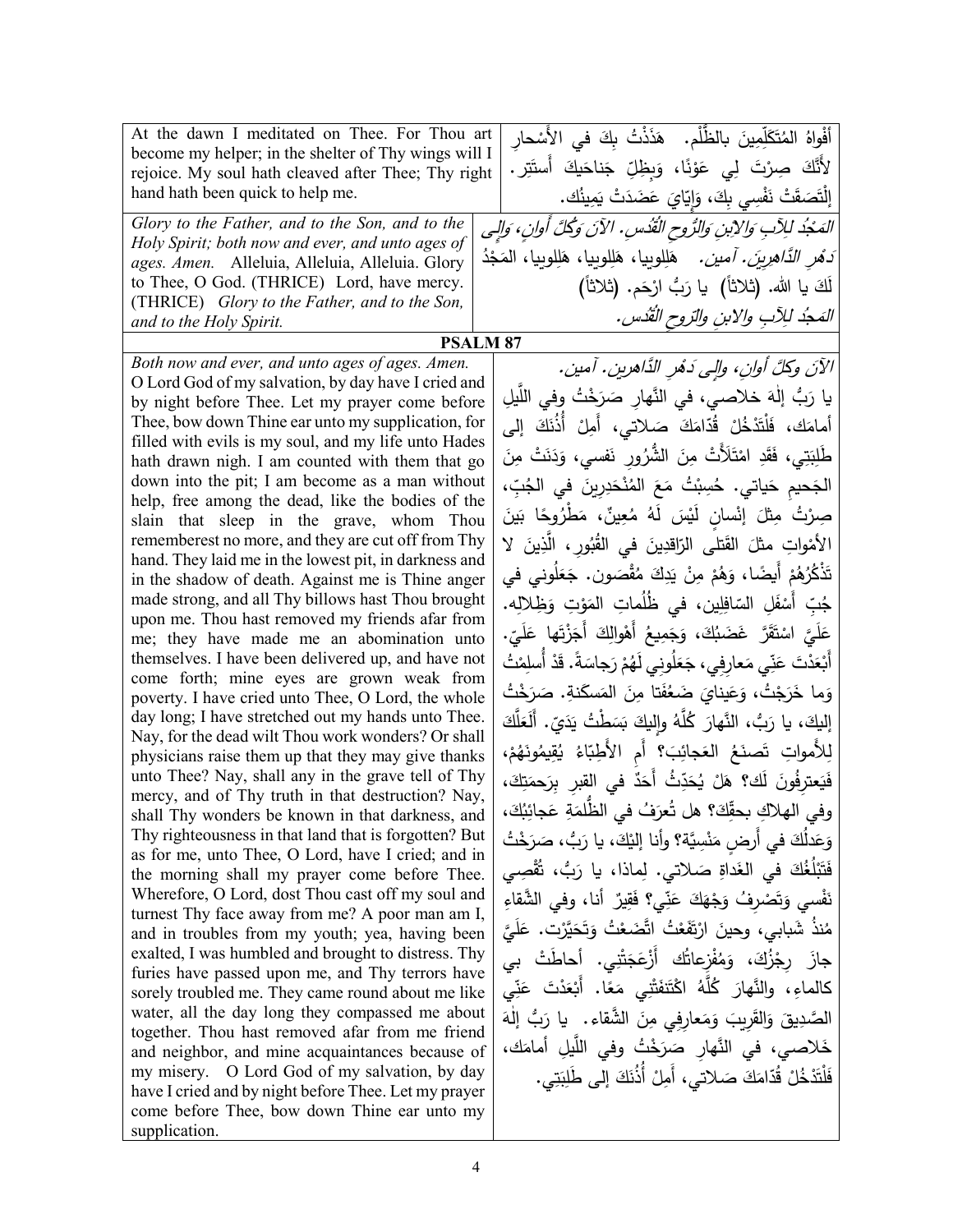| PSALM <sub>102</sub>                                                                                         |                                                                               |
|--------------------------------------------------------------------------------------------------------------|-------------------------------------------------------------------------------|
| Bless the Lord, O my soul, and all that is within me                                                         | باركي يا نَفسي الرَّبَّ، وَيا جَمِيعَ ما في داخِلي اسْمَهُ                    |
| bless His holy name. Bless the Lord, O my soul, and                                                          | القُدُّوس. بارِكي يا نَفسي الرَّبَّ، ولا نَنسَيْ جَمِيعَ                      |
| forget not all that He hath done for thee, Who is                                                            |                                                                               |
| gracious unto all thine iniquities, Who healeth all<br>thine infirmities, Who redeemeth thy life from        | مُكافَأَتِه. الّذي يَغفِرُ جَمِيعَ أثامِك، الّذي يَشْفي جَميعَ                |
| corruption, Who crowneth thee with mercy and                                                                 | أَمْراضِكِ، الَّذي يُنَجِّي مِنَ الفَسادِ حياتَكِ، الَّذي                     |
| compassion, Who fulfilleth thy desire with good                                                              | يُكَلِّلَكِ   بالرَّحمَةِ    وَالرَّأفة،    الَّذي    يُشْبِعُ    بالخَيْراتِ |
| things; thy youth shall be renewed as the eagle's. The                                                       |                                                                               |
| Lord performeth deeds of mercy, and executeth                                                                | شَهَوانِكِ، فَيَتَجَدَّدُ كَالنَّسْرِ شَبابُكِ. الرَّبُّ صانِعُ               |
| judgment for all them that are wronged. He hath                                                              | الرَّحَماتِ والقَضاءِ لِجَميعِ المَظْلومينِ. عَرَّفَ مُوسى                    |
| made His ways known unto Moses, unto the sons of                                                             |                                                                               |
| Israel the things that He hath willed. Compassionate                                                         | طَّرُقَهُ، وَبَنِي إِسْرائيلَ مَشِيئاتِه. الرَّبُّ رَحِيمٌ وَرَؤُوفٌ،         |
| and merciful is the Lord, long-suffering and                                                                 | طَوِيلُ الأَناةِ وَكَثِيرُ الرَّحْمَة، لَيْسَ إِلَى الإِنْقِضاءِ              |
| plenteous in mercy; not unto the end will He be<br>angered; neither unto eternity will He be wroth. Not      | يَسْخَطُ، ولا إلى الدَّهر يَحْقِد. لا على حَسْبِ آثامِنَا                     |
| according to our iniquities hath He dealt with us,                                                           | صَنَعَ مَعَنا، ولا على حَسْبٍ خَطايانا جَازانا. لأنَّهُ                       |
| neither according to our sins hath He rewarded us.<br>For according to the height of heaven from the earth,  | بمِقْدار ارْتِفاع السَّماءِ عَنِ الأرضِ، قَوَّى الرَّبُّ                      |
| the Lord hath made His mercy to prevail over them                                                            | رَحْمَتَهُ على الَّذِينَ يَتَّقُونَهُ، وَبِمِقْدارِ بُعْدِ المَشْرِقِ مِنَ    |
| that fear Him. As far as the east is from the west, so                                                       | المَغْربِ أَبْعَدَ عَنّا سَيِّئاتِنا. كَما يَتَرَأفُ الأَبُ بِالبَنِينَ،      |
| far hath He removed our iniquities from us. Like as a<br>father hath compassion upon his sons, so hath the   |                                                                               |
| Lord had compassion upon them that fear Him; for                                                             | يَتَزَأْفُ الرَّبُّ بخائفيه، لأَنَّهُ عَرَفَ جَبْلَتَنا وَذَكَرَ أَنَّنا      |
| He knoweth whereof we are made, He hath                                                                      | تُرابٌ نَحْنُ. الإِنْسانُ كَالغُشْبِ أَيّامُهُ وَكَزَهرِ الْحَقلِ             |
| remembered that we are dust. As for man, his days                                                            | كذلكَ يُزْهِرٍ ، لأنَّهُ إذا هَبَّتْ فيهِ الرّيحُ ليسَ يَثْبُتُ ولا           |
| are as the grass; as a flower of the field, so shall he                                                      | يُعرَفُ أَيضًا مَوضِعُه. أمّا رَحمَةُ الرَّبِّ فَهِيَ مُنذُ                   |
| blossom forth. For when the wind is passed over it,<br>then it shall be gone, and no longer will it know the |                                                                               |
| place thereof. But the mercy of the Lord is from                                                             | الدَّهْرِ ، وإلى الدَّهْرِ على الَّذِينَ يَتَّقُونَهُ، وَعَدْلُهُ على         |
| eternity, even unto eternity, upon them that fear Him.                                                       | أَبْناءِ النَّنِينَ الْحافِظِينَ عَهْدَهُ وَالذَّاكِرِينَ وَصاياهُ            |
| And His righteousness is upon sons of sons, upon                                                             | لِيَصْنَعُوها. الرَّبُّ هَيَّأَ عَرْشَهُ في السَّماءِ، وَمَملَكَتُهُ          |
| them that keep His testament and remember His                                                                | تَسُودُ على الجَميع. باركُوا الرَّبَّ يا جَمِيعَ مَلائِكَتِهِ،                |
| commandments to do them. The Lord in heaven hath<br>prepared His throne, and His kingdom ruleth over all.    |                                                                               |
| Bless the Lord, all ye His angels, mighty in strength,                                                       | الْمُقْتَدِرِينَ بِقُوَّةٍ، الْعَامِلِينَ بِكَلِمَتِهِ عِنْدَ سَماعٍ صَوْتِ   |
| that perform His word, to hear the voice of His                                                              | كَلامِهِ. باركوا الرَّبَّ يا جَمِيعَ قَوّاتِهِ، يا خُدّامَهُ                  |
| words. Bless the Lord, all ye His hosts, His ministers                                                       | العامِلِينَ إِرادَتَهُ. بارِكُوا الرَّبَّ يا جَمِيعَ أعمالِهِ، في             |
| that do His will. Bless the Lord, all ye His works, in<br>every place of His dominion. Bless the Lord, O my  | كُلّ مَوضِعٍ سِيادَتِه. بارِكِي يا نَفْسي الرَّبَّ.                           |
| soul. In every place of His dominion, bless the Lord,                                                        |                                                                               |
| O my soul.                                                                                                   | في كُلِّ مَوضِعٍ سِيادَتِه. بارِكي يا نفسي الرَّبّ.                           |
| <b>PSALM 142</b>                                                                                             |                                                                               |
| O Lord, hear my prayer, give ear unto my                                                                     | يا رَبُّ استَمِعْ صَــلاتي، وَأَنْصِـتْ بِحَقِّكَ إِلَى طِلْبَتِي.            |
| supplication in Thy truth; hearken unto me in Thy                                                            |                                                                               |
| righteousness. And enter not into judgment with                                                              | إستَجِبْ لي بِعَدلِكَ، ولا تَدخُلْ في المُحاكَمَةِ مَعَ                       |
| Thy servant, for in Thy sight shall no man living be                                                         | عَبدِكَ، فإنَّه لَنْ يَتَزَكَّى أَمامَكَ أَيُّ حَيٍّ. لأنَّ الْعَدُوَّ قَدِ   |
| justified. For the enemy hath persecuted my soul;<br>he hath humbled my life down to the earth. He hath      | اضْطَهَدَ نفسي، وَأَذَلَّ إلى الأرضِ حَياتي، وَأَجلَسَنِي                     |
|                                                                                                              |                                                                               |

sat me in darkness as those that have been long dead, and my spirit within me is become despondent; within me my heart is troubled. I ُ َ ْت ُ في الظل َضـــــــــــــ َ ِجر ْر، ف ْ ُذ َّ الــده ُنــ ْ تى م َو َ الم ِثــْ ل ِ مــات م رُوحي واضْـــــطرَبَ قَلْبِي في داخِلي. تَذَكَّرتُ الأَيّامَ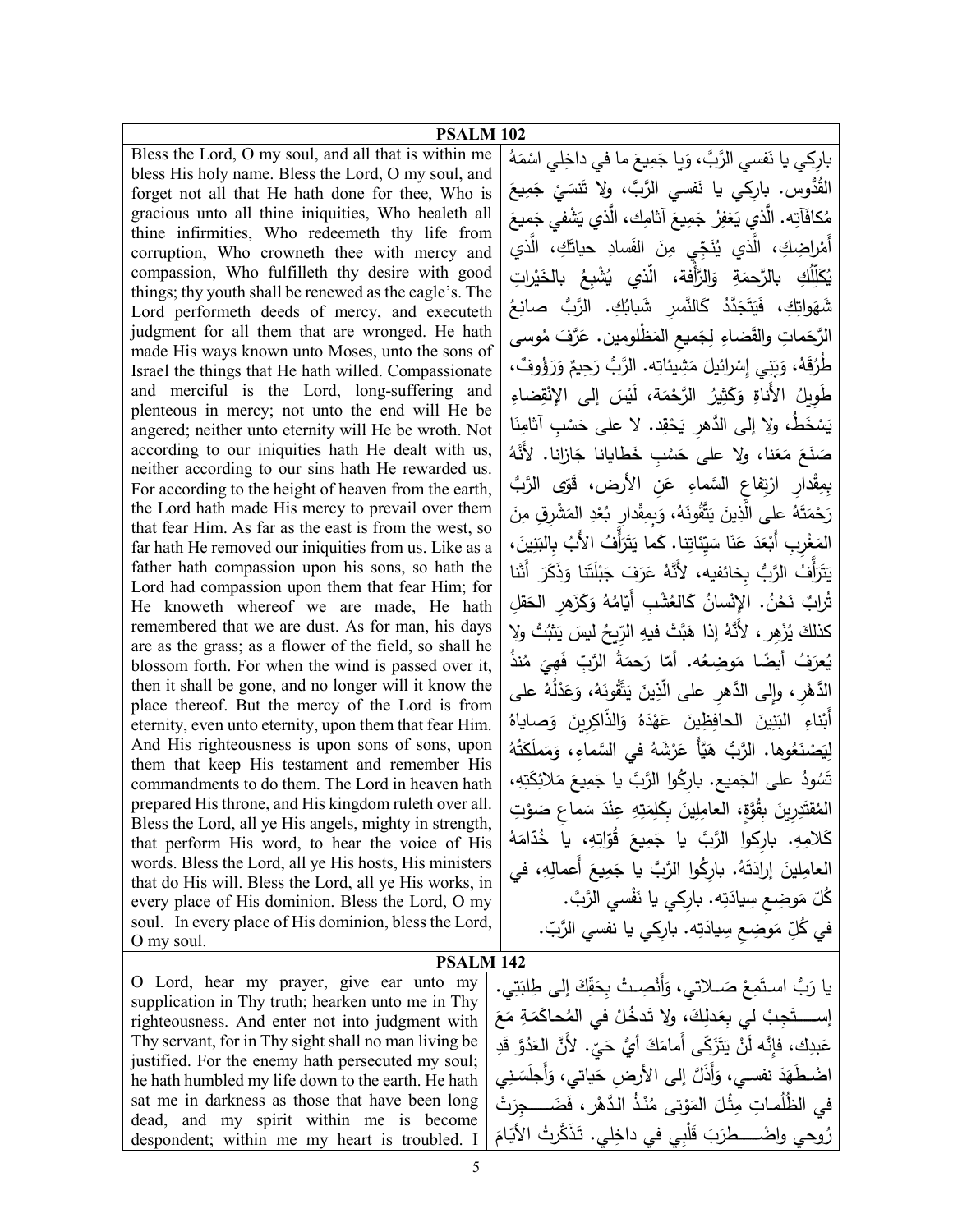| remembered days of old, I meditated on all Thy<br>works, I pondered on the creations of Thy hands. I<br>stretched forth my hands unto Thee; my soul<br>thirsteth after Thee like a waterless land. Quickly<br>hear me, O Lord; my spirit hath fainted away. Turn<br>not Thy face away from me, lest I be like unto them<br>that go down into the pit. Cause me to hear Thy<br>mercy in the morning; for in Thee have I put my<br>hope. Cause me to know, O Lord, the way wherein<br>I should walk; for unto Thee have I lifted up my<br>soul. Rescue me from mine enemies, O Lord; unto<br>Thee have I fled for refuge. Teach me to do Thy<br>will, for Thou art my God. Thy good Spirit shall<br>lead me in the land of uprightness; for Thy name's<br>sake, O Lord, shalt Thou quicken me. In Thy | القَدِيمة. هَذَذْتُ في كُلِّ أَعمالِكَ، وَتَأَمَّلْتُ في صَــنائِع<br>يَدَيْك. بَسَــــطَّتُ يَدَيَّ إِلَيكَ وَنَفْسِـــــى لَكَ كَأَرْضِ لا<br>تُمطَر . أَسْرِعْ فَاسْتَجِبْ لِي يا رَبُّ، فَقَدْ فَنِيَتْ رُوحي.<br>لا تَصْرِفْ وَجْهَكَ عَنِّى، فَأَشابِهَ الهابِطِينَ في الجُبّ.<br>إِجْعَلْنِي فِي الْغَداةِ مُسْـــتَمِعًا رَحْمَتَكَ، فإنِّي عَلَيكَ<br>تَوَكَّلْتُ. عَرّفْني يا رَبُّ الطّريقَ الّذي أسلُكُ فيهِ، فَإِنِّي<br>إليكَ رَفَعْتُ نَفســـي. أَنْقِذْنـي من أعدائـي يا رَبٌّ، فَإِنِّي<br>قد لَجَأْتُ إِلَيْك. عَلِّمْني أَنْ أَعمَلَ مَرْضـــــاتَكَ، لأَنَّكَ<br>أنـتَ إلهي. رُوحُـكَ الصّــــــالِحُ يَهْـدِيني في أرضِ<br>مُسْـتَقِيمة. مِنْ أَجْلِ اسْـمِكَ، يا رَبُّ، تُحْيِيني. بِعَدلِكَ |
|-----------------------------------------------------------------------------------------------------------------------------------------------------------------------------------------------------------------------------------------------------------------------------------------------------------------------------------------------------------------------------------------------------------------------------------------------------------------------------------------------------------------------------------------------------------------------------------------------------------------------------------------------------------------------------------------------------------------------------------------------------------------------------------------------------|--------------------------------------------------------------------------------------------------------------------------------------------------------------------------------------------------------------------------------------------------------------------------------------------------------------------------------------------------------------------------------------------------------------------------------------------------------------------------------------------------------------------------------------------------------------------------------------------------------------------------------------------------------------------------------------------------------------------|
| righteousness shalt Thou bring my soul out of<br>affliction, and in Thy mercy shalt Thou utterly<br>destroy mine enemies. And Thou shalt cut off all<br>them that afflict my soul, for I am Thy servant.                                                                                                                                                                                                                                                                                                                                                                                                                                                                                                                                                                                            | تُخرِجُ مِنَ الحُزنِ نَفسي، وَبِرَحمَتِكَ تَستَأْصِلُ أَعدائى،<br>وَتُهلِكُ جَمِيعَ الَّذِينَ يُحزِنُونَ نفسي لأَنَّي أنا عبدُك.                                                                                                                                                                                                                                                                                                                                                                                                                                                                                                                                                                                   |
| O Lord, give ear unto my supplication and enter<br>not into judgment with Thy servant. (TWICE)<br>Thy good Spirit shall lead me in the land of<br>uprightness.                                                                                                                                                                                                                                                                                                                                                                                                                                                                                                                                                                                                                                      | إستجبْ لي بِعَدْلِكَ، ولا تدخلْ في المُحاكَمَةِ مَعَ عبدِكَ.<br>(مرّتَين)<br>روحُكَ الصالِحُ يَهْديني في أَرْضِ مُسْتَقيمةٍ.                                                                                                                                                                                                                                                                                                                                                                                                                                                                                                                                                                                       |
| Glory to the Father, and to the Son, and to the<br>Holy Spirit; both now and ever, and unto ages of<br>ages. Amen. Alleluia, Alleluia, Alleluia. Glory<br>to Thee, O God. (THRICE) O our God and our<br>Hope, glory to Thee!                                                                                                                                                                                                                                                                                                                                                                                                                                                                                                                                                                        | المَجْدُ لِلِآبِ والابنِ والتروحِ الْقُدْسِ. الآنَ وَكُلَّ أُوانِ وَالِي<br><i>ُدهر الدّاهرِينَ. أمين.</i> هَلِلوبيا، هَلِلوبيا، هَلِلوبيا، المَجدُ<br>لَكَ يا الله. (ثلاثاً) ۚ يا إِلَهَنا وَرَجاءَنا المَجدُ لَك.                                                                                                                                                                                                                                                                                                                                                                                                                                                                                                |
|                                                                                                                                                                                                                                                                                                                                                                                                                                                                                                                                                                                                                                                                                                                                                                                                     | THE GREAT LITANY                                                                                                                                                                                                                                                                                                                                                                                                                                                                                                                                                                                                                                                                                                   |
| Priest: In peace, let us pray to the Lord.                                                                                                                                                                                                                                                                                                                                                                                                                                                                                                                                                                                                                                                                                                                                                          | ا <b>لكاهن:</b> بِسَلام إلى الرَّبِّ نَطْلُب.                                                                                                                                                                                                                                                                                                                                                                                                                                                                                                                                                                                                                                                                      |
| Choir: Lord, have mercy.                                                                                                                                                                                                                                                                                                                                                                                                                                                                                                                                                                                                                                                                                                                                                                            | ا <b>لجوقة:</b> يا رَبُّ ارْحَم.                                                                                                                                                                                                                                                                                                                                                                                                                                                                                                                                                                                                                                                                                   |
| Priest: For the peace from above and the<br>salvation of our souls, let us pray to the Lord.                                                                                                                                                                                                                                                                                                                                                                                                                                                                                                                                                                                                                                                                                                        | ا <b>لكــاهن:</b> مِنْ أَجْـلِ السَّــــــلامِ الَّـذِي مِنَ العُلمِي وَخَلاصِ<br>نُفُوسِنا، إِلى الرَّبِّ نَطْلُب.                                                                                                                                                                                                                                                                                                                                                                                                                                                                                                                                                                                                |
| Lord, have mercy.<br><b>Choir:</b>                                                                                                                                                                                                                                                                                                                                                                                                                                                                                                                                                                                                                                                                                                                                                                  | ا <b>لجوقة:</b> يا رَبُّ ارْحَم.                                                                                                                                                                                                                                                                                                                                                                                                                                                                                                                                                                                                                                                                                   |
| <b>Priest:</b> For the peace of the whole world, the<br>good estate of the holy churches of God, and the<br>union of all, let us pray to the Lord.                                                                                                                                                                                                                                                                                                                                                                                                                                                                                                                                                                                                                                                  | ا <b>لكاهن:</b> مِنْ أَجْلِ سَــلام كُلِّ العالَم، وَحُسْـنِ شَاتِ كَنائِسِ<br>اللهِ المُقَدَّسة، وَاتِّحادِ الجَمِيعِ، إِلى الرَّبِّ نَطْلُبٍ.                                                                                                                                                                                                                                                                                                                                                                                                                                                                                                                                                                    |
| <b>Choir:</b><br>Lord, have mercy.                                                                                                                                                                                                                                                                                                                                                                                                                                                                                                                                                                                                                                                                                                                                                                  | ا <b>لجوقة:</b> يا رَبُّ ارْحَم.                                                                                                                                                                                                                                                                                                                                                                                                                                                                                                                                                                                                                                                                                   |
| Priest: For this holy House and those who with<br>faith, reverence, and fear of God enter therein, let                                                                                                                                                                                                                                                                                                                                                                                                                                                                                                                                                                                                                                                                                              | <b>الكاهن:</b> مِنْ أَجْلِ هذا البَيتِ المُقَدَّس، وَالَّذِينَ يَدْخُلُونَ إِلَيهِ<br>بِإِيْمانِ وَوَرَعٍ وَخَوْفِ الله، إِلَى الرَّبِّ نَطْلُبٍ.                                                                                                                                                                                                                                                                                                                                                                                                                                                                                                                                                                  |
| us pray to the Lord.<br><b>Choir:</b><br>Lord, have mercy.                                                                                                                                                                                                                                                                                                                                                                                                                                                                                                                                                                                                                                                                                                                                          | ا <b>لجوقة:</b> يا رَبُّ ارْحَم.                                                                                                                                                                                                                                                                                                                                                                                                                                                                                                                                                                                                                                                                                   |
| Priest: For our father and Metropolitan N., (and                                                                                                                                                                                                                                                                                                                                                                                                                                                                                                                                                                                                                                                                                                                                                    | الكاهن: مِنْ أَجْلِ أبينا ومثْروبوليتنا (فلان) ورَئِيس كَهَنَتِنا                                                                                                                                                                                                                                                                                                                                                                                                                                                                                                                                                                                                                                                  |
| for our Bishop N.), the honorable presbytery, the<br>deaconate in Christ, all the clergy and the people,                                                                                                                                                                                                                                                                                                                                                                                                                                                                                                                                                                                                                                                                                            | (فُلان)، والكَهَنَةِ الْمُكَرَّمينَ، والشَـمامِسـة، خُدّام المَسـيح،                                                                                                                                                                                                                                                                                                                                                                                                                                                                                                                                                                                                                                               |
| let us pray to the Lord.                                                                                                                                                                                                                                                                                                                                                                                                                                                                                                                                                                                                                                                                                                                                                                            | وجَميع الإكْليروسِ والشَّعْبِ، إلى الرَّبِّ نَطْلَب.                                                                                                                                                                                                                                                                                                                                                                                                                                                                                                                                                                                                                                                               |
| <b>Choir:</b><br>Lord, have mercy.                                                                                                                                                                                                                                                                                                                                                                                                                                                                                                                                                                                                                                                                                                                                                                  | ا <b>لجوقة:</b> يا رَبُّ ارْحَم.                                                                                                                                                                                                                                                                                                                                                                                                                                                                                                                                                                                                                                                                                   |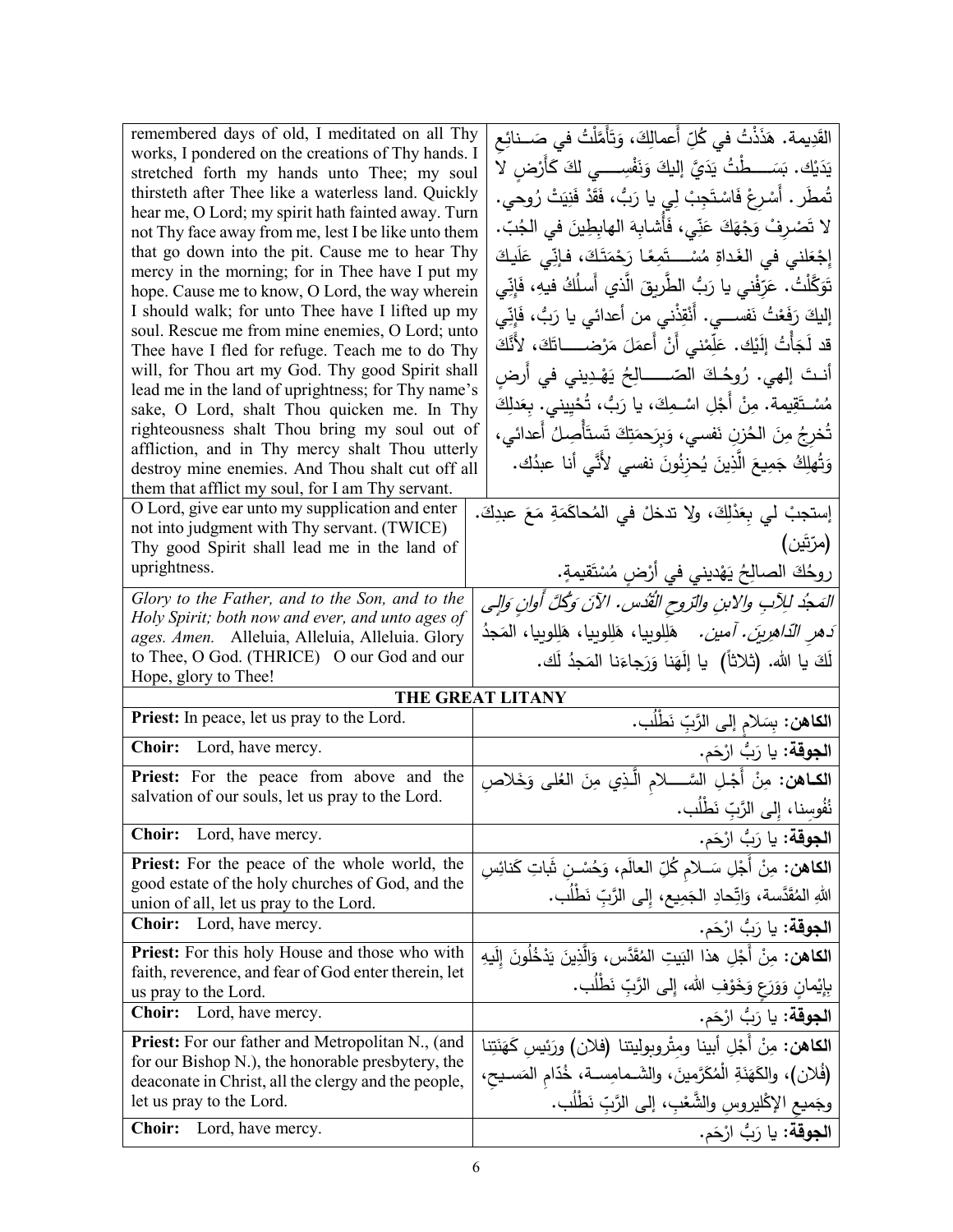| Priest: For Metropolitan Boulos and Archbishop                                                     | الكـاهن: مِنْ أجـلِ المِتْروبِوليـت بولُسَ والمطران يوحنـا                                     |
|----------------------------------------------------------------------------------------------------|------------------------------------------------------------------------------------------------|
| Youhanna and their quick release from captivity<br>and safe return, let us pray to the Lord.       | وفَكِّ أَسْرِهِما وعَوْدَتِهِما سالِمَيْنِ، إلى الرَّبِّ نَطْلُبٍ.                             |
| Choir: Lord, have mercy.                                                                           | ا <b>لجوقة:</b> يا رَبُّ ارْحَم.                                                               |
| Priest: For our country, its President, civil                                                      | ا <b>لكـاهن:</b> مِنْ أَجْلِ خُكّام هَذا البَلَدِ، ومُؤازَرَتِهِمْ في كُلِّ                    |
| authorities, and Armed Forces, let us pray to the<br>Lord.                                         | عَمَلٍ صالِحٍ، إلى الرَّبِّ نَطْلُبٍ.                                                          |
| Choir: Lord, have mercy.                                                                           | ا <b>لجوقة:</b> يا رَبُّ ارْحَم.                                                               |
| <b>Priest:</b> For this city and every city and countryside                                        | ا <b>لكـاهن:</b> مِنْ أَجْلِ هذِهِ المَدِينَـة، وَجَمِيع المُدُنِ وَالقُرى،                    |
| and the faithful, who dwell therein, let us pray to                                                | وَالِمُؤْمِنِينَ السّاكِنِينَ فِيها، إِلى الرَّبِّ نَطْلُب.                                    |
| the Lord.<br>Choir: Lord, have mercy.                                                              |                                                                                                |
| Priest: For healthful seasons, abundance of the                                                    | ا <b>لجوقة:</b> يا رَبُّ ارْحَم.                                                               |
| fruits of the earth, and peaceful times, let us pray to                                            | <b>الكاهن:</b> مِنْ أَجْلِ اعْتِدالِ الأَهْوِيَةِ، وَخِصْبِ ثِمارِ الأَرْضِ                    |
| the Lord.                                                                                          | وَأَوْقَاتٍ سَلامِيَّةٍ، إِلَى الرَّبِّ نَطْلُبٍ.                                              |
| Choir: Lord, have mercy.                                                                           | ا <b>لجوقة:</b> يا رَبُّ ارْحَم.                                                               |
| Priest: For travelers by sea, by land, and by air,                                                 | ا <b>لكــاهن:</b> مِنْ أَجْــلِ المُســــــــافِرِينَ فِي البَحْرِ  وَالنَبِّ  وَالجَوِّ ،     |
| the sick, the suffering, the captive, and for their<br>salvation, let us pray to the Lord.         | وَالمَرْضى والمُتألِّمِين وَالأَسْرى، وَخَلاصِهِمْ، إِلى الرَّبِّ نَطْلُب.                     |
| Choir: Lord, have mercy.                                                                           | ا <b>لجوقة:</b> يا رَبُّ ارْحَم.                                                               |
| Priest: For our deliverance from all tribulation,                                                  | <b>الكاهن:</b> مِنْ أَجْلِ نَجاتِنا مِنْ كُلِّ ضِــيقِ وَغَضَــبِ وَخَطَرِ                     |
| wrath, danger, and necessity, let us pray to the<br>Lord.                                          | وَشِدَّةٍ إِلَى الرَّبِّ نَطْلُب.                                                              |
| Choir: Lord, have mercy.                                                                           | ا <b>لجوقة:</b> يا رَبُّ ارْحَم.                                                               |
| Priest: Help us; save us; have mercy on us; and                                                    | <b>الكاهن:</b> أَعْضُدْ وَخَلِّصْ وارْحَمْ واحفَظْنا يا اللهُ بنِعْمَتِكَ.                     |
| keep us, O God, by Thy grace.                                                                      |                                                                                                |
| Choir: Lord, have mercy.                                                                           | ا <b>لجوقة:</b> يا رَبُّ ارْحَم.                                                               |
| Priest: Calling to remembrance our all-holy,<br>immaculate, most blessed and glorious Lady         | ا <b>لكاهن:</b> بَعْدَ ذِكْرِنا الكُلِّيَّةَ القَداسَــــةِ الطَّاهِرَةَ الفائِقَةَ البَرَكاتِ |
| the Theotokos and ever-Virgin Mary, with all                                                       | المَجِيدة، سَــــيِّدَتَنا والِدَةَ الإِلهِ الدّائِمَةَ البَثُولِيَّةِ مَرْيَمَ، مَعَ جَمِيع   |
| the Saints, let us commend ourselves and each                                                      | القِدِّيسِين، لِنُوْدِعْ أَنْفُسَنا وَبَعْضُـنا بَعْضـاً وَكُلَّ حَياتِنا لِلْمَسِـيح          |
| other, and all our life unto Christ our God.                                                       | الإله.                                                                                         |
| <b>Choir:</b><br>To Thee, O Lord.                                                                  | ا <b>لجوقة:</b> لَكَ يا رَبّ.                                                                  |
| <b>Priest:</b> For unto Thee are due all glory, honor,                                             | ا <b>لكاهن:</b> لأَنَّهُ يَنْبَغِي لَكَ كُلُّ تَمْجِيدٍ وَإِكْرامِ وَسُجُود، أَيُّها الآبُ     |
| and worship to the Father and to the Son and to<br>the Holy Spirit, now and ever, and unto ages of | وَالِابْنُ وَالرُّوحُ القُدُس، الآنَ وَكُلَّ أُوانِ وَإِلى دَهْرِ الدّاهِرِين.                 |
| ages.                                                                                              |                                                                                                |
| Choir: Amen.                                                                                       | الجوقة: آمين.                                                                                  |
|                                                                                                    | "GOD IS THE LORD" IN TONE SIX                                                                  |
| Chanter: God is the Lord and hath appeared                                                         | المُعَرَّقِل: اللهُ الزَّبُّ ظَهَرَ لنا، مُبارَكٌ الآتي باسْــــم الزَّبّ. (تـعاد <i>ب</i> عد  |
| unto us. Blessed is He that cometh in the Name<br>of the Lord. (Repeat after verses)               | الإستيخونات )                                                                                  |
| 1. O give thanks unto the Lord, and call upon His holy Name.                                       | 1– إعْتَرفوا لِلْرَّبِّ وإدْعوا باسْمِهِ القُدّوسِ.                                            |
| 2. All nations compassed me about, but in the                                                      | 2– كلُّ الأُمَم أحاطوا بي وباسْم الرَّبِّ قَهَرْتُهُم.                                         |
| Name of the Lord will I destroy them.                                                              |                                                                                                |
| 3. This is the Lord's doing; it is marvelous in our                                                | 3– مِنْ قِبَلِ الرَّبِّ كَانَتْ هَذَه وَهِيَ عَجِيبةٌ فِي أَعْيُنِنَا.                         |
| eyes.                                                                                              |                                                                                                |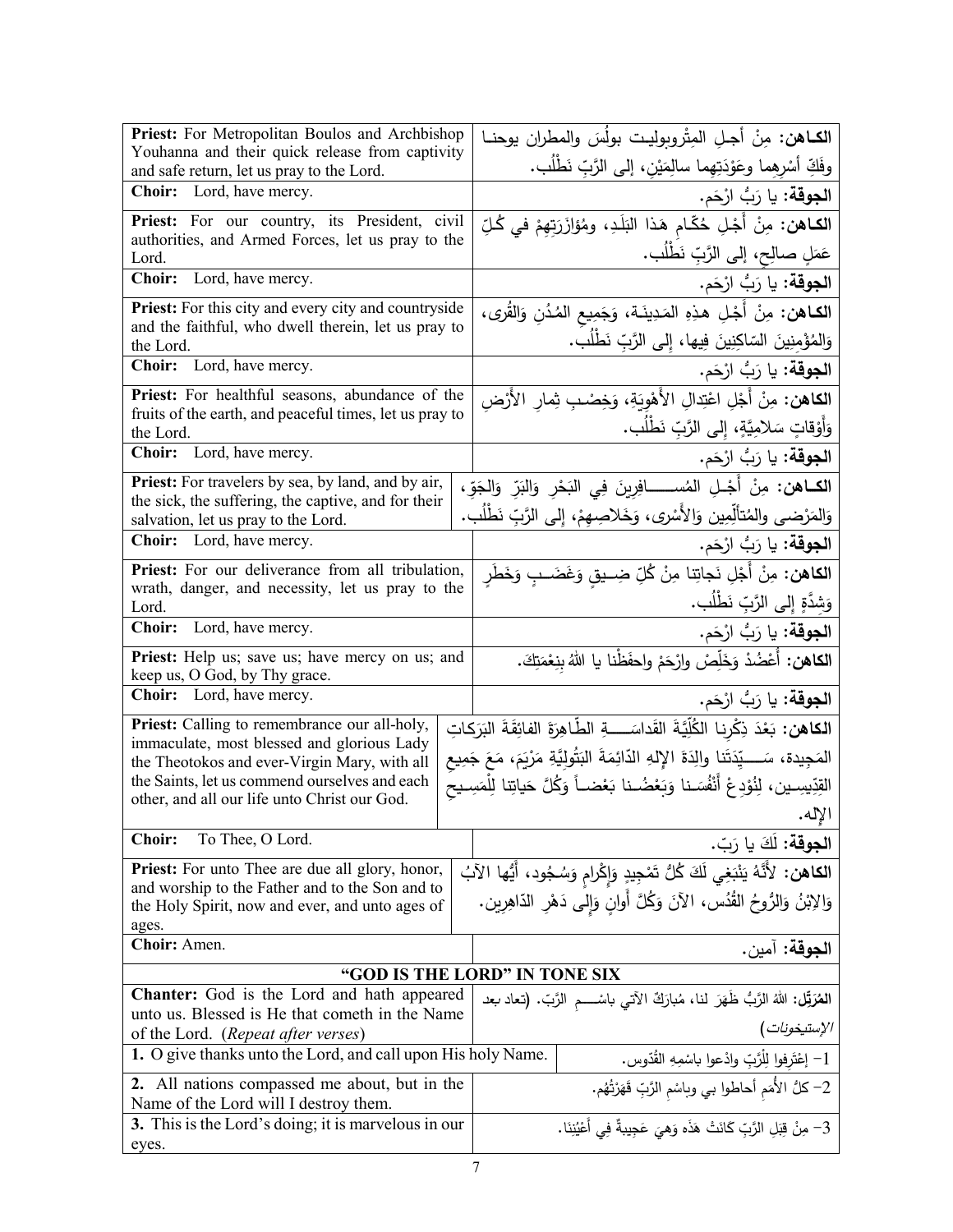|                                                                                                       | <b>RESURRECTIONAL APOLYTIKION IN TONE SIX</b>                                           |
|-------------------------------------------------------------------------------------------------------|-----------------------------------------------------------------------------------------|
| When Mary stood at Thy grave, looking for Thy                                                         | إِنَّ القُوّاتِ المَلائكِيَّــةِ ظَهَروا على قَبْرِكَ الْمُوَقَّرِ ،                    |
| sacred body, angelic powers shone above Thy                                                           | والحُرّاسَ صــــــاروا كـالأمواتِ، ومَرْيَمَ وَقَفَتْ عِنْدَ القَبْرِ                   |
| revered tomb; and the soldiers who were to keep                                                       |                                                                                         |
| guard became as dead men. Thou led Hades captive<br>and wast not tempted thereby. Thou didst meet the | طَالِبَةً جَسَــدَكَ الطاهِرَ ، فَسَــبَيْتَ الجَحيمَ ولَمْ تُجَرَّبْ                   |
| Virgin and didst give life to the world, O Thou,                                                      | مِنْها، وصــادَفْتَ البتولَ مانِحاً الحياة. فيا مَنْ قامَ مِنْ                          |
| Who art risen from the dead, O Lord, glory to Thee.                                                   | بين الأمواتِ، يا ربُّ المَجْدُ لَكَ.                                                    |
|                                                                                                       | APOLYTIKION OF THE HOLY FATHERS IN TONE EIGHT                                           |
| Glory to the Father, and to the Son, and to the Holy                                                  | <i>المَجْد للآبِ والابنِ والروح القدسِ.</i> أَنْتَ أَيُّها المَسيحُ                     |
| Spirit. Thou, O Christ, art our God of exceeding                                                      |                                                                                         |
| praise Who didst establish our holy Fathers as                                                        | إِلهُنا الفائِقُ التَّسْبِيحِ، يا مَنْ أَسَّسْتَ آباءَنا القِدِّيسينَ                   |
| luminous stars upon earth, and through them didst                                                     | على الأرْض كَواكِبَ لامِعَة، وبِهِمْ هَدَيْتَنا جميعاً إلى                              |
| guide us unto the true Faith, O most merciful One,<br>glory to Thee.                                  | الإيمان الحَقيقيّ، يا جَزيِلَ الرَّحْمَةِ، المَجْدُ لَكَ.                               |
|                                                                                                       | APOLYTIKION OF THE ASCENSION IN TONE FOUR                                               |
| Both now and ever, and unto ages of ages. Amen.                                                       | الآنَ وكلَّ أوانِ والِي دهرِ الداهرينَ. آمين.                                           |
| Thou hast ascended in glory, O Christ our God, and                                                    | لَقَدْ صَــــــعِدْتَ بِمَجْدٍ أَيُّها المَســـــيحُ إلهُنا، وَفَرَّحْتَ                |
| gladdened Thy Disciples with the promise of the<br>Holy Spirit, making them confident through the     |                                                                                         |
| blessing that Thou art the Son of God, and                                                            | تَلاميذَكَ بِمَوْعِدِ الرُّوحِ القُدُسِ، إذْ أَيْقَنوا بِالبَرَكَةِ أَنَّكَ             |
| Deliverer of the world.                                                                               | أَنْتَ ابْنُ اللهِ، الْمُنْقِذُ الْعالَمِ.                                              |
|                                                                                                       | THE LITTLE LITANY                                                                       |
| Priest: Again and again, in peace, let us pray<br>to the Lord.                                        | ا <b>لكاهن:</b> أَيْضاً وأَيْضاً بِسَلام إلى الرَّبِّ نَطْلَب.                          |
| Choir: Lord, have mercy.                                                                              | ا <b>لجوق</b> : يا ربُّ ارْحَمْ.                                                        |
| Priest: Help us; save us; have mercy on us;                                                           | الكاهن: أَعْضُدْ وَخَلِّصْ وارْحَمْ واحْفَظْنا يا اللهُ بِنِعْمَتِكَ.                   |
| and keep us, O God, by Thy grace.<br>Choir: Lord, have mercy.                                         | ا <b>لجوق</b> : يا ربُّ ارْحَمْ.                                                        |
| Priest: Calling to remembrance our all-holy,                                                          | ا <b>لكاهن:</b> بعدَ ذِكْرِنا الكُلِّيَّةَ القَداسةِ، الطاهِرَةَ، الفائِقَةَ البَرَكاتِ |
| immaculate, most blessed and glorious Lady,<br>the Theotokos and ever-virgin Mary, with all           | المَجيدة، سَيِّدَتَنا والِدةَ الإِلهِ الدائِمَةَ البَتولِيَّةِ مَرْيَمَ مَعَ جَميع      |
| the saints, let us commend ourselves and each                                                         | القِدِّيسين، لِنودِعْ أَنْفُسَنا وبَعْضُنا بَعْضاً وَكُلَّ حَياتِنا لِلْمَسيح           |
| other and all our life unto Christ our God.                                                           | الإله.                                                                                  |
| <b>Choir:</b> To Thee, O Lord.<br>Priest: For Thine is the might, and Thine is                        |                                                                                         |
| the kingdom, and the power and the glory: of                                                          | ا <b>لجوق:</b> لكَ يا رَبّ.                                                             |
| the Father, and of the Son, and of the Holy<br>Spirit; now and ever, and unto ages of ages.           | الكاهن: لأنَّ لكَ العِزَّةَ ولِكَ المُلْكَ والقُوَّةَ والمَجْدَ أَيُّها الآبُ           |
| Choir: Amen.                                                                                          | والإبنُ والروحُ القُدُسُ، الآنَ وكلَّ أوانِ وإلى دهرِ الداهرين.                         |
|                                                                                                       | ا <b>لجوق</b> : أمين.                                                                   |
|                                                                                                       | <b>SIXTH TONE RESURRECTIONAL KATHISMATA (Plain Reading)</b>                             |
| When the tomb was shown to be open and Hades                                                          | <b>First Kathisma</b>                                                                   |
| wailing, Mary cried unto the cowering Apostles,                                                       | لقَدْ صَرَخَتْ مربمُ، لمَّا ظَهَرَ القَبْرُ مَفْتوحاً والجَحيمُ                         |
| saying: Come out, ye laborers of the vineyard, and                                                    | مُنْتَحِبةً، نَحْوَ الرِسُلِ المُخْتَفِينَ قائلةً: اخْرُجوا يا فَعَلَةَ                 |
| proclaim the words of the Resurrection; for the<br>Lord is risen, granting the world Great Mercy.     | الكَرْمِ وبَشِّروا بِكَلامِ القيامةِ، لأنَّ الربَّ قَدْ قامَ، مانِحاً                   |
|                                                                                                       | العالَمَ الرحْمَةَ العُظْمي.                                                            |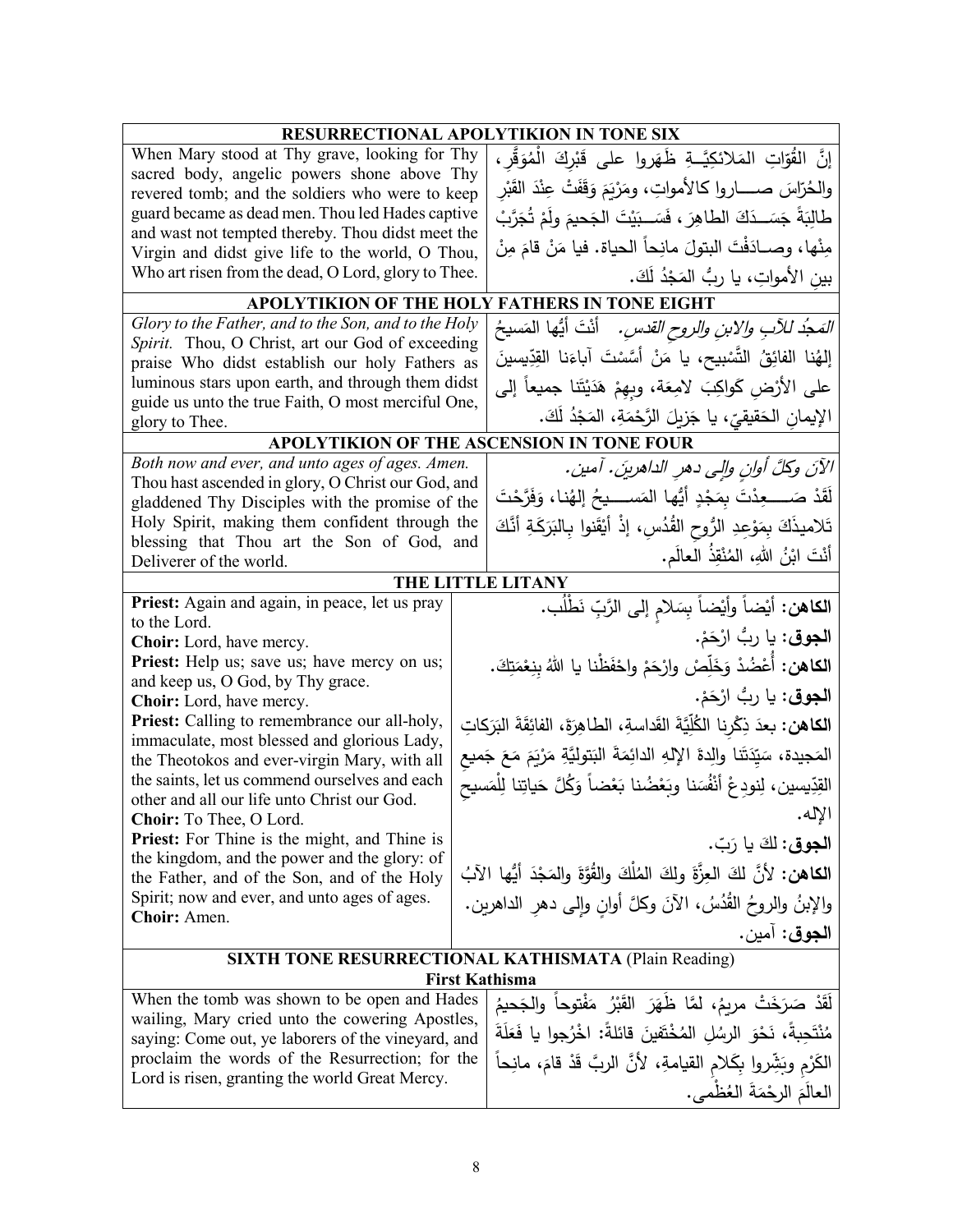| Glory to the Father, and to the Son, and to the Holy                                          | المَحْدُ للآبِ، والإبنِ، والروح القُدُسِ.                                          |
|-----------------------------------------------------------------------------------------------|------------------------------------------------------------------------------------|
| Spirit.                                                                                       | أَيُّها الرَّبُّ، إنَّ مربِمَ المَجْدَلِيَّةَ قد وقَفَتْ عِنْدَ قَبْرِكَ           |
| Mary Magdalene, O Lord, did stand by Thy tomb<br>and cry, weeping. And when she thought Thou  |                                                                                    |
| wast the gardener, she said: Where hast Thou                                                  | وصرَخَتْ باكِيَةً. وإِذْ ظَنَّتْ أَنَّكَ الْبُسْتانيُّ قالَتْ: أَيْنَ              |
| hidden the everlasting Life? Where hast Thou                                                  | أَخْفَيْتَ الْحَياةَ الدَّهْرِيَّةَ؟ أَيْنَ وَضَعْتَ الْجالِسَ على                 |
| placed Him Who sitteth on the cherubic throne?                                                | كُرْسيّ الشَّاروبيم؟ ولمّا رأتِ الحُرّاسَ الذينَ حَفَظوكَ قَدْ                     |
| And when she saw the guards who kept Him,                                                     |                                                                                    |
| appearing from fear like dead, she cried unto them:                                           | أَمْسوا كالأمواتِ مِنَ الْخَوْفِ، صاحَتْ بِهم هاتِفَةً: إمَّا                      |
| Give me my Lord; or else cry with me saying: O                                                | أَعْطُونِي ربِّي، أَوِ اهْتِفُوا مَعي قَائِلينَ: يا مَنْ حُسِبْتَ                  |
| Thou Who was numbered among the dead, and<br>Who didst raise the dead, O Lord, glory to Thee. | بَيْنَ الأَمْواتِ وأَقَمْتَ المائِتينَ، يا رَبُّ، المَجْدُ لَك.                    |
| Both now and ever, and unto ages of ages. Amen.                                               |                                                                                    |
| Thou Who didst call Thy Mother blessed of Thine                                               | الآنَ وكلَّ أوانِ وإلى دَمُرِ الذَّاهِرِينَ. آمين.                                 |
| own good will and didst come to Thy passion                                                   | يا مَنْ دَعَوْتَ أَمَّكَ مُبارَكة، لَقَدْ أَقْبَلْتَ إلى الآلام طَوْعاً            |
| shining radiantly upon the Cross, desiring to recall                                          | باخْتِيارِكَ، وأَشْرَقْتَ على الصَّليبِ مُرِيداً أَنْ تُعيدَ دَعْوَةَ              |
| Adam and saying unto the angels: Rejoice with me;                                             |                                                                                    |
| for I have found the piece of silver which was lost.                                          | آدَمَ، قَائِلاً لِلْمَلائِكَةِ: إِفْرَحوا مَعى لِوجودي الدِّرْهَمَ                 |
| O our God, Who with wisdom hast ordered all                                                   | الضَّائِعَ. فَيا مَنْ دَبَّرْتَ كُلَّ شَيءٍ بِحِكْمَةٍ المَجْدُ لكَ.               |
| things, glory to Thee.<br>Second Kathisma (** Special order from the Pentecostarion**)        |                                                                                    |
| Verily, Life was placed in the grave, and the seals                                           |                                                                                    |
| were applied to the stone. And the soldiers guarded                                           | إِنَّ الحياةَ قدْ وُضِـــــعَ في قَبْرٍ ، وجُعِلَ على الحَجَرِ                     |
| Christ as they would a sleeping king. But the Lord                                            | خُتومٌ، وحَرَسَ الجُنْدُ المســيحَ كَمَلِكٍ راقِدٍ. ولكِنَّ الربَّ                 |
| rose, smiting His enemies in an invisible way.                                                | قَدْ قَامَ ضارباً أَعْداءَهُ بِحالِ لا يُرى.                                       |
| Glory to the Father, and to the Son, and to                                                   | <i>المَجْدُ للأبِ، والإبنِ، والتروح القُدْسِ.</i> بِمَوْتِكَ الطَوْعيّ أيُّها      |
| the Holy Spirit. By Thy voluntary death have                                                  |                                                                                    |
| we found immortal life, O Almighty and                                                        | القادِرُ على كُلِّ شـــــيءٍ، ومُخَلِّصُ الكُلِّ وَحْدَكَ، قَدْ وجَدْنا            |
| only Savior of all; for by Thine august                                                       | الحَياةَ غَيْرَ المائِتَة. لأَنَّكَ قَدْ اسْـــتَدْعَيْتَنا كُلَّنا بِنُهوضِـــكَ  |
| arising Thou hast recalled all men, O Thou                                                    |                                                                                    |
| Who didst destroy the victory of Hades and                                                    | المُوَقِّرِ ، يا مَنْ حَلَلْتَ غلَبَةَ الجَحيمِ وشَوْكَةَ المَوْت.                 |
| the sting of death.                                                                           |                                                                                    |
| Both now and ever, and unto ages of ages.                                                     | الآنَ وكُلَّ أُولِنِ وإلى دهرِ الداهرينَ. أمين   يـا والِـدَةَ الإلـهِ             |
| Amen. Pray, O Virgin Theotokos, to thy<br>Son Christ our God, who was willingly               | الْعَذْرَاءَ، تَوَسَّـــلي إلى ابْنِكِ الْمَســـيح إلْهِذَا، الذي سُـــمِّرَ علــم |
| nailed upon the Cross and did rise from the                                                   |                                                                                    |
| dead, that He might save our souls.                                                           | الصَّليبِ طَوْعاً، وقامَ مِنْ بَيْنِ الأمواتِ لِكَي يُخَلِّصَ نُفوسَنا.            |
| <b>EVLOGETARIA (BENEDICTIONS) IN TONE FIVE</b>                                                |                                                                                    |
| Blessed art Thou, O Lord; teach me Thy statutes.                                              | ُ <i>مبارَكٌ أنتَ ياربُ عَلْفِنى حُقوقَك.</i> جمْعُ المَلائكةِ                     |
| The company of the Angels was amazed when they                                                |                                                                                    |
| beheld Thee numbered among the dead. Yet                                                      | انْذَهَلَ مُتَحَيِّراً، عِنْدَ مُشاهَدَتِهِمْ إِيَّاكَ مَحْسوباً بينَ              |
| Thyself, O Savior, destroyed the power of death,                                              | الأمواتِ أَيُّها المُخَلِّص، وداحِضاً قُوَّةَ المَوتِ، ومُنْهِضاً                  |
| with Thee raising up Adam and releasing all men                                               | آدَمَ مَعَكَ، ومُعْتِقاً إِيّانا مِنَ الْجَحيم كافةً.                              |
| from Hell.<br>Blessed art Thou, O Lord; teach me Thy statutes.                                |                                                                                    |
| Wherefore, O Women Disciples, do ye mingle sweet-                                             | مُ <i>بارَكٌ أنتَ يا ربُّ عَلَّفِنى حُقوقَك.</i> المَلاكُ اللامِعُ                 |
| smelling spices with your tears of pity? The radiant                                          | عِنْدَ القَبْرِ ۖ تَفَوَّهَ نَحْوَ حامِلاتِ الطَّيبِ قائِلاً: لِمَ تَمْزُجْنَ      |
| Angel within the sepulcher cried unto the Myrrh-                                              | الطَّيوبَ بالدُّموعِ، بِتَرَثٍّ يا تِلْميذات؟ أَنظُرْنَ الــــــلَّحْدَ            |
| bearing Women: Behold the grave, and understand,                                              |                                                                                    |
| for the Savior is risen from the tomb.                                                        |                                                                                    |
|                                                                                               | وافْرَحْنَ، لأَنَّ الْمُخَلِّصَ قَدْ قامَ مِنَ القَبْرِ .                          |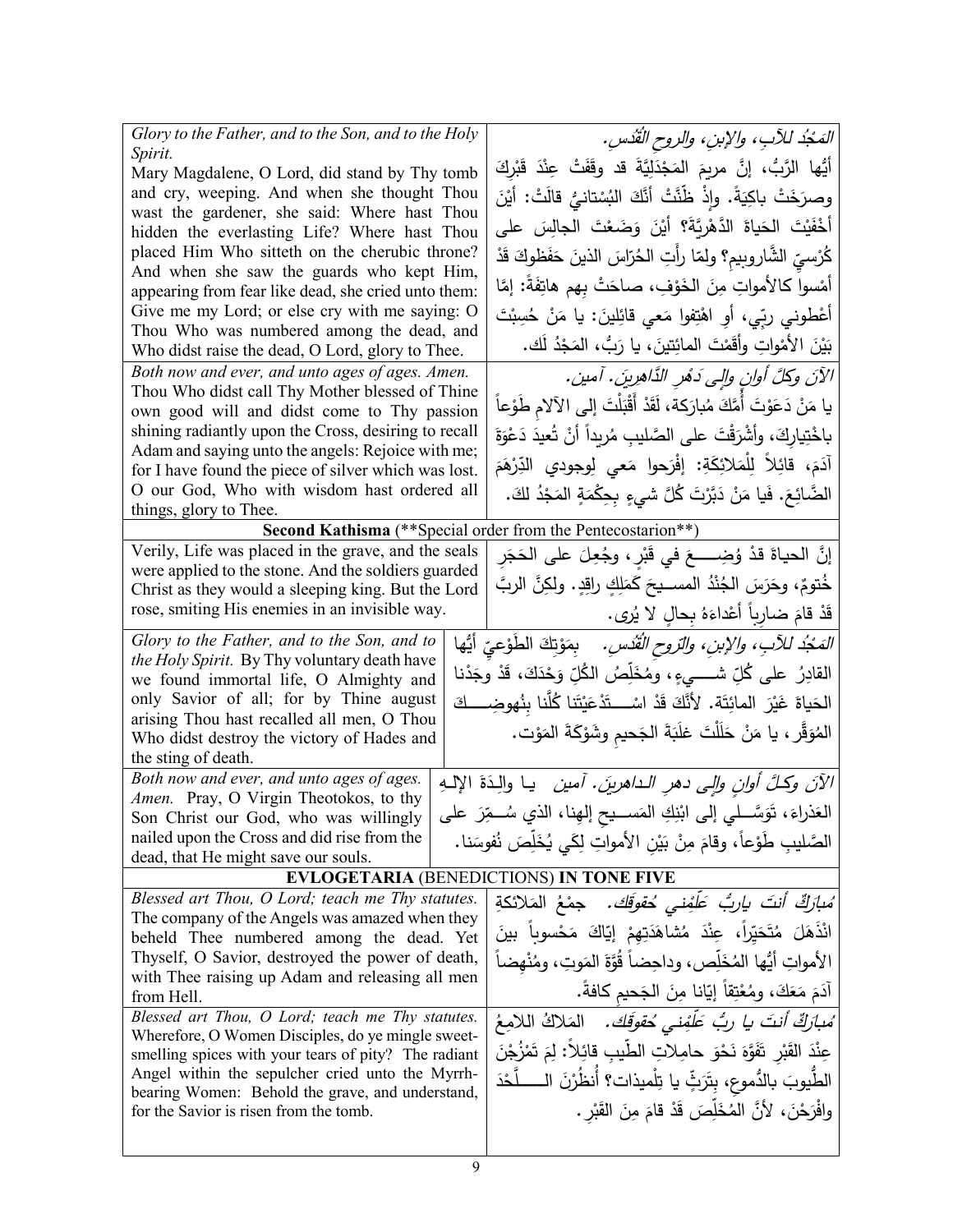| Blessed art Thou, O Lord; teach me Thy statutes.                                                 |                                                                                         |
|--------------------------------------------------------------------------------------------------|-----------------------------------------------------------------------------------------|
| Very early in the morning, did the Myrrh-bearing                                                 | ُ <i>مبارَكٌ أنتَ يا ربُّ عَلَّفِنى حُقوقَك.</i> إنَّ حامِلاتِ                          |
| Women run lamenting unto Thy tomb. But an                                                        | الطِّيبِ سَحَراً جِداً، سارَعْنَ إلى قَبْرِكَ نائِحاتٍ. إلاّ أنَّ                       |
| Angel came toward them, saying: The time for                                                     | المَلاكَ وقَفَ بِهِنَّ، وقالَ لَهُنَّ: زمانُ النَّوْحِ قَدْ كَفَّ                       |
| lamentation is passed; weep not, but announce unto<br>the Apostles the Resurrection.             | وِيَطَلَ فَلا تَبْكينَ، بلْ بَشِّرْنَ الرُّسُلَ بِالقِيامَةِ.                           |
| Blessed art Thou, O Lord; teach me Thy statutes.                                                 | ُ <i>مبارَكٌ أنتَ يا ربُّ عَلَّفِنى مُعَوقِك.</i> إنَّ النِّسْـوَةَ حامِلاتِ            |
| The Myrrh-bearing Women mourned, as bearing                                                      |                                                                                         |
| spices they drew near Thy tomb, O Savior. But                                                    | الطِّيبِ، وافَيْنَ بالْحَنوطِ إلى قَبْرِكَ أَيُّها الْمُخَلِّصِ. فَسَمِـعْنَ            |
| the Angel spake unto them, saying: Why number<br>ye the living among the dead? In that He is God | مَلاكاً مُتَنَغِّماً نَحْوَهُنَّ قائلاً: لِمَ تَحْسِبْنَ الحَيَّ مَعَ المَوْتي؟         |
| He is risen from the grave.                                                                      | فَبِما أَنَّهُ إِلَّهُ، قَدْ قَامَ مِنَ الْقَبْرِ ناهِضاً.                              |
| Glory to the Father, and to the Son, and to the                                                  | <i>المَجْدُ للأبِ، والابنِ، والرّوح القُدْسِ.</i> نَسْجُدُ لِلآبِ، ولابْنِهِ،           |
| Holy Spirit. We adore the Father, as also His                                                    |                                                                                         |
| Son, and the Holy Spirit, the Holy Trinity in                                                    | ولِروح قُدْسِهِ، ثالوثاً قدُّوساً في جَوْهرِ واحِدٍ، هاتِفينَ مَعَ                      |
| one Essence, crying with the Seraphim:<br>Holy, holy, holy art Thou, O Lord.                     | السّارافيم: قُدّوسٌ، قُدّوسٌ، قُدّوسٌ أنتَ يا رَبّ.                                     |
| Both now and ever, and unto ages of ages. Amen.                                                  |                                                                                         |
| In that thou didst bear the Giver of Life, O Virgin,                                             | الآنَ وكُلَّ أُولِنِ وَإِلَى دَهْرِ الدَاهِرِينَ، آمين. ۖ أَيَّتُهَا الْعَذْرَاءُ،      |
| thou didst redeem Adam from sin, and didst give                                                  | لَــقَدْ وَلَدْتِ مُعْطِيَ الْحَياة، وأَنْقَــذْتِ آدَمَ مِـــنَ الخَطيئة،              |
| to Eve joy in place of sadness; and He who was                                                   | ومَنَحْتِ حَوّاءَ الفَرَحَ عِوَضَ الحُزْنِ، لَكِنَّ الإِلهَ والإِنْســــانَ             |
| incarnate of thee, both God and man, hath<br>restored to life those who had fallen therefrom.    | المُتَجَسِّدَ مِنْكِ، أَرْشَدَهُما إلى الحَياةِ التي قَدْ تَهَوَّرا مِنْها.             |
| Alleluia, Alleluia, Alleluia. Glory to Thee, O God.                                              |                                                                                         |
| (THRICE)                                                                                         | هَلِلوبِيا، هَلِلوبِيا، هَلِلوبِيا، المَجْدُ لَكَ يا الله. (ثلاثًا )                    |
| O our God and our Hope, glory to Thee!                                                           | يا إلهَنا ورجاءَنا لكَ المَجْد.                                                         |
|                                                                                                  | THE LITTLE LITANY                                                                       |
| Priest: Again and again, in peace, let us                                                        | ا <b>لكاهن:</b> أَيْضاً وأَيْضاً بِسَلامِ إلى الرَّبِّ نَطْلُب.                         |
| pray to the Lord.                                                                                | ا <b>لجوق</b> : يا ربُّ ارْحَمْ.                                                        |
| Choir: Lord, have mercy.<br>Priest: Help us; save us; have mercy on us;                          |                                                                                         |
| and keep us, O God, by Thy grace.                                                                | ا <b>لكاهن:</b> أَعْضُدْ وَخَلِّصْ وارْحَمْ واحْفَظْنا يا اللهُ بِنِعْمَتِكَ.           |
| Choir: Lord, have mercy.                                                                         | ا <b>لجوق</b> : يا ربُّ ارْحَمْ.                                                        |
| Priest: Calling to remembrance our all-                                                          | ا <b>لكاهن:</b> بعدَ ذِكْرِنا الكُلِّيَّةَ القَداسةِ، الطاهِرَةَ، الفائِقَةَ البَرَكاتِ |
| holy, immaculate, most blessed<br>and                                                            | المَجيدة، سَيِّدَتَنا والِدةَ الإِلهِ الدائِمَةَ البَتولِيَّةِ مَرْيَمَ مَعَ جَميع      |
| glorious Lady, the Theotokos and ever-<br>virgin Mary, with all the saints, let us               |                                                                                         |
| commend ourselves and each other and all                                                         | القِدِّيسين، لِنودِعْ أَنْفُسَنا وبَعْضُنا بَعْضاً وَكُلَّ حَياتِنا لِلْمَسيح           |
| our life unto Christ our God.                                                                    | الإله.                                                                                  |
| Choir: To Thee, O Lord.                                                                          | ا <b>لجوق:</b> لَكَ يا رَبّ.                                                            |
| Priest: For blessed is Thy Name, and                                                             |                                                                                         |
| glorified is Thy kingdom: of the Father, and                                                     | الكاهن: لأنَّ اسْمَكَ مُبارَكٌ ومُلْكَكَ مُمَجَّدٌ أَيُّها الآبُ والإبنُ                |
| of the Son, and of the Holy Spirit; now and                                                      | والروحُ القدُسُ، الأنَ وكلَّ أوانِ وإلى دهرِ الداهرين.                                  |
| ever, and unto ages of ages.<br>Choir: Amen.                                                     | ا <b>لجوق</b> : آمين.                                                                   |
|                                                                                                  | SIXTH TONE RESURRECTIONAL HYPAKOE (Plain Reading)                                       |
| By Thy willing yet life giving Death, O Christ,                                                  |                                                                                         |
| Thou hast crushed the gates of Hades, because                                                    | بِمَوْتِكَ الْمُحْيِي الْطَوْعِيِّ أَيُّها الْمَسِيحُ، حَطَمْتَ أَبوابَ                 |
| Thou art God, and hast opened the old paradise;                                                  | الْجَحيمَ بِما أَنَّكَ إِلَّهٌ، وفِتَحْتَ لَنا الْفِرْدَوْسَ الْقَديمَ، وقُمْتَ         |
| and having risen from the dead, Thou hast                                                        | ناهِضاً مِنْ بين الأمواتِ، وخلَّصْتَ مِنَ الفسادِ نُفوسَنا.                             |
| redeemed our life from corruption.                                                               |                                                                                         |
|                                                                                                  | <b>SIXTH TONE RESURRECTIONAL ANABATHMOI (Plain Reading)</b>                             |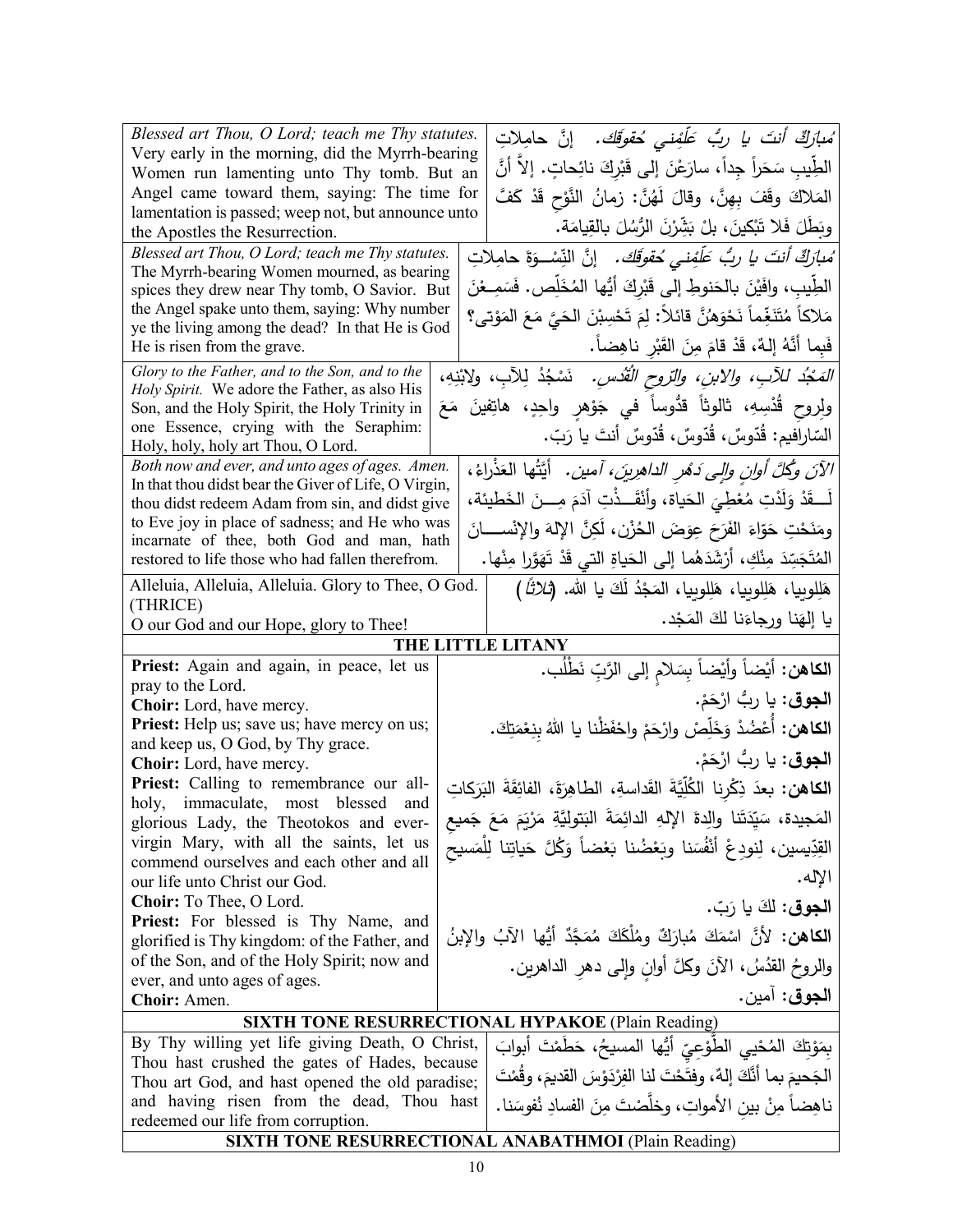|                  | <b>First Antiphony</b>                                                                               |                                                                               |
|------------------|------------------------------------------------------------------------------------------------------|-------------------------------------------------------------------------------|
| $\boldsymbol{+}$ | To the heavens do I lift mine eyes, O Word of                                                        | + إلى السَّـــماءِ أَرْفَعُ عَيْنَيَّ نَحْوَكَ يا كَلِمَةَ الله، فَتَرَأْفُ   |
|                  | God. Have mercy upon me that I may live by                                                           | عَلَيَّ لِكيْ أَحْيا بِكَ.                                                    |
| $^{+}$           | Thee.<br>O Word, have mercy upon us who are                                                          |                                                                               |
|                  | despised, and make us good and chosen                                                                | + أَيُّها الكَلِمَةُ ارْحَمْنا نَحْنُ المُهانينَ، وأَعْدِدْنا لَكَ أُوانِيَ   |
|                  | vessels.                                                                                             | صالِحَةً مُخْتارةً.                                                           |
| $^{+}$           | Glory to the Father, and to the Son, and to the                                                      | + المدُجُدُ للِآبِ والإبنِ والرُّوحِ الثَّفُسِ، الآنَ وكُلَّ أُوانِ           |
|                  | Holy Spirit: both now and ever, and unto ages                                                        | والِي دَهُرِ الذَّاهِرِينِ، آمينِ.                                            |
| $^{+}$           | of ages. Amen.<br>Verily, in the Holy Spirit is the cause of                                         |                                                                               |
|                  | salvation for all; for when He bloweth on one                                                        | + إنَّ بالرُّوحِ القُّدُسِ سَبَبَ خَلاصِ الكُلِّ، لأنَّهُ إذا هَبَّ           |
|                  | worthily, He doth raise him speedily from                                                            | في إنســانٍ بِحَسَــبِ الاسْـتِحْقاقِ، يرفَعُهُ سـريعاً مِنَ                  |
|                  | earthly things, doth wing him and cause him                                                          | الأَرْضِيّاتِ، ويْجَنِّحُهُ ويُنَمِّيهِ ويرتِّبُهُ في العُلوِيّاتِ.           |
|                  | to grow, and doth rank him in the heavenly                                                           |                                                                               |
|                  | places.                                                                                              |                                                                               |
| $+$              | <b>Second Antiphony</b><br>Were not the Lord in our midst it would not                               |                                                                               |
|                  | be possible for any of us to stand firm in his                                                       | + لَوْ لَمْ يكُنْ الرَّبُ فينـا فَمـا كـانَ أَحَدٌ يَسْـــتَطيعُ              |
|                  | wrestling with the enemy; for only thereby do                                                        | مُناصَــبَةَ العَدُوِّ وصِــراعَهُ، لأنَّ الظَّافِرينَ مِنْ هُنا              |
|                  | the victors attain the exaltation of victory.                                                        | يَتَعالَوْن.                                                                  |
| $^{+}$           | Woe to me, how shall I escape the enemies                                                            | + وَيْحِي كيفَ أقدِرُ أَنْ أَنْجُوَ مِنَ الأَعْداءِ وأنا مُحِبٌّ              |
|                  | while I am a lover of sin. Wherefore, deliver                                                        |                                                                               |
| $^{+}$           | not my soul, O Word, like a bird, to their teeth.<br>Glory to the Father, and to the Son, and to the | لِلْخَطِيئَـة. فيـا أَيُّهـا الكَلِمَـةُ لا تَـدْفَعْ نَفســــي               |
|                  | Holy Spirit: both now and ever, and unto ages                                                        | كالعُصْفور لأَسْنانِهِم.                                                      |
|                  | of ages. Amen.                                                                                       | + المحْدُ للِآبِ والإبنِ والرُّوحِ الْقُدُسِ، الآنَ وكُلَّ أُوانِ             |
| $^{+}$           | Verily, through the Holy Spirit is everyone                                                          | والى دَهْرِ الذَّاهِرِينِ، آمينِ.                                             |
|                  | made divine; and in Him is pleasure,<br>understanding, safety, and blessing; for He is               |                                                                               |
|                  | equal to the Father and the Word together.                                                           | + إنَّ بالرُّوحِ القُدُسِ كُلاًّ يَتَأَلَّهُ، وبِهِ المَسَــــرَّةُ والفَهْمُ |
|                  |                                                                                                      | والسَّلامَةُ والبَرَكَةُ، لأنه مُساوٍ لِلآبِ والكَلِمةِ معاً.                 |
|                  | <b>Third Antiphony</b>                                                                               |                                                                               |
| $^{+}$           | They who trust in the Lord are feared by their                                                       | + إنَّ المُتَوَكِّلينَ على الرَّبِّ مَرْهوبونَ لَدى الأعْداءِ                 |
|                  | enemies and are wondered at by all; for their<br>sight is very high.                                 | وِمُسْتَعْجَبُونَ مِنَ الْكُلِّ، لأَنَّ نَظْرَهُمْ مُرتِفِعٌ جِداً.           |
| $^+$             | The party of the righteous hath secured Thee as                                                      | + أَيُّها المُخَلِّصُ، إنَّ حَظِّ الصِّــــدِّيقِينَ لا يَمُدُّ يَدَيْهِ      |
|                  | its succor, O Savior, and therefore shall not                                                        |                                                                               |
|                  | reach out its hands to iniquities.                                                                   | إلى المآثم، لأنَّهُ قَدْ أَحْرَزَكَ مُعيناً.                                  |
| $^+$             | Glory to the Father, and to the Son, and to the                                                      | + المجْدُ للِآبِ والإبنِ والرُّوحِ الْقُدُسِ، الآنَ وكُلَّ                    |
|                  | Holy Spirit: both now and ever, and unto ages<br>of ages. Amen.                                      | أوان والى دَهْرِ الدَّاهِرِينِ، آمينِ.                                        |
| $^+$             | Verily, the Holy Spirit hath might over all; for                                                     | + إنَّ لِلْرُّوحِ القُدُسِ العِزَّةَ عَلى الكُلِّ، لأنَّ لَهُ تَسْــجُدُ      |
|                  | Him do all the heavenly hosts worship, and                                                           |                                                                               |
|                  | every breath below.                                                                                  | كلُ الأَجْنادِ العُلوِيَّةِ معَ كُلِّ نَسَمَةٍ سُفْلِيَّةٍ.                   |
|                  | PROKEIMENON FOR THE RESURRECTION IN TONE SIX                                                         |                                                                               |
|                  | O Lord, arouse Thy strength, and come to our                                                         | يا رَبُّ أَيْقِظُ قُوَّتَكَ وَهَلَمَّ لِخَلاصِنا. (مرتين)                     |
|                  | salvation. (TWICE)<br><b>Stichos:</b> Hearken, O Shepherd of Israel.                                 | <b>زتيمبك:</b> يا راعِيَ إسرائيلَ أنصِتْ.                                     |
|                  | O Lord, arouse Thy strength, and come to our                                                         | يا رَبُّ أَيْقِظْ قُوَّتَكَ وَهَلَمَّ لِخَلاصِنا.                             |
|                  | salvation.                                                                                           |                                                                               |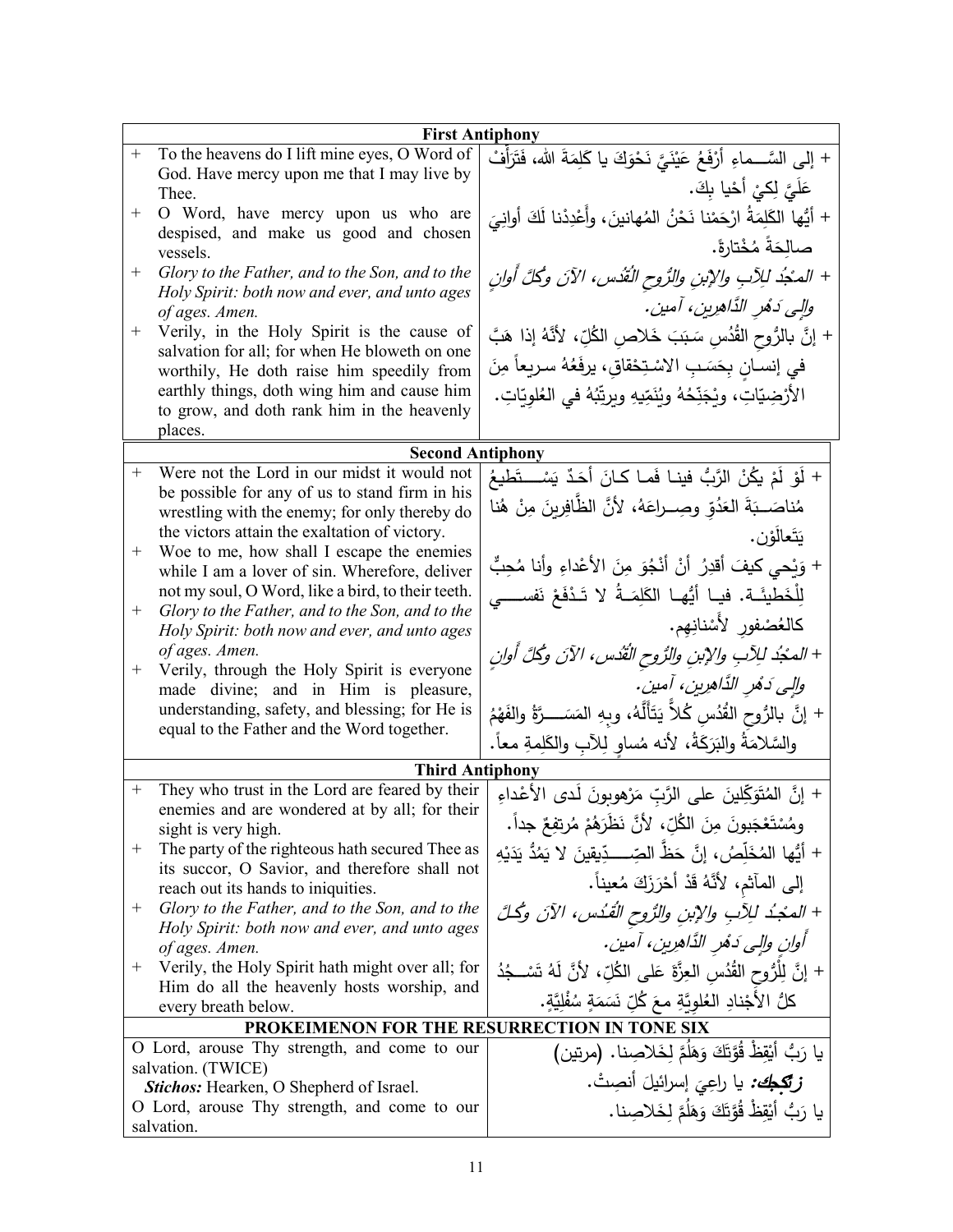| <b>Deacon:</b> Let us pray to the Lord.                                                            | الشماس: إلى الرَّبِّ نَطْلُبٍ.                                                                                                                     |
|----------------------------------------------------------------------------------------------------|----------------------------------------------------------------------------------------------------------------------------------------------------|
| Choir: Lord, have mercy.                                                                           | ا <b>لمرتل:</b> يا ربُّ ارْحَم.                                                                                                                    |
| Priest: For Holy art Thou, O our God, Who                                                          | ا <b>لكاهن:</b> لِأَنَّكَ قُدُّوسٌ أَنْتَ يا إِلهَنا، وفي القِدِّيسينَ تَسْتَقِرُّ                                                                 |
| restest in the Holies, and unto Thee do we ascribe                                                 |                                                                                                                                                    |
| glory to the Father and to the Son and to the Holy<br>Spirit, now and ever, and unto ages of ages. | وتَسْتَرِيحُ، ولَكَ نُرسِلُ المَجْدَ أَيُّها الآبُ، والإِبْنُ، والرّوحُ                                                                            |
|                                                                                                    | القُدُس، الآنَ وكُلَّ أُوانٍ وإِلَى دَهْرِ الداهِرينِ.                                                                                             |
| Chanter: Amen. Let everything that hath breath                                                     | ا <b>لمُرَتِّل:</b> آمين. كُـلُّ نَسَمَةٍ، فَلْشُبَدِّح الرَّبَّ. (مرتين)                                                                          |
| praise the Lord. (twice)                                                                           |                                                                                                                                                    |
| Praise ye God in His saints; praise Him in the firm<br>foundation of His power.                    | سَبْحوا اللهَ في قَدِيسيهِ سَبْحوهُ في فَلَكِ قُوَّتِهِ .                                                                                          |
| Let everything that hath breath praise the Lord.                                                   | فَلْتُسَبِّحِ الرَّبَّ، كُـلُّ نَسَمَةٍ.                                                                                                           |
|                                                                                                    | THE TENTH EOTHINON GOSPEL                                                                                                                          |
| <b>Deacon:</b> And that we may be accounted                                                        | <b>الشماس:</b> مِنْ أَجْلِ أَنْ نَكونَ مُسْتَحِقّينَ لِسَماعِ الإِنْجيلِ                                                                           |
| worthy to hear the Holy Gospel, let us pray to<br>the Lord our God.                                | المُقَدَّس، إلى الرَّبِّ إلهِنا نَطْلُب.                                                                                                           |
| Choir: Lord, have mercy. (thrice)                                                                  | ا <b>لمرتل:</b> يا ربُ ارْحَمْ. (ثلاثاً)                                                                                                           |
|                                                                                                    |                                                                                                                                                    |
| Deacon: Wisdom! Stand upright! Let us hear<br>the Holy Gospel.                                     | ا <b>لشماس:</b> الحِكْمَةُ، فَلْنَستَقِمْ ولْنَسْمَع الإنجيلَ المُقَدَّس.                                                                          |
| Priest: Peace be to all.                                                                           | ا <b>لكاهن:</b> السَّلامُ لِجَميعِكُم.                                                                                                             |
| Choir: And to thy spirit.                                                                          | المرتل: ولروحِكَ.                                                                                                                                  |
| Priest: The Reading from the Holy Gospel                                                           | ا <b>لكاهن:</b> فَصْلٌ شَريفٌ مِنْ بِشارةِ القِدِّيسِ <b>يوحنا</b> الإنْجيليِّ                                                                     |
| according to Saint John. (21:1-14)                                                                 | الْبَشْيْرِ وْالْتِّلْمِيْذِ الطَّاهِرِ .                                                                                                          |
| Choir: Glory to Thee, O Lord, glory to Thee.                                                       | ا <b>لمرتل:</b> المَجْدُ لَكَ يا رَبُّ، المَجْدُ لَك.                                                                                              |
| Deacon: Let us attend!                                                                             | الشماس: لِنُصْغ!                                                                                                                                   |
|                                                                                                    |                                                                                                                                                    |
| Priest: At that time, Jesus revealed Himself                                                       |                                                                                                                                                    |
| again to the disciples by the Sea of Tiberias;                                                     | ا <b>لكاهن:</b> في ذلكَ الزمان، أظهرَ يسوعُ نَفسَهُ لِتَلاميذِهِ على                                                                               |
| and He revealed Himself in this way. Simon                                                         | بَحْرٍ طَبَرِيَّةَ مِن بَعدِ ما قامَ مِن بينِ الأمواتِ. هَكَذا ظَهَرَ                                                                              |
| Peter, Thomas called the Twin, Nathanael of                                                        | لَهُمْ. كَانَ قَدِ اجْتَمَعَ سِمْعانُ بُطْرُسُ وتوما الذي يُقالُ لهُ                                                                               |
| Cana in Galilee, the sons of Zebedee, and two<br>others of His disciples were together. Simon      | النوأمُ، وَنَثَنائيلُ الذي مِنْ قانا الجليلِ، وابنا زَبَدَى، واثْنان                                                                               |
| Peter said to them, "I am going fishing." They                                                     | آخَرانِ مِنْ تَلامِيذِهِ فقالَ لَهُمْ سِمعانُ بُطْرُسُ: "أَنا ذَاهِبٌ                                                                              |
| said to Him, "We will go with you." They went                                                      |                                                                                                                                                    |
| out and got into the boat; but that night they<br>caught nothing. Just as day was breaking, Jesus  | لأصْطادَ." فقالوا لهُ: "ونحنُ أيضاً نَجيءُ مَعَكَ." فَخَرَجُوا                                                                                     |
| stood on the beach; yet the disciples did not                                                      | ورَكِبوا السَّفينةَ لِلْوَقْتِ، وَلَمْ يَصيدوا في تِلْكَ الليلةِ شَيْئاً                                                                           |
| know that it was Jesus. Jesus said to them,                                                        | فَلمَّا كانَ الصُّبحُ، وَقَفَ يَسُوعُ على الشاطِئِ، ولَمْ يَعلَم                                                                                   |
| "Children, have you any fish?" They answered<br>Him, "No." Jesus said to them, "Cast the net on    | التلاميذُ أنَّهُ يسوعُ فقالَ لَهُمْ يَسوعُ: "يا فِتيانُ، هَلْ عِندَكُمْ                                                                            |
| the right side of the boat, and you will find                                                      | شَيْءٌ مِنَ المَأْكُولِ؟" فَقَالُوا: "لا" فقالَ لَهُمْ: "أَلْقُوا الشَّبَكَةَ                                                                      |
| some." So they cast it, and now they were not                                                      | مِنْ جَانِبِ السَّفِينَةِ الأَيمَنِ فَتَجِدُوا." فأَلقَوها، فَلَمْ يَعُودُوا                                                                       |
| able to haul it in, for the quantity of fish. That                                                 | يَقْدِرُونَ أَنْ يَجِذِبُوها مِنْ كَثْرَةِ السَّمَكِ فَقَالَ ذَلَكَ التَلْمِيذُ                                                                    |
| disciple whom Jesus loved said to Peter, "It is<br>the Lord!" When Simon Peter heard that it was   |                                                                                                                                                    |
| the Lord, he put on his clothes, for he was                                                        | الذي كانَ يسوعُ يُحِبُّهُ لِبُطْرُسَ: "هُوَ الرَّبُّ." فلمَّا سَمِعَ                                                                               |
| naked, and sprang into the sea. But the other<br>disciples came in the boat, dragging the net full | سِمْعانُ بُطْرُسُ أَنَّهُ الرَّبَّ، ائْتَزَرَ بِثَوبِهِ (لأَنَّهُ كانَ عُرِياناً)<br>وطَرَحَ نَفسَهُ في البَحْرِ وأما التلاميذُ الآخَرُونَ فجاءُوا |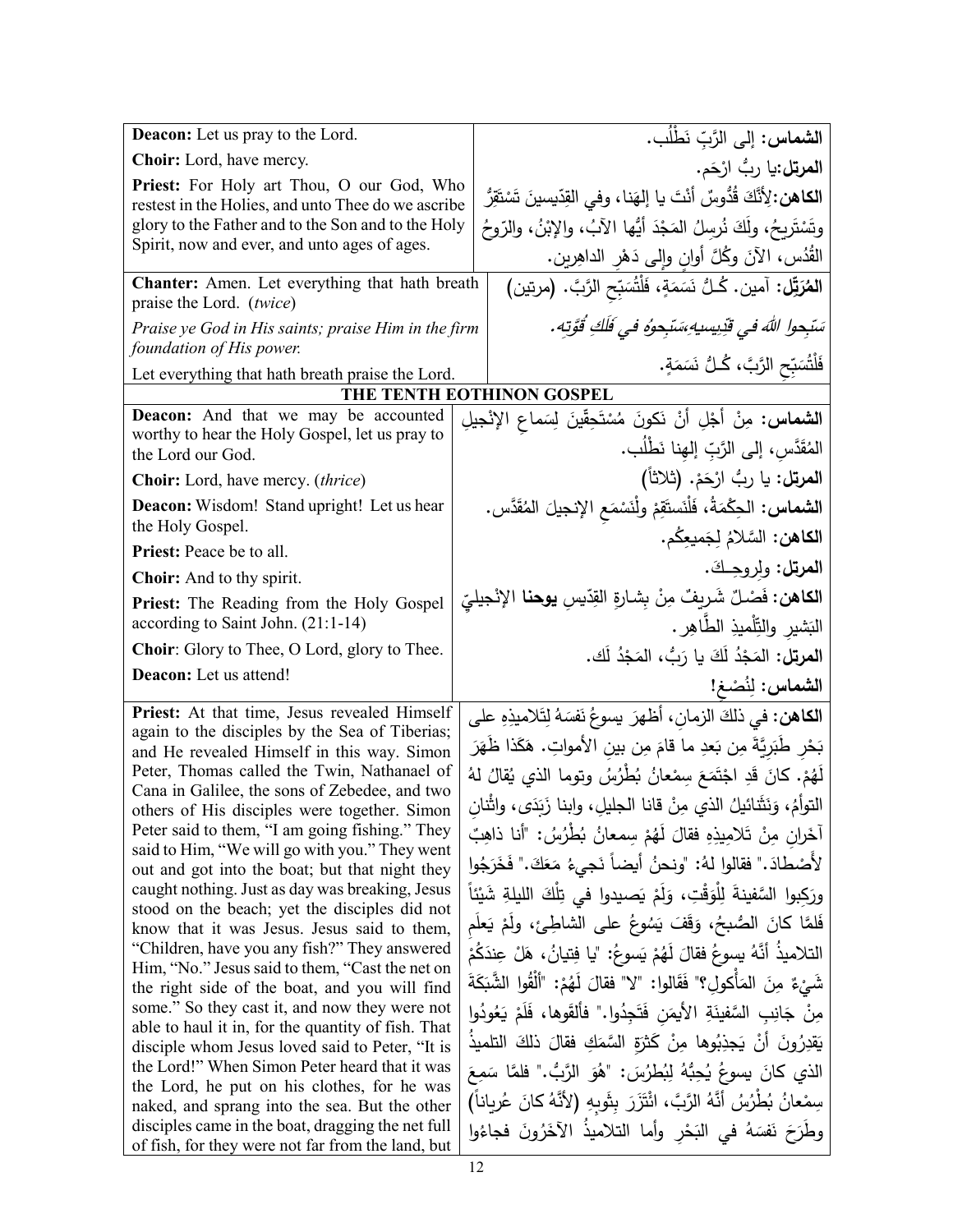| about a hundred yards off. When they got out                                                              |                                                                                          |
|-----------------------------------------------------------------------------------------------------------|------------------------------------------------------------------------------------------|
| on land, they saw a charcoal fire there, with                                                             | بالسفينةِ (ولَمْ يَكونُوا بَعِيدينَ عَنِ الأرْضِ إلاّ نَحْوِ مِئَتَىْ                    |
| fish lying on it, and bread. Jesus said to them,                                                          | ذِراعٍ) وهُمْ يَجُرُّونَ شَبَكَةَ السَمَكِ فَلَمَّا نَزَلُوا إلى الأرضِ،                 |
| "Bring some of the fish that you have just                                                                | رَأُوا جَمْراً مَوضُوعاً وَسَمَكَاً عليهِ وخُبزاً فقالَ لَهُمْ يسوعُ:                    |
| caught." So Simon Peter went aboard and                                                                   | "قَدِّمُوا مِنَ السَّمَكِ الذي اصْطُدْتُمُ الآنَ" فَصَعِدَ سِمعانُ                       |
| hauled the net ashore, full of large fish, 153 of<br>them; and although there were so many, the net       |                                                                                          |
| was not torn. Jesus said to them, "Come and                                                               | بُطْرُسُ وَجَرَّ  الشَّبَكَةَ  إلى  الأرضِ،  وهِيَ  مَمْلوءَةٌ  سَمَكَأُ                 |
| dine." Now none of the disciples dared ask                                                                | كبيراَ، مِئَةً وثلاثاً وَخَمسِينَ. ومعَ هَذِهِ الكَثْرَةِ لَمْ تَتَخَزَّقِ               |
| Him, "Who are you?" They knew it was the                                                                  | الشَّبَكَة فقالَ لَهُمْ يَسوعُ: "هَلُمُّوا تَغَدَّوا." ولَمْ يَجْسُرْ ۖ أَحَدٌ           |
| Lord. Jesus came and took the bread and gave                                                              |                                                                                          |
| it to them, and so with the fish. This was now                                                            | مِنَ النَّلاميذِ أَنْ يَسْأَلَهُ "مَنْ أَنتَ؟" إذْ عَلِمُوا أَنَّهُ الرَّبُّ فَتَقَدَّمَ |
| the third time that Jesus was revealed to the<br>disciples after He was raised from the dead.             | يسوعُ وأَخَذَ الخُبزَ ۖ وأعطاهُمْ، وكذلِكَ السَمَكَ وهذهِ مَرَّةٌ ثَالِثَةٌ              |
|                                                                                                           | ظَهَرَ فيها يَسوعُ لِتَلاميذِهِ مِنْ بَعدِ ما قامَ مِنْ بينِ الأمواتِ.                   |
| Choir: Glory to Thee, O Lord, glory to Thee.                                                              | ا <b>لمرتل:</b> المَجْدُ لَكَ يا رَبُّ المَجْدُ لَك.                                     |
| Reader: In that we have beheld the resurrection of                                                        | ا <b>لقارىء :</b> إذْ قَدْ رأينا قِيامَةَ المَسيح، فَلْنَسْجُدْ لِلرَّبِّ                |
| Christ, let us worship the holy Lord Jesus, the only<br>sinless One. Thy cross do we adore, O Christ, and | القُدُّوسِّ، يَسوعَ المَعْصومِ مِنَ الخَطَأَ وحدَهُ. لِصَليبِكَ                          |
| Thy holy resurrection we praise and glorify; for                                                          | أَيُّها المَسيحُ نَسْجُدُ ولقِيامَتِكَ المُقَدَّسَةِ نُسَبِّحُ ونُمَجِّدُ،               |
| Thou art our God, and we know none other beside<br>Thee; we call upon Thy name. O come, all ye            | لأَنَّكَ أَنتَ هو إلهُنا وآخَرَ سواكَ لا نَعْرِفُ وبِاسْمِكَ                             |
| faithful, let us adore Christ's holy resurrection. For                                                    | نُسَمّى. هَلَمَّ يا مَعْشَرَ  المؤمنينَ نَسْجُدْ لِقيامَةِ المَسيح                       |
| lo, through the cross is joy come into all the world.                                                     |                                                                                          |
| Ever blessing the Lord, let us sing His resurrection,                                                     | المُقَدَّسة، لأنَّ هوذا بالصليبِ قَدْ أَتى الفَرَحُ لِكُلِّ                              |
|                                                                                                           |                                                                                          |
| for in that He endured the cross for us, He hath                                                          | العالَم. لِنُبارِكِ الرَّبَّ في كلِّ حينٍ ونُسَبِّحْ قِيامَتَهُ، لأَنَّهُ                |
| destroyed death by death.                                                                                 |                                                                                          |
|                                                                                                           | إذِ احْتَمَلَ الصَّلْبَ مِنْ أَجْلِنا، المَوْتَ بالمَوْتِ حَطَّمْ.<br><b>PSALM 50</b>    |
| Have mercy on me, O God, according to Thy Great                                                           |                                                                                          |
| Mercy; and according to the multitude of Thy                                                              | ارْحَمْني يـا اللهُ بِعَظيم رَحْمَتِكَ، وكَمِثْلِ كَثْرَةٍ رأفتِكَ                       |
| compassions blot out my transgression.                                                                    | امْحُ مَأْثِمي.                                                                          |
| Wash me thoroughly from mine iniquity, and                                                                | اغْسِلْني كَثيراً مِنْ إِثْمي، ومِنْ خَطْيئَتي طَهَّرْني.                                |
| cleanse me from my sin.                                                                                   |                                                                                          |
| For I know mine iniquity, and my sin is ever<br>before me.                                                | لأنّي أنا عارفٌ بإثْمي، وخَطيئَتي أمامي في كلِّ حينِ.                                    |
| Against Thee only have I sinned and done this evil                                                        | إليكَ وحذَكَ أخطأتُ، والشرَّ قُدّامَكَ صَنَعْتُ، لكَي                                    |
| before Thee, that Thou mightest be justified in Thy                                                       |                                                                                          |
| words, and prevail when Thou art judged.                                                                  | تَصْدُقَ في أقوالِكَ وتَغْلِبَ في مُحاكَمَتِك.                                           |
| For behold, I was conceived in iniquities, and in<br>sins did my mother bear me.                          | هاءنذا بالآثام حُبِلَ بي، وبالخَطايا وَلَدَتْني أُمّي.                                   |
| For behold, Thou hast loved truth; the hidden and                                                         |                                                                                          |
| secret things of Thy wisdom hast Thou made                                                                | لأَنَّكَ قَدْ أَحْبَبْتَ الحقَّ، وأَوْضـَـحْتَ لـى غَوامِضَ                              |
| manifest unto me.                                                                                         | جڭمَتِكَ ومَسْتوراتِها.                                                                  |
| Thou shalt sprinkle me with hyssop, and I shall be                                                        | تَنْضــَـــدُنى بالزوفى فأطْهُرُ ، تَغْســـِـلُنى فأبْيَضُ                               |
| made clean; Thou shalt wash me, and I shall be                                                            |                                                                                          |
| made whiter than snow.                                                                                    | أكثَرَ مِنَ الثَّلْجِ.                                                                   |
| Thou shalt make me to hear joy and gladness; the<br>bones that be humbled, they shall rejoice.            | تُسْمِعُني بَهْجَةً وسروراً، فَتَبْتَهِجُ عِظامي الذَّليلَة.                             |
| Turn Thy face away from my sins, and blot out all                                                         | اصْرِفْ وجْهَكَ عَنْ خَطَايايَ، وامْحُ كُلَّ مآثِمي.                                     |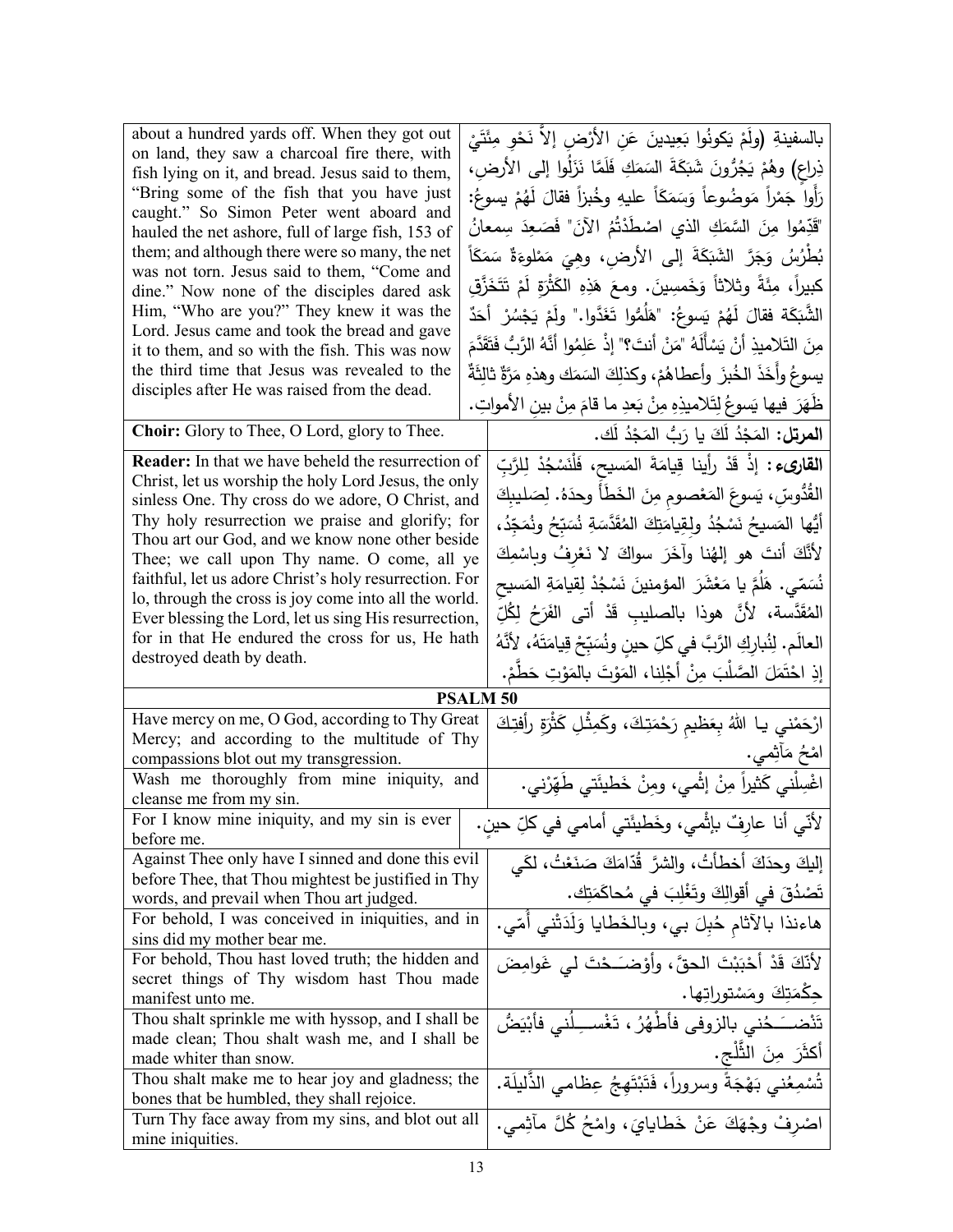| Create in me a clean heart, O God,                                                                                                                     |  | قَلْباً نَقِيّاً اخْلُقْ فِيَّ يا اللهُ، وروحاً مُسْتَقيماً جَدِّدْ في أَحْشائي.       |
|--------------------------------------------------------------------------------------------------------------------------------------------------------|--|----------------------------------------------------------------------------------------|
| and renew a right spirit within me.<br>لا تَطْرَحْني مِنْ أمامٍ وَجْهِكَ، وروحُكَ القُدُوسُ لا تَنْزِعْهُ منّي.<br>Cast me not away from Thy presence, |  |                                                                                        |
| and take not Thy Holy Spirit from me.                                                                                                                  |  |                                                                                        |
| Restore unto me the joy of Thy salvation, and<br>with Thy governing Spirit establish me.                                                               |  | امْنَحْني بَهْجَةَ خلاصِكَ، وبِروحِ رئاسِيِّ اعْضُدْني.                                |
| I shall teach transgressors Thy ways, and the<br>ungodly shall turn back unto Thee.                                                                    |  | فأُعَلِّمَ الأَثَمَةَ طُرُقَكَ، والكَفَرَةُ إليْكَ يَرْجِعون.                          |
| Deliver me from blood-guiltiness, O God, Thou                                                                                                          |  | أَنْقِذْني مِنَ الدِّماءِ يا اللهُ إلــــهَ خَلاصـي، فيَبْتَهِجَ                       |
| God of my salvation; my tongue shall rejoice in                                                                                                        |  |                                                                                        |
| Thy righteousness.                                                                                                                                     |  | لِساني بِعَدْلِكَ.                                                                     |
| O Lord, Thou shalt open my lips, and my mouth                                                                                                          |  | يا ربُّ افْتَحْ شَفَتَيَّ، فَيُخْبِرَ فَمي بِتَسْبِحَتِكَ.                             |
| shall declare Thy praise.                                                                                                                              |  |                                                                                        |
| For if Thou hadst desired sacrifice, I had given it;                                                                                                   |  | لأنكَ لؤ آثَرْتَ الذَّبيحَةَ، لَكُنْتُ الآنَ أُعْطي،                                   |
| with whole-burnt offerings Thou shalt not be                                                                                                           |  | لكِنَّكَ لا تُسَرُّ بالمُحْرَقات.                                                      |
| pleased.                                                                                                                                               |  |                                                                                        |
| A sacrifice unto God is a broken spirit; a heart that                                                                                                  |  | الذبيحَةُ للهِ روحٌ مُنْســَـحِقٌ، القَلْبُ المُتَخشـــِّـعُ                           |
| is broken and humbled God will not despise.                                                                                                            |  | والمُتَواضِعُ لا يَرْذُلُهُ اللهُ.                                                     |
| Do good, O Lord, in Thy good pleasure unto Zion,                                                                                                       |  |                                                                                        |
| and let the walls of Jerusalem be built up.                                                                                                            |  | أَصْلِحْ يا ربُّ بِمَسَرَّتِكَ صِهْيَونَ ولْـــــــتُبْنَ أَسْوارُ                     |
|                                                                                                                                                        |  | أورشَليم.                                                                              |
| Then shalt Thou be pleased with a sacrifice                                                                                                            |  | حينئذٍ تُسَرُّ بِذَبيحَةِ العَدْلِ قُرْباناً ومُحْرَقات.<br>of                         |
| righteousness, with oblation and whole-burnt offerings.                                                                                                |  |                                                                                        |
| حينئذٍ يُقَرِّبونَ على مَذْبَحِكَ العُجول.<br>Then shall they offer bullocks upon Thine altar.                                                         |  |                                                                                        |
| TROPARIA AFTER PSALM 50 IN TONE TWO                                                                                                                    |  |                                                                                        |
|                                                                                                                                                        |  |                                                                                        |
| Glory to the Father, and to the Son, and to the                                                                                                        |  |                                                                                        |
| Holy Spirit. Through the intercessions of the                                                                                                          |  | <i>المَعْبُذ للأبِ، والإبنِ، والروحِ الْقُدُسِ.</i> بِشَفاعَاتِ الْزُسُلِ              |
| Apostles, O Thou Who art merciful, blot out the                                                                                                        |  | وطَلِباتِهِم، أَيُّها الإلهُ الرَّحوم، امْحُ كَثْرَةَ خَطَايانا وزلَّاتِنا.            |
| multitude of our transgressions.                                                                                                                       |  |                                                                                        |
| Both now and ever, and unto ages of ages.                                                                                                              |  | <i>الآنَ وكلَّ أوانٍ وإلى دهرِ الداهرينَ. آمين.</i> بِشَفاعَاتِ والِدَةِ               |
| Amen. Through the intercessions of the                                                                                                                 |  |                                                                                        |
| Theotokos, O Thou Who art merciful, blot<br>out the multitude of our transgressions.                                                                   |  | الإلهِ وطَلِباتِها، أيُّها الإلهُ الرَّحوم، امْحُ كَثْرَةَ خَطَايانا وزَلِّاتِنا.      |
| Have mercy upon me, O God, according to Thy                                                                                                            |  |                                                                                        |
| lovingkindness; according to the multitude of Thy                                                                                                      |  | يا رَحِيُم، اركِمْني يا الله گَعَظْيم رَحْمَتِكَ، وبِحَسَبِ                            |
| tender mercies blot out my transgressions. Jesus,                                                                                                      |  | كَثَّ <i>رَة رَأَفاتِكَ امْحُ مَأَثِمِي.</i> لَقَدْ قامَ يسوعُ مِنَ  القبر  كَما       |
| having risen from the grave as He foretold, hath                                                                                                       |  | سَبَقَ فَقالَ، ومَنَحَنا الحياةَ الأَبَدِيَّةَ، والرَّحْمَةَ العُظْمي.                 |
| given unto us life eternal and Great Mercy.                                                                                                            |  |                                                                                        |
|                                                                                                                                                        |  | THE INTERCESSION                                                                       |
| <b>Deacon:</b> O God, save thy people, and bless                                                                                                       |  | <b>الشماس:</b> خَلِّصْ يا اللهُ شعبَكَ، وباركْ ميراثَكَ، وافتقِدْ                      |
| thine inheritance. Visit thy world with mercy                                                                                                          |  |                                                                                        |
| and compassions. Exalt the horn of Orthodox                                                                                                            |  | عالَمَكَ بالرَّحمةِ والرأفاتِ، وارْفَعْ شأنَ المسيحيينَ                                |
| Christians, and send down upon us thy rich                                                                                                             |  | الأرثوذُكُسيين، وأَسْبغْ علينا مراحِمَكَ الغَنِيَّة، بشَفاعاتِ                         |
| mercies, through the intercessions of our all-                                                                                                         |  |                                                                                        |
| immaculate Lady, the Theotokos and ever-                                                                                                               |  | سَيّدَتِنا والِدَةِ الإِلهِ الكُلِّيَّةِ الطّهارَةِ والدائِمَةِ البَتوليَّةِ مَرْيَمٍ؛ |
| virgin Mary; by the might of the precious and                                                                                                          |  | وبِقُوَّةِ الصليبِ الكَريمِ المُحْييِ؛ وبِطِلْباتِ القُوّاتِ السَّماويَّةِ             |
| life-giving cross; by the protection of the<br>honorable bodiless powers of heaven; at the                                                             |  | المُكَرَّمَةِ العادِمَةِ الأجْسادِ؛ والنَّبيِّ الكَريمِ السابِقِ المَجيدِ              |
| supplication of the honorable, glorious                                                                                                                |  | يوحنّا المَعْمَدان؛ والقِدّيسَيْن المُشَرَّفَيْنِ الرَّسولَيْنِ بُطْرُسَ               |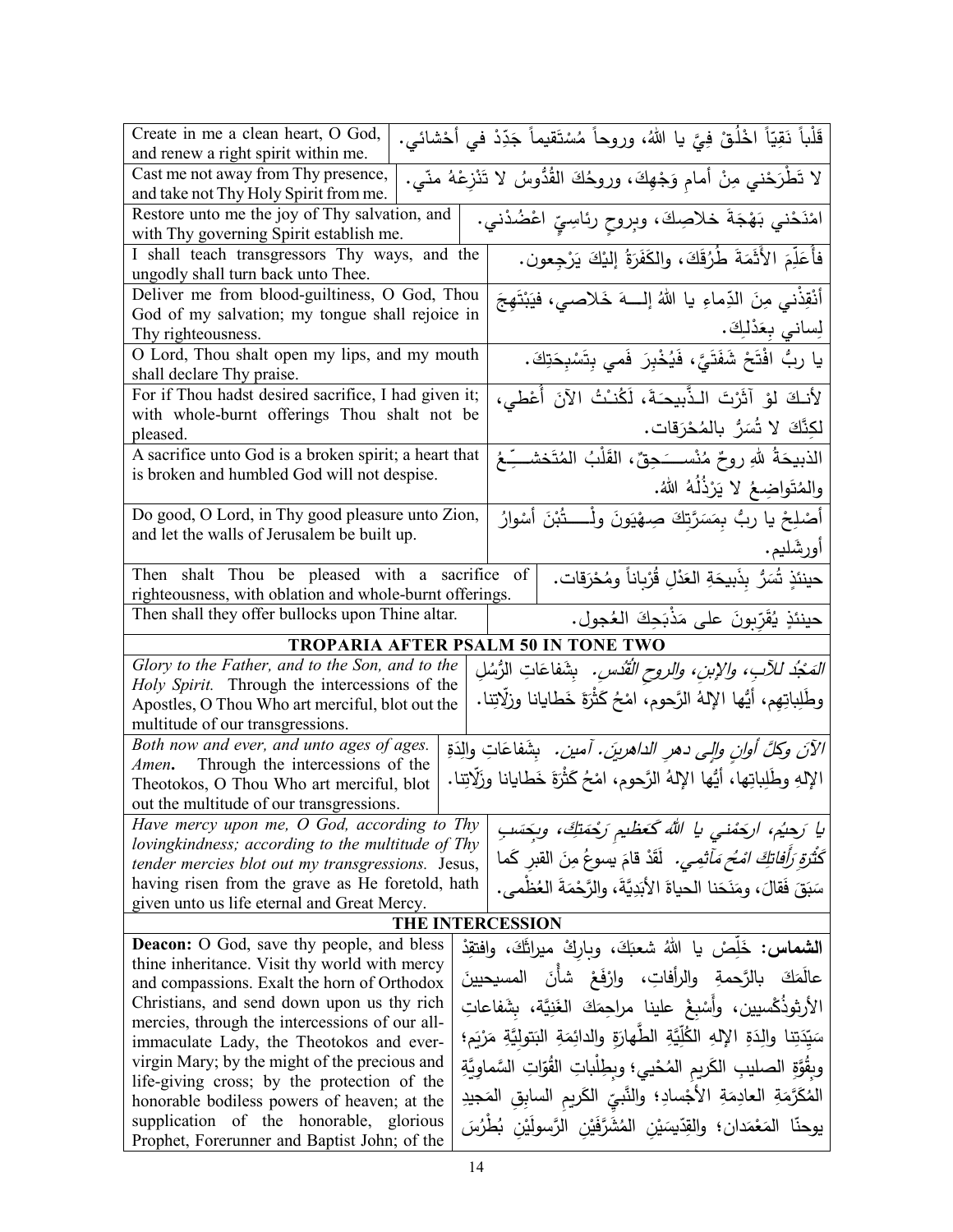| holy, glorious, all-laudable and foremost of<br>the apostles, Peter and Paul, and of all the holy<br>apostles; of our fathers among the saints, great<br>hierarchs and ecumenical teachers Basil the<br>Great, Gregory the Theologian and John<br>Chrysostom; Athanasios, Cyril and John the<br>Merciful, patriarchs of Alexandria-of our<br>fathers among the saints, especially the 318<br>of the First Ecumenical Council in Nicaea<br>whom we commemorate today-Nicholas<br>of Myra in Lycia, Spyridon of Trimythous<br>and Nektarios of Pentapolis, the wonder-<br>workers; of our fathers among the saints<br>Tikhon, patriarch of Moscow, and Raphael,<br>bishop of Brooklyn; of the holy, glorious<br>great martyrs George the Trophy-bearer,<br>Demetrios the Myrrh-streaming, Theodore<br>the Soldier, Theodore the General and Menas<br>the Wonder-worker; of the hieromartyrs<br>Ignatius the God-bearer of Antioch,<br>Charalampos and Eleutherios; of the holy,<br>glorious and great women martyrs Thekla,<br>Barbara, Anastasia, Katherine, Kyriaki,<br>Photini, Marina, Paraskeva and Irene; of the<br>holy glorious and right-victorious martyrs; of<br>our venerable and God-bearing fathers who<br>shone in the ascetic life, of Saint N., the patron<br>and protector of this holy community; of the<br>holy and righteous ancestors of God, Joachim<br>and Anna; and of all the saints: we beseech<br>Thee, O most merciful Lord, hearken unto the<br>petitions of us sinners who make our<br>supplications unto Thee, and have mercy<br>upon us.<br>Chanter: Lord, have mercy. Lord, have mercy.<br>Lord, have mercy.(Repeat 4 times)<br>Priest: Through the mercy and compassions and love<br>for mankind of Thine Only-begotten Son, with Whom | وبولُسَ، وسائِرِ الرُّسُلِ المُشَرَّفينَ الجَديرينَ بِكُلِّ مَديح؛<br>وآبائِنا القِدّيسينَ مُعَلّمى المَسْكونَةِ رؤساءِ الكَهَنَةِ المُعَظّمينَ<br>باسيليوسَ الكبير ، وغريغوريوسَ اللاهوتي، ويوحَنّا الذَهَبِيّ<br>الفَم؛ وآبائِنا القِدّيسينَ أثَناسيوسَ وكيرلِّسَ وبِوحَنا الرَّحيم<br>بَطَارِكَةِ الإِسْكَنْدَرِيَّة – وآبائِنا القِديسِينَ الـ318 مِنَ<br>المَجْمَعِ المَسْكونِيِّ الأَوَّلِ في نيقية، الذينَ نُقيمُ تَذْكارَهُمُ<br>النَّوْمَ –  وأبينا القِديس نيقولِاوسَ رَئِيس أساقِفَةِ ميرا اللَّيكِيَّة،<br>واسْبيربدونَ أسْقُفِ تْربِميثوسَ، ونِكْتاربِوسَ أَسْقُفِ المُدُن<br>الخَمْس العَجائِبِيين، وأَبينا القدّيس تيخون بَطْرِيَرْكِ موسكو ،<br>والقدّيس رافائيل أسْقُفِ بروكلين؛ والقديسِينَ المجيدينَ<br>الشَّهَداءِ العُظُماءِ جاورجيوسَ اللابِسِ الظفرِ ، وديميتريوسَ<br>المُفيضِ الطيبَ، وثيودورسَ التيروني، وثيودورسَ قائِدِ<br>الْجَيْش، وميناسَ الصانِعِ الْعَجائِب؛ والقِدّيسينَ الشَّهَداءِ<br>إغْناطِيوسَ المُتَوَشِّح بالله، خَرالَمْبوسَ وإلْفْثيربوس؛<br>والشَّهيداتِ العَظيماتِ تَقْلا، بَرْبِارَة، أَنَسْطَاسِيا، كاثْرِينا،<br>المَجيدينَ الشُّهَداءِ المُتَأَلِّقِينَ بالظَّفَرِ؛ وآبائِنا الأبرارِ<br>المُتَوَشِّحينَ بالله؛ وخَاصَةً القِدِّيسِ بايِيسِيوسَ الآثُوسِي،<br>والقدّيسِ (فلان) شَفيعٍ هَذِهِ الكَنيسَةِ المُقَدَّسَة؛ والقِدِّيسَيْنِ<br>الصدِّيقَيْنِ جَدَّي المسيح الإلهِ يواكيمَ وحَذَّةَ؛  وجَميع قِدّيسيكَ،<br>نَتَضَرَّعُ إِلَيْكَ أَيُّها الرَّبُّ الجزيلُ الرَّحْمَةِ، فَاسْتَجِبْ لَنا نَحْنُ |
|-------------------------------------------------------------------------------------------------------------------------------------------------------------------------------------------------------------------------------------------------------------------------------------------------------------------------------------------------------------------------------------------------------------------------------------------------------------------------------------------------------------------------------------------------------------------------------------------------------------------------------------------------------------------------------------------------------------------------------------------------------------------------------------------------------------------------------------------------------------------------------------------------------------------------------------------------------------------------------------------------------------------------------------------------------------------------------------------------------------------------------------------------------------------------------------------------------------------------------------------------------------------------------------------------------------------------------------------------------------------------------------------------------------------------------------------------------------------------------------------------------------------------------------------------------------------------------------------------------------------------------------------------------------------------------------------------------------------------------------------------------------------------|--------------------------------------------------------------------------------------------------------------------------------------------------------------------------------------------------------------------------------------------------------------------------------------------------------------------------------------------------------------------------------------------------------------------------------------------------------------------------------------------------------------------------------------------------------------------------------------------------------------------------------------------------------------------------------------------------------------------------------------------------------------------------------------------------------------------------------------------------------------------------------------------------------------------------------------------------------------------------------------------------------------------------------------------------------------------------------------------------------------------------------------------------------------------------------------------------------------------------------------------------------------------------------------------------------------------------------------------------------------------------------------------------------------------------------------------------------|
|                                                                                                                                                                                                                                                                                                                                                                                                                                                                                                                                                                                                                                                                                                                                                                                                                                                                                                                                                                                                                                                                                                                                                                                                                                                                                                                                                                                                                                                                                                                                                                                                                                                                                                                                                                         | كيرياكي، فوتيني، مارينا، باراسكيفا، وأيرين؛ والقِدّيسينَ                                                                                                                                                                                                                                                                                                                                                                                                                                                                                                                                                                                                                                                                                                                                                                                                                                                                                                                                                                                                                                                                                                                                                                                                                                                                                                                                                                                               |
|                                                                                                                                                                                                                                                                                                                                                                                                                                                                                                                                                                                                                                                                                                                                                                                                                                                                                                                                                                                                                                                                                                                                                                                                                                                                                                                                                                                                                                                                                                                                                                                                                                                                                                                                                                         |                                                                                                                                                                                                                                                                                                                                                                                                                                                                                                                                                                                                                                                                                                                                                                                                                                                                                                                                                                                                                                                                                                                                                                                                                                                                                                                                                                                                                                                        |
|                                                                                                                                                                                                                                                                                                                                                                                                                                                                                                                                                                                                                                                                                                                                                                                                                                                                                                                                                                                                                                                                                                                                                                                                                                                                                                                                                                                                                                                                                                                                                                                                                                                                                                                                                                         |                                                                                                                                                                                                                                                                                                                                                                                                                                                                                                                                                                                                                                                                                                                                                                                                                                                                                                                                                                                                                                                                                                                                                                                                                                                                                                                                                                                                                                                        |
|                                                                                                                                                                                                                                                                                                                                                                                                                                                                                                                                                                                                                                                                                                                                                                                                                                                                                                                                                                                                                                                                                                                                                                                                                                                                                                                                                                                                                                                                                                                                                                                                                                                                                                                                                                         | الخَطَأَةَ الطالِبينَ إِليكَ وارْحَمْنا.                                                                                                                                                                                                                                                                                                                                                                                                                                                                                                                                                                                                                                                                                                                                                                                                                                                                                                                                                                                                                                                                                                                                                                                                                                                                                                                                                                                                               |
|                                                                                                                                                                                                                                                                                                                                                                                                                                                                                                                                                                                                                                                                                                                                                                                                                                                                                                                                                                                                                                                                                                                                                                                                                                                                                                                                                                                                                                                                                                                                                                                                                                                                                                                                                                         | المرتل: يا رَبُّ ارْحَمْ، يا رَبُّ ارْحَمْ، يا رَبُّ ارْحَمْ.(4 مرات)                                                                                                                                                                                                                                                                                                                                                                                                                                                                                                                                                                                                                                                                                                                                                                                                                                                                                                                                                                                                                                                                                                                                                                                                                                                                                                                                                                                  |
| Thou art blessed, together with Thine all-holy, and good,<br>and life-giving Spirit: now and ever, and unto ages of<br>ages.<br>Choir: Amen.                                                                                                                                                                                                                                                                                                                                                                                                                                                                                                                                                                                                                                                                                                                                                                                                                                                                                                                                                                                                                                                                                                                                                                                                                                                                                                                                                                                                                                                                                                                                                                                                                            | ا <b>لكاهن:</b> بِرَحْمَةِ ورَأفاتِ ابْنِكَ الوَحيدِ ومَحَبَّتِهِ لِلْبَشَرِ ،<br>الذي أنتَ مُبارَكٌ مَعَهُ ومعَ روحِكَ الكُلِّيِّ قُدْسُهُ الصَّالِحِ<br>والمُحْيي، الآنَ وكُلَّ أُوانِ وإِلَى دَهْرِ الداهِرينِ.<br>ا <b>لمرتل:</b> آمين.                                                                                                                                                                                                                                                                                                                                                                                                                                                                                                                                                                                                                                                                                                                                                                                                                                                                                                                                                                                                                                                                                                                                                                                                            |
|                                                                                                                                                                                                                                                                                                                                                                                                                                                                                                                                                                                                                                                                                                                                                                                                                                                                                                                                                                                                                                                                                                                                                                                                                                                                                                                                                                                                                                                                                                                                                                                                                                                                                                                                                                         | <b>KONTAKION &amp; OIKOS FOR HOLY FATHERS SUNDAY (Plain Reading)</b>                                                                                                                                                                                                                                                                                                                                                                                                                                                                                                                                                                                                                                                                                                                                                                                                                                                                                                                                                                                                                                                                                                                                                                                                                                                                                                                                                                                   |
| The preaching of the Apostles and the doctrines of                                                                                                                                                                                                                                                                                                                                                                                                                                                                                                                                                                                                                                                                                                                                                                                                                                                                                                                                                                                                                                                                                                                                                                                                                                                                                                                                                                                                                                                                                                                                                                                                                                                                                                                      | إِنَّ كِرازَةَ الرُّسُلِ وتَعاليمَ الآباءِ ، أَقَرَّتْ إيماناً واحِداً                                                                                                                                                                                                                                                                                                                                                                                                                                                                                                                                                                                                                                                                                                                                                                                                                                                                                                                                                                                                                                                                                                                                                                                                                                                                                                                                                                                 |
| the Fathers confirmed the one Faith in the Church.<br>And wearing the garment of truth woven from the                                                                                                                                                                                                                                                                                                                                                                                                                                                                                                                                                                                                                                                                                                                                                                                                                                                                                                                                                                                                                                                                                                                                                                                                                                                                                                                                                                                                                                                                                                                                                                                                                                                                   | لِلْكَنيسَة. فَهَذِهِ إِذْ لَبِسَتْ وشاحَ الحَقّ المَنْسوجَ                                                                                                                                                                                                                                                                                                                                                                                                                                                                                                                                                                                                                                                                                                                                                                                                                                                                                                                                                                                                                                                                                                                                                                                                                                                                                                                                                                                            |
| theology on high, she rightly divideth and                                                                                                                                                                                                                                                                                                                                                                                                                                                                                                                                                                                                                                                                                                                                                                                                                                                                                                                                                                                                                                                                                                                                                                                                                                                                                                                                                                                                                                                                                                                                                                                                                                                                                                                              | مِنْ عِلْمِ اللاَّهوتِ الْمُلْهَمِ، ثُفَصِّلُ بإحْكامٍ وثُمَجِّدُ                                                                                                                                                                                                                                                                                                                                                                                                                                                                                                                                                                                                                                                                                                                                                                                                                                                                                                                                                                                                                                                                                                                                                                                                                                                                                                                                                                                      |
| glorifieth the great mystery of piety.                                                                                                                                                                                                                                                                                                                                                                                                                                                                                                                                                                                                                                                                                                                                                                                                                                                                                                                                                                                                                                                                                                                                                                                                                                                                                                                                                                                                                                                                                                                                                                                                                                                                                                                                  | سِرَّ التَّقْوِي العَظيم.                                                                                                                                                                                                                                                                                                                                                                                                                                                                                                                                                                                                                                                                                                                                                                                                                                                                                                                                                                                                                                                                                                                                                                                                                                                                                                                                                                                                                              |
|                                                                                                                                                                                                                                                                                                                                                                                                                                                                                                                                                                                                                                                                                                                                                                                                                                                                                                                                                                                                                                                                                                                                                                                                                                                                                                                                                                                                                                                                                                                                                                                                                                                                                                                                                                         |                                                                                                                                                                                                                                                                                                                                                                                                                                                                                                                                                                                                                                                                                                                                                                                                                                                                                                                                                                                                                                                                                                                                                                                                                                                                                                                                                                                                                                                        |
|                                                                                                                                                                                                                                                                                                                                                                                                                                                                                                                                                                                                                                                                                                                                                                                                                                                                                                                                                                                                                                                                                                                                                                                                                                                                                                                                                                                                                                                                                                                                                                                                                                                                                                                                                                         |                                                                                                                                                                                                                                                                                                                                                                                                                                                                                                                                                                                                                                                                                                                                                                                                                                                                                                                                                                                                                                                                                                                                                                                                                                                                                                                                                                                                                                                        |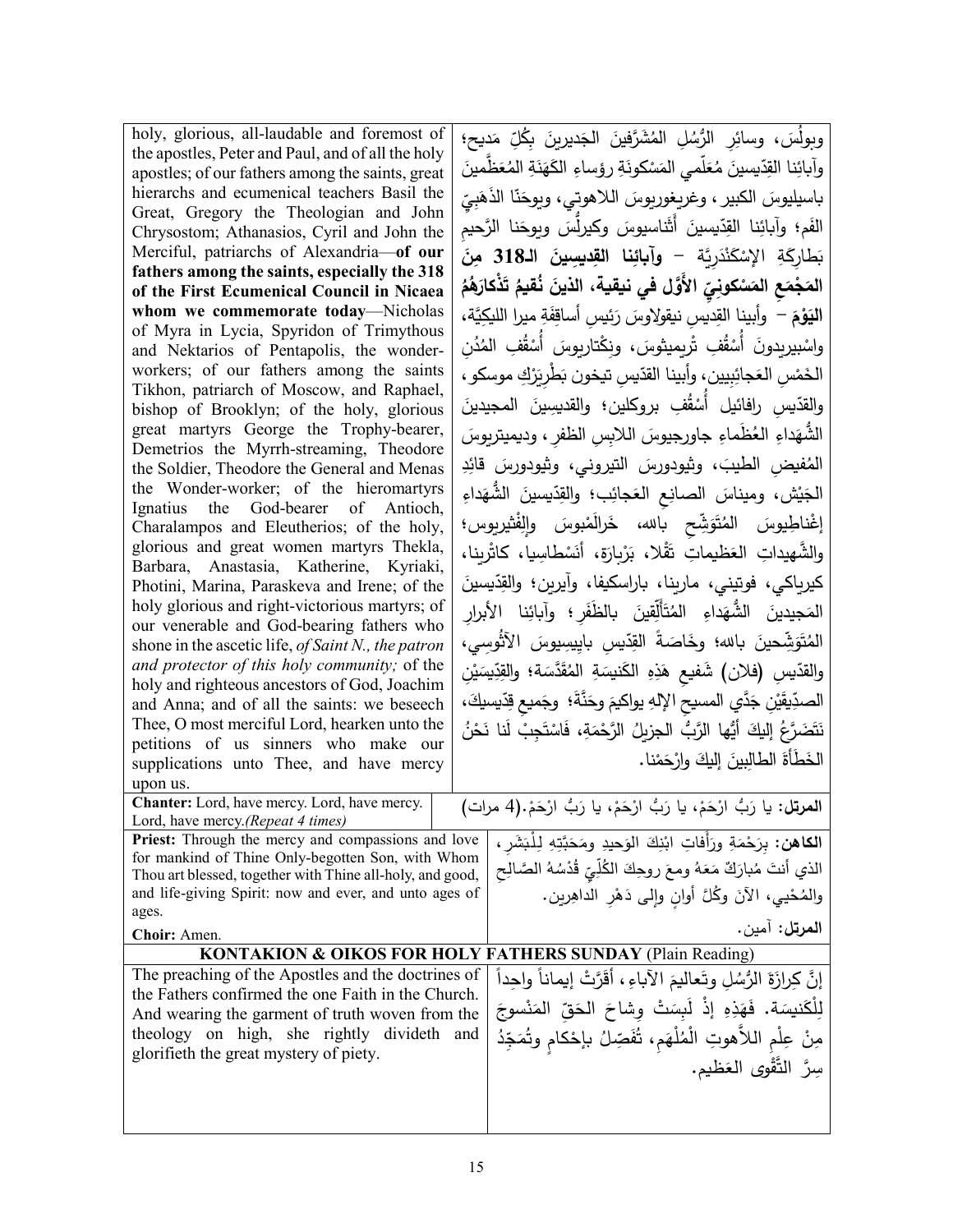| In the lofty preaching of the Church of God, let    | لِنَسْمعْ كَنيسةَ اللهِ صارِخةً: لِيَأْتِ العَطْشانُ وبَشْرَبْ،            |
|-----------------------------------------------------|----------------------------------------------------------------------------|
| us hearken as she crieth: He that thirsteth, let    |                                                                            |
| him come and drink. The cup which I bear is         | فإنَّ الكَأْسَ التي أَحْمِلُها هي كَأْسُ الحِكْمَةِ، وقَدْ                 |
| the cup of wisdom. Its drink have I mixed with      | مَزَجْتُ هذا الشَّرابَ بِكَلامِ الحَقِّ الذي لا تَجْرِي منهُ               |
| the word of truth. I pour forth the water, not of   |                                                                            |
| contention, but of confession. As Israel doth       | مِياهُ الخُصومَةِ، بلْ مِياهُ الإعْتِرافِ بالإيمانِ الواحِدِ،              |
| now drink thereof, it beholdeth God, Who saith:     | ومِنهُ يَشْرَبُ الْمُؤْمِنُونَ فَيُبْصِرُونَ اللَّهَ هَاتِفاً: أَنْظُرُوا، |
| See, see, that I am He, and have not changed. I     |                                                                            |
| am God, I am first, and I am hereafter, and         | انْظُروا إني أنا هو، لا أتَغَيَّر. أنا الإلهُ الأوَّلُ، وأنا               |
| besides Me there is no other. Hence, they that      | بعدَ ذلِكَ، ولَيْسَ أَحَدٌ آخَرَ سِواي. فَمِنْ ثَمَّ يَرْتَوِي             |
| partake shall be filled, and shall praise the great |                                                                            |
| mystery of piety.                                   | الشَّارِيونَ مِنْهُ وِيُمَجِّدونَ سِرَّ التَّقْوِي العَظيمِ.               |
|                                                     | $\mathbf{m}$                                                               |

**THE SYNAXARION** (Plain Reading)

On June 05 in the Holy Orthodox Church, we commemorate the Hieromartyr Dorotheos, bishop of Tyre; Martyr Nicander of Egypt; and New-martyr Mark of Smyrna.

On this day, the seventh Sunday of Pascha, we celebrate the first Ecumenical Council of the 318 God-bearing Fathers, which took place in Nicaea in Bithynia.

*Verses*

O ye light-bearing stars of the spiritual firmament, enlighten my mind with your rays.

*Verses Against Arius*

Calling the Son a stranger to the Father's essence, Arius proved to be a stranger to God's glory.

Arius, the notorious heretic, began to blaspheme against God and His Son the Word, saying that the latter was not God consubstantial with the Father, but that He was created as a stranger to the Substance of the Father and His glory. Alexander, the Archbishop of Alexandria, tried to constrain Arius from disturbing the faithful with this teaching; even though Alexander excommunicated him, Arius did not cease his blasphemy, which spread throughout the Church in all nations. Thus, Emperor Constantine the Great called the First Ecumenical Council, which gathered bishops and teachers in the Church from all lands. They all proclaimed, as by one mouth, the equality of the Son of God with the Father in Substance, thus laying down the noble Confession of Faith, *The Creed,* which we Orthodox Christians recite to this day. The Church regards these divine Fathers as preachers of the Faith next to the holy Apostles.

By the intercessions of the 318 God-bearing Fathers, O Christ God, have mercy on us. Amen.

| THE KATAVASIAE OF THE ASCENSION CANONS IN TONE FOUR     |                                                                                |
|---------------------------------------------------------|--------------------------------------------------------------------------------|
| Ode 1. He once slow of tongue, in divine darkness       | (الأولى) إنَّ الأَلْكَنَ اللِّسانِ، لمّا انْحَجَبَ في الغَمام                  |
| covered, spake the Law inscribed of God freely and      | الإَلَهِيِّ، كَرَزَ بِالشَّرِيِعَةِ الْمُدَوَّنَةِ مِنَ اللهِ، لأَنَّهُ نَفَضَ |
| clearly; for shaking off all defilement from his        |                                                                                |
| mind's eye, he beholdeth Him Who Is, learning the       | الْحَمْـأَةَ عَنْ حَدَقَـةِ الْعَقْلِ، فَعايَنَ المَوْجودَ وأَحْرَزَ           |
| Spirit's knowledge and myst'ry, and gave praise in      |                                                                                |
| songs divine.                                           | مَعْرِفَةَ الرُّوحِ، مُنْشِداً تَسابيحَ إلهيَّةٍ.                              |
| Ode 3. Nothing brake the bonds of a womb pining         | (ا <b>لثَالثَة)</b> إِنَّ صَلاةَ حَنَّةَ النَّبِيَّةِ ۖ قَديماً فَقَط،         |
| childless and the unrestrained despite of her with      |                                                                                |
| children except the Prophetess Hannah's prayer in old   | المُقَرَّبَةَ بِروحٍ مُنْسَحِقٍ نَحْوَ إِلهِ العُقولِ المُقْتَدِرِ ،           |
| time, when she brought a contrite heart and broken      | قَدْ حَلَّتْ أَرْبِطَةَ حَشا العادِمَةَ التَّوْلِيدِ، والشَّتيمَةِ             |
| spirit, unto the God of all knowledge, the Mighty Lord. | المُسْتَصْعَبَةِ التي كانَتْ لِذاتِ الأَوْلِادِ.                               |
| <b>Ode 4.</b> Thou, O King of Kings, art the Word Who   | (ا <b>لرابعـة)</b> أيُّهـا الكَلِمَـةُ مَلِكُ المُلوكِ، الذي أَقْبَلَ وارداً   |
| alone came from the uncaused Father as Only from        | وحْدَهُ مِنَ الآبِ الواحِـدِ غَيْرِ المَعْلولِ. فَبِمـا أَنَّـكَ               |
| Only; as Benefactor, unfailingly Thou sentest to        |                                                                                |
| Thine Apostles Thine equipotent Spirit, as they         | المُحْسِنُ، أَرْسَلْتَ الرّوحَ القُدُسَ، المُساوِيَ لكَ في القُوَّةِ           |
| sing: Glory, O Lord, to Thy sovereignty.                | بالحَقيقةِ، لِلْرُّسُلِ المُسَبِّحينَ: المَجْدُ لِجَبَروتِكَ يا ربّ.           |
|                                                         |                                                                                |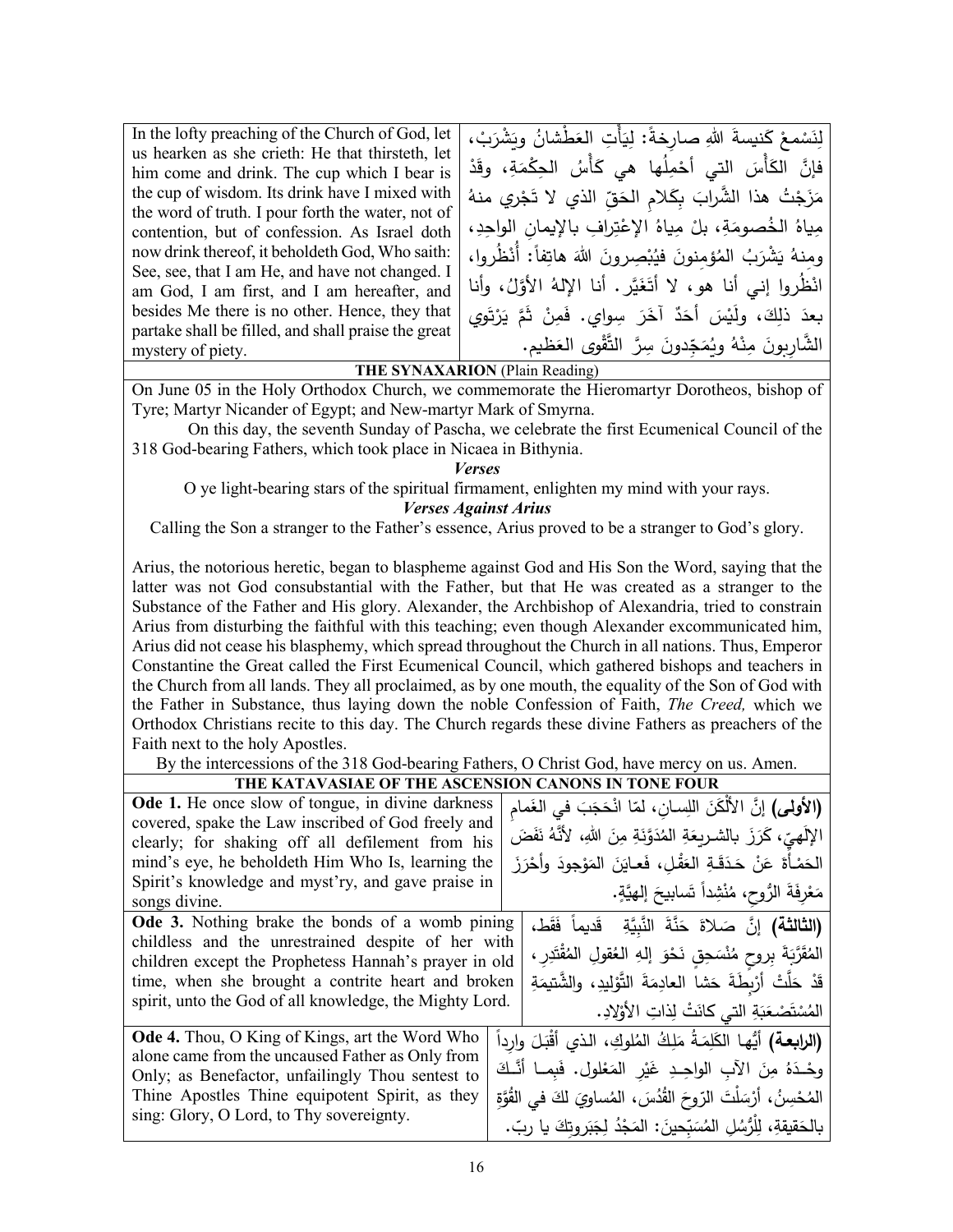| <b>Ode 5.</b> Come receive the fire-breathing dew of the                                                | (ا <b>لخامســــة)</b> يا أولادَ البيعَةِ المُنيري الشَّـــكُلِ، إقْبَلوا                     |
|---------------------------------------------------------------------------------------------------------|----------------------------------------------------------------------------------------------|
| Spirit, as the ransom cleansing from faults and<br>offences, O all ye that are the Church's light-      | نَدى الرّوح المُتَنَسِّـــم ناراً، الذي هوَ طَهْرٌ وحَلٌّ مِنَ                               |
| formed children; for now is the law come forth                                                          | الجَرائِم. لأَنَّ الشَّـرِيعَةَ قَدْ خَرَجَتِ الآنَ مِنْ صِــهْيَوْنَ                        |
| from holy Sion: Tongues formed of beacon-fire,                                                          | بِشَكْلِ أَلْسِنَةٍ نارِيَّةٍ، التي هي نِعْمَةُ الرّوحِ القُدُسِ.                            |
| even the Spirit's grace.                                                                                |                                                                                              |
| Ode 6. Thou, the Master, shonest to us from the<br>Virgin, as conciliation with God and salvation, that | (الســادســـة) أَيُّها المَســيحُ السَّـيّدُ، قَدْ أَشْـرَقْتَ مِنَ                          |
| Thou, O Christ, mightiest pluck, like Prophet Jonas                                                     | البَتولِ اغْتِفاراً وخَلاصــاً لنـا، لِكَـيْ تتتَشِـلَ مِنَ الفَسـادِ                        |
| from the sea-beast's briny breast, Adam the fallen                                                      | آدَمَ السَّــاقِطَ وكُلَّ ذُرِيَّتِهِ، كَما انْتَشَــلْتَ يونانَ النَّبيَّ                   |
| out of corruption, together with all his race.                                                          | مِنْ حَشا الوَحْشِ الْبَحْرِيِّ.                                                             |
| Ode 7. With concordant strain noised                                                                    | <b>(السابعة)</b> إنَّ اتِّفاقَ نَغَماتِ تَلْحين الآلاتِ، قدْ دَعا باضْطِرابِ                 |
| the instruments, bidding worship the                                                                    |                                                                                              |
| inanimate gold-crafted image; but the                                                                   | إلى عِبادَةِ النِّمْثالِ الفاقِدِ التَّنَفُّسِ المَصْنوعِ مِنَ الذهَبِ. أمّا نِعْمَةُ        |
| Comforter's light-bearing grace doth<br>move us rev'rently to cry: O One God                            | المُعَزِّي الحامِلِ الضِّياء ، فَتُحَرِّكُ المُؤمنينَ بِوَرَعِ أَنْ يَصْرُخُوا: أَيُّها      |
| in Three Persons, equal in strength and                                                                 | الثَّالوثُ الأزَليُّ، المُتَساوي في القُوَّةِ، أنتَ وحْدَكَ لمْ تَزَلْ مُبارَكاً.            |
| beginningless, blest art Thou.                                                                          |                                                                                              |
| We praise, we bless, and we worship the Lord.                                                           | (ا <b>لثامنة)</b> نُسَبَّ <i>ح ونُنارِكُ ونَسكُدُ لِلِّرَّبِّ.</i> ۚ إِنَّ رَسْمَ الرِّئاسةِ |
| Ode 8. That three-splendored type of the One                                                            | الإِلهِيَّةِ المُثَلِّثِ ضِياؤها، قَدْ نَدَّى اللهيبَ، وحَلَّ العِقالاتَ                     |
| Sovereign Godhead setteth loose the bonds, and<br>that flame it bedeweth; Wherefore, the Children       |                                                                                              |
| extol, and all creation fashioned by His                                                                | بِما أَنَّهُ المُحْسِنُ، والمُخَلِّصُ، وخالِقُ الكلِّ. فالطَّبيعَةُ                          |
| workmanship blesseth the only Savior and                                                                | المَبْروءَةُ بِأَسْرِها، مَعَ الفِتْيَةِ، تُسَبِّحُهُ وتُبارِكُهُ وَحْدَه.                   |
| Maker of all as Benefactor.                                                                             |                                                                                              |
| Deacon: The Theotokos and Mother of the                                                                 | ا <b>لشماس:</b> لوالدَةِ الإلهِ وأمِّ النورِ بالتسابيح نكرِّمُ مُعَظِّمين.                   |
| Light let us honor and magnify in song.                                                                 |                                                                                              |
| <b>MAGNIFICATIONS IN TONE FOUR</b>                                                                      |                                                                                              |
| My soul doth magnify the Lord, and my spirit hath<br>rejoiced in God my Savior. Refrain: More           | تُعَظِّمُ نَفسى الرَّبَّ، وتَبْتَهِجُ روحي باللهِ مُخَلِّصى.                                 |
| honorable than the Cherubim, and more glorious                                                          | ا <b>للازمة:</b> يا مَنْ هي أكرَمُ مِنَ الشاروبِيم، وأَرْفَعُ مَجْداً                        |
| beyond compare than the Seraphim, thou who                                                              | بِغَيرِ قِياسٍ مِنَ الساراِفيمِ، التي مِنْ دونِ فَسادٍ وَلَدَتْ                              |
| without corruption bearest God the Word, and art<br>truly Theotokos, we magnify thee.                   | كَلِمَةَ الله، حَقًّا أَنَّكِ والدةُ اﻹلهِ إياكِ نُعظِّم.                                    |
| For He hath regarded the lowliness of His                                                               | لأَنَّهُ نَظَرَ إلى تَواضُـــع أَمَتِهِ، فَها مُنْذُ الآنَ تُطَوِّنُني                       |
| handmaiden; for behold from henceforth all<br>generations shall call me blessed. (Refrain)              | جميعُ الأجيالِ. (اللازمة)                                                                    |
| For He that is mighty hath magnified me, and holy                                                       | لأَنَّ القَديرَ صَنَعَ بِي عَظَائِمَ وِقُدُّوسٌ اسْمُهُ، ورَحْمَتُهُ                         |
| is His Name; and His mercy is on them that fear                                                         |                                                                                              |
| Him, throughout all generations. (Refrain)                                                              | إلى جيلٍ فَجيلٍ للذينَ يَتَّقونَهُ. (اللازمة)                                                |
| He hath showed strength with His arm; He hath<br>scattered the proud in the imagination of their        | صَنَعَ عِزّاً بِساعِدِهِ، وَشَتَّتَ المُتَكَبّرِينَ بِذِهْنِ قُلوبِهِم.                      |
| hearts. ( <i>Refrain</i> )                                                                              | (اللازمة)                                                                                    |
| He hath put down the mighty from their seat,                                                            | حَطَّ المُقْتَدِرِينَ عَن الكَراســـــي ورَفَعَ المُتَواضــــــعينَ، مَلأَ                   |
| and hath exalted the humble and meek. He                                                                |                                                                                              |
| hath filled the empty with good things, and<br>the rich hath He sent empty away. (Refrain)              | الجِياعَ مِنَ الخَيْراتِ، والأغْنِياءَ أَرْسَلَهُم فارغينَ. (اللازمة)                        |
| He remembering His mercy hath helped His                                                                | عَضَـدَ اِســرائيلَ فَتاهُ لِيذْكُرَ رَحْمَتَهُ، كما قالَ لآبائِنا                           |
| servant Israel, as He promised to our forefathers,                                                      |                                                                                              |
| Abraham and his seed forever. (Refrain)                                                                 | إبْراهيمَ ونَسْلِهِ إلى الأبد. (اللازمة)                                                     |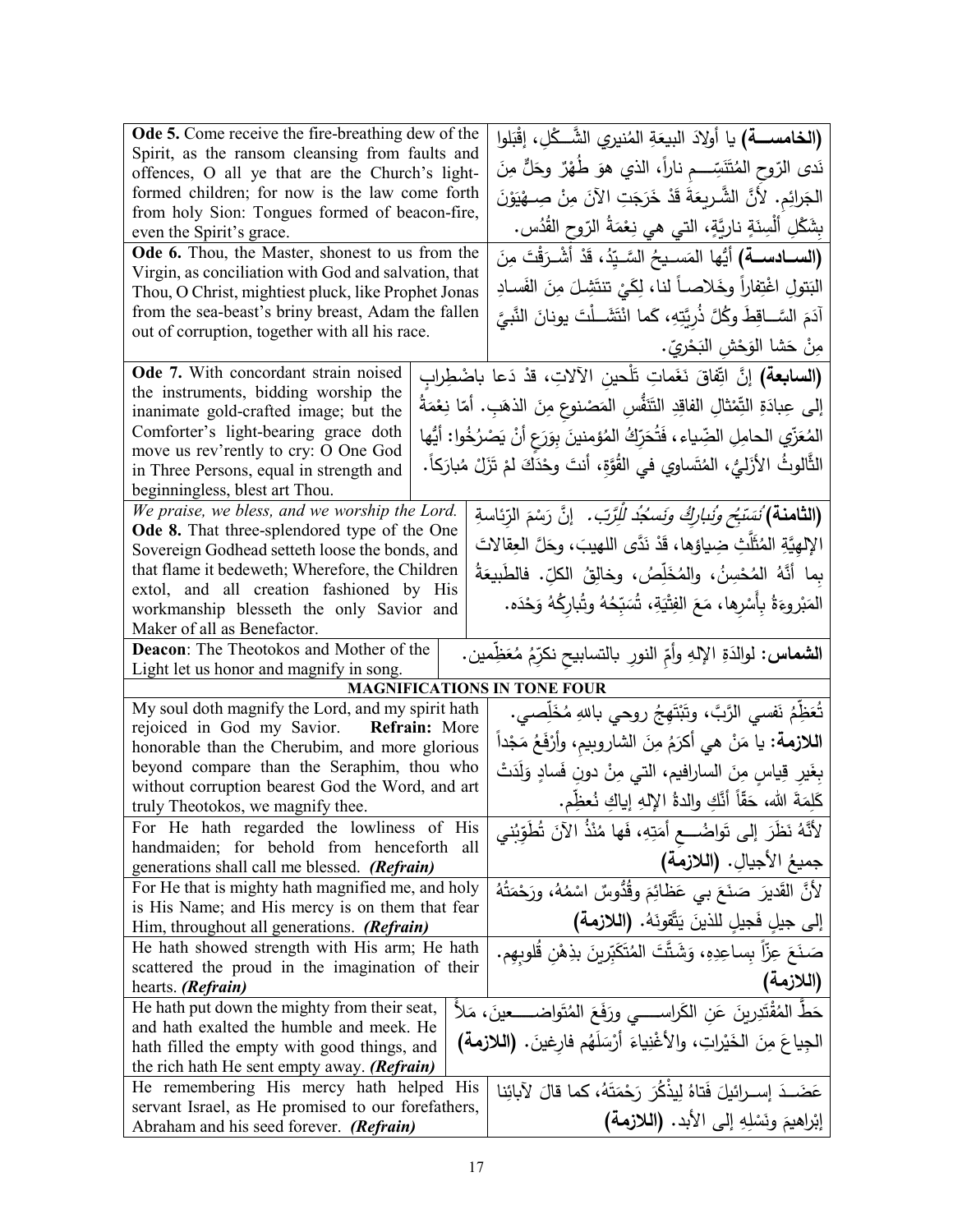| Ode 9. Rejoice, O holy Queen, boast of virgins                                                          | الأودية التاســــــعة. إفْرَحي أيَّتُها المَلِكَةُ، فَخْرُ العَذارى               |  |
|---------------------------------------------------------------------------------------------------------|-----------------------------------------------------------------------------------|--|
| and mothers; for no sweet and eloquent mouth                                                            | والأمَّهات، لأنَّ كُلَّ فَم فَصـيح ومُقْتَدِرٍ ، لا يَسْتطيعُ أنْ                 |  |
| hath the power, even with all skill of speech, to                                                       |                                                                                   |  |
| praise thee rightly; every mind is dazed with<br>awe, pond'ring thy childbirth. Wherefore we            | يُبالِغَ في مَديحِكِ بِحَسَــــبِ الواجِبِ، وكُلَّ عَقْلٍ يَنْذَهِلُ              |  |
| glorify thee with a single voice.                                                                       | مِنْ فَهْمِ حالِ ميلادِكِ. لذلِك بِصَوْتٍ مُتَّفِقٍ نُمَجِّدُكِ.                  |  |
|                                                                                                         | THE LITTLE LITANY                                                                 |  |
| Deacon: Again and again, in peace, let us pray<br>to the Lord.                                          | ال <b>شماس:</b> أيْضاً وأيْضاً بِسَلام إلى الرَّبِّ نَطْلُب.                      |  |
| Choir: Lord, have mercy.                                                                                | ا <b>لجوق</b> : يا ربُّ ارْحَمْ.                                                  |  |
| <b>Deacon:</b> Help us; save us; have mercy on us;                                                      | ا <b>لشماس:</b> أَعْضُدْ وَخَلِّصْ وارْحَمْ واحْفَظْنا يا اللهُ بِنِعْمَتِكَ.     |  |
| and keep us, O God, by Thy grace.                                                                       | ا <b>لجوق</b> : يا ربُّ ارْحَمْ.                                                  |  |
| Choir: Lord, have mercy.                                                                                | ا <b>لشماس:</b> بعدَ ذِكْرِنا الكُلِّيَّةَ القَداسةِ، الطاهِرَةَ، الفائِقَةَ      |  |
| <b>Deacon:</b> Calling to remembrance our all-holy,<br>immaculate, most blessed and glorious Lady,      | البَرَكاتِ المَجيدة، سَيِّدَتَنا والِدةَ الإِلهِ الدائِمَةَ البَتوليَّةِ مَرْيَمَ |  |
| the Theotokos and ever-virgin Mary, with all                                                            | مَعَ جَميع القِدِّيسين، لِنودِعْ أَنْفُسَنا وبَعْضُنا بَعْضاً وَكُلَّ             |  |
| the saints, let us commend ourselves and each<br>other and all our life unto Christ our God.            | حَياتِنا لِلْمَسيحِ الإِله.                                                       |  |
| Choir: To Thee, O Lord.                                                                                 | ا <b>لجوق:</b> لكَ يا رَب.                                                        |  |
| <b>Priest:</b> For all the powers of Heaven praise Thee,                                                | ا <b>لكاهن:</b> لأنَّه إيّاكَ شُبَبِّحُ كُلُّ قُوّاتِ السَّماواتِ، ولَكَ          |  |
| and unto Thee do they ascribe glory: to the                                                             | يُرْسلونَ المَجْدَ أَيُّها الآبُ والإِبنُ والرّوحُ القُدُسُ، الآنَ وكلَّ          |  |
| Father, and to the Son, and to the Holy Spirit;                                                         |                                                                                   |  |
| now and ever, and unto ages of ages.                                                                    | أوانٍ وإلى دهْرِ الداهرين.                                                        |  |
| Choir: Amen.                                                                                            | ا <b>لجوق</b> : آمين.                                                             |  |
| Holy is the Lord our God. (thrice)                                                                      | قَدّوسٌ هُوَ الرَّبُّ إلهُنا. <i>(ثلاثاً)</i>                                     |  |
|                                                                                                         | THE TENTH EOTHINON EXAPOSTEILARION IN TONE TWO (**Vpon that mount in Galilee **)  |  |
| On the sea of Tiberias, * of old there went a                                                           | إِنَّ ابْنَيْ زِبِدِي، وَبُطْرُسَ ونَثَّنائيلَ، واثْنَيْنِ آخَرَيْنِ وتوماً،      |  |
| fishing * Nathanael, Peter, and with them, another<br>two with Thomas, * as well as Zebedee's children; | كانوا بالصَــــيْدِ في بُحَيْرَةٍ طَبَرَيَّة. الذينَ بأمْرِ  المَســـيح،          |  |
| * and then, as Christ commanded, * upon the                                                             | أَلْقَوا الشَّـبَكَةَ فـى الجانِبِ الأَيْمَنِ، فجَذَبوا سَــمَكاً كثيراً.         |  |
| right, they cast their net * and drew out many                                                          | فَلَمَّا عَرَفَهُ بُطِّرُسُ، تَقَدَّمَ إليهِ ســابحاً. فَهَذا ظُهورٌ ثالِثٌ       |  |
| fishes. * Then knowing Him, * Peter swiftly swam<br>to Him. And He showed them * both bread and         |                                                                                   |  |
| fish upon the coals * in this, His third appearance.                                                    | لِلْسَيِّدِ، لَمَّا أَراهُمْ خُبْزاً وسَمَكاً على جَمْرٍ .                        |  |
| THE EXAPOSTEILARION OF THE HOLY FATHERS IN TONE TWO (** Hearken, ye women**)                            |                                                                                   |  |
|                                                                                                         |                                                                                   |  |
| While celebrating on this day * the holy Fathers'                                                       |                                                                                   |  |
| memory, * O all-compassionate Savior, * we pray                                                         | أَيُّها الرَّبُّ الكُلِّيُّ الرَّأْفَةِ، إنَّنا بتَعْييدِنا اليَوْمَ لِتَذْكارِ   |  |
| Thee by their entreaties * to save Thy people and                                                       | الآباءِ الإلَهيينَ، نَبْتَهِلُ إِليكَ بِطَلِبِاتِهِمْ، أَنْ تُنقِذَ شَعْبَكَ      |  |
| Thy flock * from all the harm of heresies * and                                                         | مِنْ أَذَى الهَراطِقَةِ كافَّةً. وأَهِّلْنا جَميعاً أَنْ نُمَجِّدَ الآبَ          |  |
| thus make us all worthy to * extol the Word and<br>the Father, * yea, and the All-holy Spirit.          | والكَلِمَةَ والرّوحَ الكُلِّيَّ قُدْسُه.                                          |  |
|                                                                                                         | THE EXAPOSTEILARION OF THE ASCENSION IN TONE TWO (**The original melody**)        |  |
| While Thy disciples looked on Thee, Thou                                                                | أَيُّها المَســـيحُ، لمَّا رَأَكَ النَّلاميذَ صــــاعِداً نَحوَ الآب              |  |
| ascendedst * O Christ, unto the Father to sit                                                           |                                                                                   |  |
| beside Him. * Angels hastened, running on before                                                        | وجالِســاً مَعَهُ، فالمَلائِكةُ تَراكَضــوا صــارِخينَ: ارْفَعوا                  |  |
| and cried: * Lift ye the gates up, lift them up; * for                                                  | الأَبْوابَ، ارْفَعوا، لأَنَّ المَلِكَ قَدِ ارْتَقى إِلَى مَجْدِ نورِهِ            |  |
| the Lord King hath ascended * unto His bright<br>primal glory.                                          | العُنصُري.<br><b>AINOI (PRAISES) IN TONE SIX</b>                                  |  |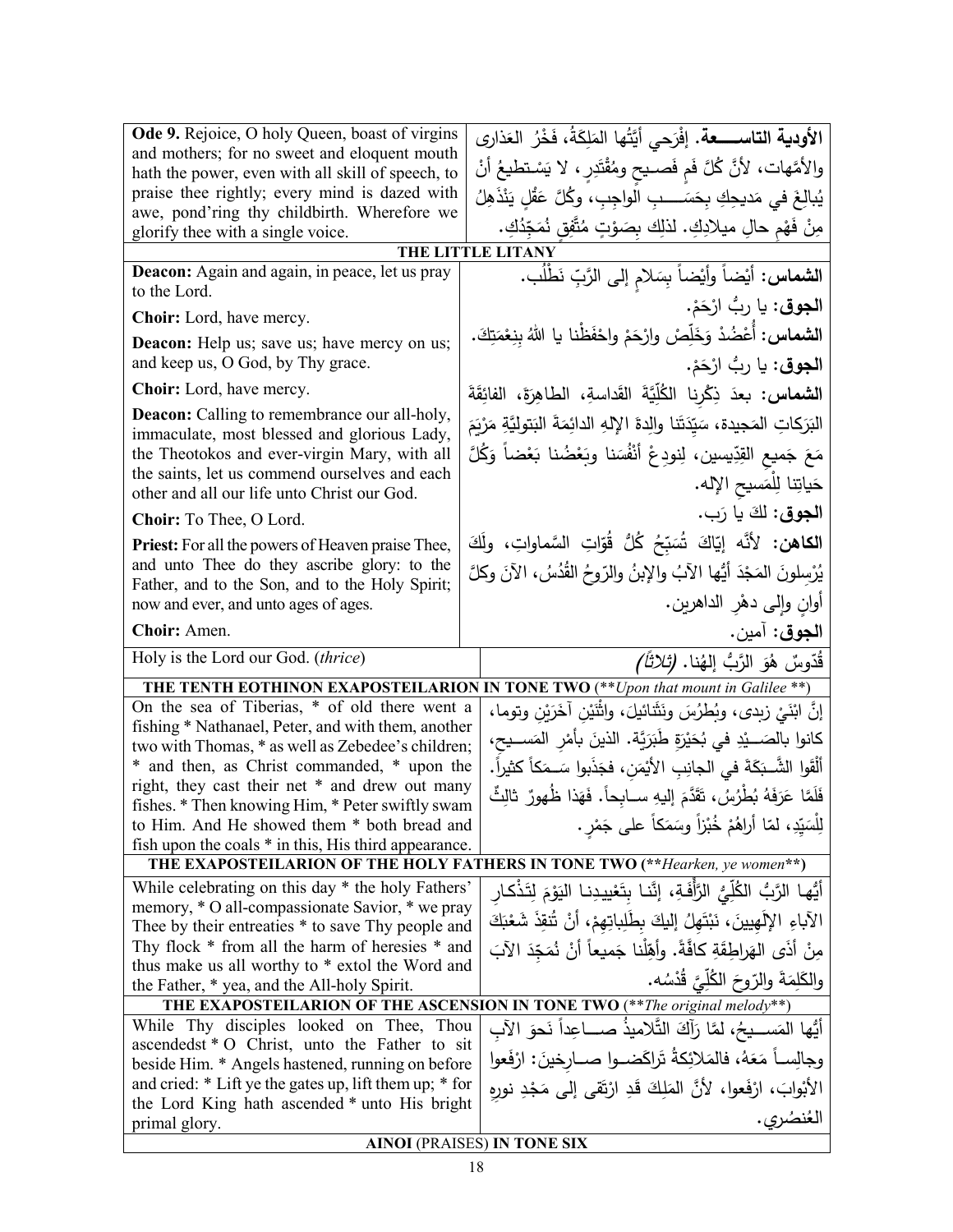| Let everything that hath breath, praise the Lord.                                                                   |                                                                                    |
|---------------------------------------------------------------------------------------------------------------------|------------------------------------------------------------------------------------|
| Praise ye the Lord from the heavens; praise Him                                                                     | ݣُلُّ نَسَمَةٍ فلْتُسَبِّحِ الرَّبِّ. سَبِّحوا الرَّبَّ مِنَ السَّماواتِ،          |
| in the heights. To Thee, O God is due our song.                                                                     | سَبِّحوهُ في الأعالي، لأنه لَكَ يَليقُ النَّسبيحُ يا الله.                         |
| Praise ye Him, all His angels; praise ye Him, all                                                                   | سَبّحوهُ يا جَميعَ ملائِكَتِهِ، سَبّحوهُ يا سـائِرَ  قُوّاتِهِ، لأنه               |
| His hosts. To Thee, O God, is due our song.                                                                         | لكَ يَليقُ التَّسْبِيحُ يا الله.                                                   |
|                                                                                                                     | For the Resurrection in Tone Six                                                   |
| Verse 1. This glory shall be to all His saints. The                                                                 | 1– هذ <i>ا المَجْد بَكونُ لِجميع أُبرارِهِ.</i> يا رَبُّ، إنَّ صَليبَكَ            |
| Cross, O Lord, is Life and Resurrection to Thy                                                                      |                                                                                    |
| people, and in it we do trust. Wherefore, Thee do we                                                                | لَهُوَ حَياةٌ وقِيامَةٌ لِشَعْبِكَ، وعَلَيْهِ اتِّكالُنا، فَنُسَبِّحُكَ يا إلهَنا  |
| praise, O our risen Lord; have mercy upon us.                                                                       | النَّاهِضَ فَارْحَمْنا.                                                            |
| Verse 2. Praise God in His sanctuary; praise Him                                                                    | 2– سَبْحوا اللهَ في قَدِيسِيهِ، سَبْحوهُ في فَلَكِ قُوَّتِهِ. [نَّ                 |
| in the firmament of His power. Thy burial, O                                                                        | دَفْنَكَ أَيُّها السَّيِّدُ قَدْ فَتَحَ الفِرْدَوْسَ لِجِنْسِ البَشَرِ . فإذْ قَدْ |
| Master, has opened paradise for mankind.                                                                            |                                                                                    |
| Wherefore, as we escape corruption, we praise<br>Thee, O our risen God; have mercy on us.                           | نَجَوْنا مِنَ الفَسادِ، فَنُسَبِّحُكَ يا إِلَهَنا النَّاهِضَ فارْحَمنا.            |
| Verse 3. Praise Him for His mighty acts; praise                                                                     | 3– سَبْحوُه على مَقْدَرتِهِ، سَبْحوُه نَظْيَر كُثْرَةٍ عَظَمَتِهِ.                 |
| Him according to His excellent greatness. With                                                                      |                                                                                    |
| the Father and the Spirit, let us praise Christ risen                                                               | لِنُسَبِّحْ مَعَ الآبِ والرُّوحِ المَسيحَ النَّاهِضَ مِنْ بَيْنِ الأَمْواتِ،       |
| from the dead. Let us cry to Him, Thou art our Life                                                                 | ونَصْرُخْ إليهِ: أنتَ هو حَياتُنا وقِيامَتُنا فارْحَمْنا.                          |
| and Resurrection; have mercy on us.                                                                                 |                                                                                    |
| Verse 4. Praise Him with the sound of the trumpet;<br><i>praise Him with the psaltery and harp.</i> Thou hast risen | 4– سَبْحِوُهِ بِلَِحْنِ البوقِ، سَبْحِوُهِ بِالمُزْمِارِ                           |
| from the tomb in three days, as it was written, O Christ,                                                           | <i>والقيثارة.</i> لَقَدْ قُمْتَ مِنَ القَبْرِ لِثَلاثَةِ أيَّامِ كَما كُتِبَ       |
| and hast raised with Thee our ancestors. Wherefore,                                                                 | أَيُّها المَسيحُ، وأقَمْتَ مَعَكَ أَجْدادَنا، لِذلِكَ جِنْسُ                       |
| mankind doth glorify Thee and praise Thy Resurrection.                                                              |                                                                                    |
|                                                                                                                     | الْبَشَرِ يُمَجِّدُكَ وِيُسَبِّحُ قِيامَتَكَ.                                      |
|                                                                                                                     |                                                                                    |
|                                                                                                                     | For the Holy Fathers in Tone Six (**Having laid up all their hope**)               |
| Verse 5. Praise Him with the timbrel and dance;                                                                     |                                                                                    |
| praise Him with stringed instruments and organs.                                                                    | 5– سَتَبِحوُه بالطُّبْلِ والمصــافِ، سَتَبِحوُه بالأوتارِ                          |
| Making careful inquiry, * with the Divine Spirit's                                                                  | <i>ولْكَ الطرب.</i> إنَّ الأباءَ المُوَقَّرينَ المَجيدينَ،                         |
| guidance, * and joining together all * knowledge of                                                                 | الكُلِّيي السَّــــعادَةِ، والمُتَأَلِّهي العَزْمِ بالحقيقةِ، لمّا                 |
| things spiritual, $*$ as the scribes of God, $*$ the august                                                         |                                                                                    |
| Fathers wrote * the celestial Symbol, * the august                                                                  | نَظْموا عِلْمَ النفسِ بِجُمْلتِهِ، وتأمَّلوا فيهِ معاً بدِقَّةٍ،                   |
| Creed of our holy Faith, * wherein they clearly<br>teach * that, with His Begetter, the Word of God * is            | بـالروح الإلهيّ، رَقَموا بِكِتـابَـةٍ إلهِيَّـةٍ الـدُّسْـــتورَ                   |
| also co-beginningless * and is consubstantial with                                                                  | السَّــماويَّ الشَّــريفَ، الذي فيهِ يُعَلِّمونَ جَلِّياً بأنَّ                    |
| Him in truth. * For these godly-minded, * all-                                                                      | الكَلِمَةَ مُســــاو لِلآبِ في الأزَلِيَّةِ والجَوْهرِ حَقيقةً،                    |
| glorious, and truly blessed Saints * openly followed                                                                |                                                                                    |
| with fervent faith * all that the Apostles taught.                                                                  | مُتَّبِعينَ تَعاليمَ الرُّسُلِ بِأَجْلَى بَيَانٍ.                                  |
| Verse 6. Praise Him upon the loud cymbals: praise                                                                   | 6– سَـبّحِوُ بِنَغَماتِ الصُّـنوجِ، سَـبّحوُه بِصُـنوجِ                            |
| Him upon the high-sounding cymbals. Let everything<br>that hath breath praise the Lord. Making careful              |                                                                                    |
| inquiry, * with the Divine Spirit's guidance, * and                                                                 | التَّهْليلِ. كُلُّ نَسَـــمَةٍ فَلْتَسَـــتِحِ الزَّبَّ. ﴿ إِنَّ الْآبَاءَ         |
| together<br>all * knowledge<br>of<br>things<br>joining                                                              | المُوَقِّرِينَ المَجيدينَ، الكُلِّيي السَّــــعادَةِ، والمُتَأَلِّهي               |
| spiritual, * as the scribes of God, * the august Fathers                                                            | الْعَزْمِ بِالْحَقِيقَةِ، لَمَّـا نَظْمُوا عِلْمَ النَّفْسِ بِجُمْلَتِـهِ،         |
| wrote * the celestial Symbol, * the august Creed of our                                                             |                                                                                    |
| holy Faith, * wherein they clearly teach * that, with                                                               | وتأمَّلوا فيهِ معاً بِدِقَّةٍ، بالروح الإلهيِّ، رَقَموا بِكِتابَةٍ                 |
| His Begetter, the Word of God * is also co-<br>beginningless * and is consubstantial with Him in                    | إِلهِيَّةٍ الدُّسْتورَ  السَّماوِيَّ الشَّرِيفَ، الذي فيهِ يُعَلِّمونَ             |
| truth. * For these godly-minded, * all-glorious, and                                                                | جَلِّياً بأَنَّ الكَلِمَةَ مُســـاوٍ لِلآبِ في الأَزَلِيَّةِ والجَوْهرِ            |
| truly blessed Saints * openly followed with fervent<br>faith * all that the Apostles taught.                        | حَقيقةً، مُتَّبِعينَ تَعاليمَ الرُّسُلِ بِأَجْلَى بَيانٍ.                          |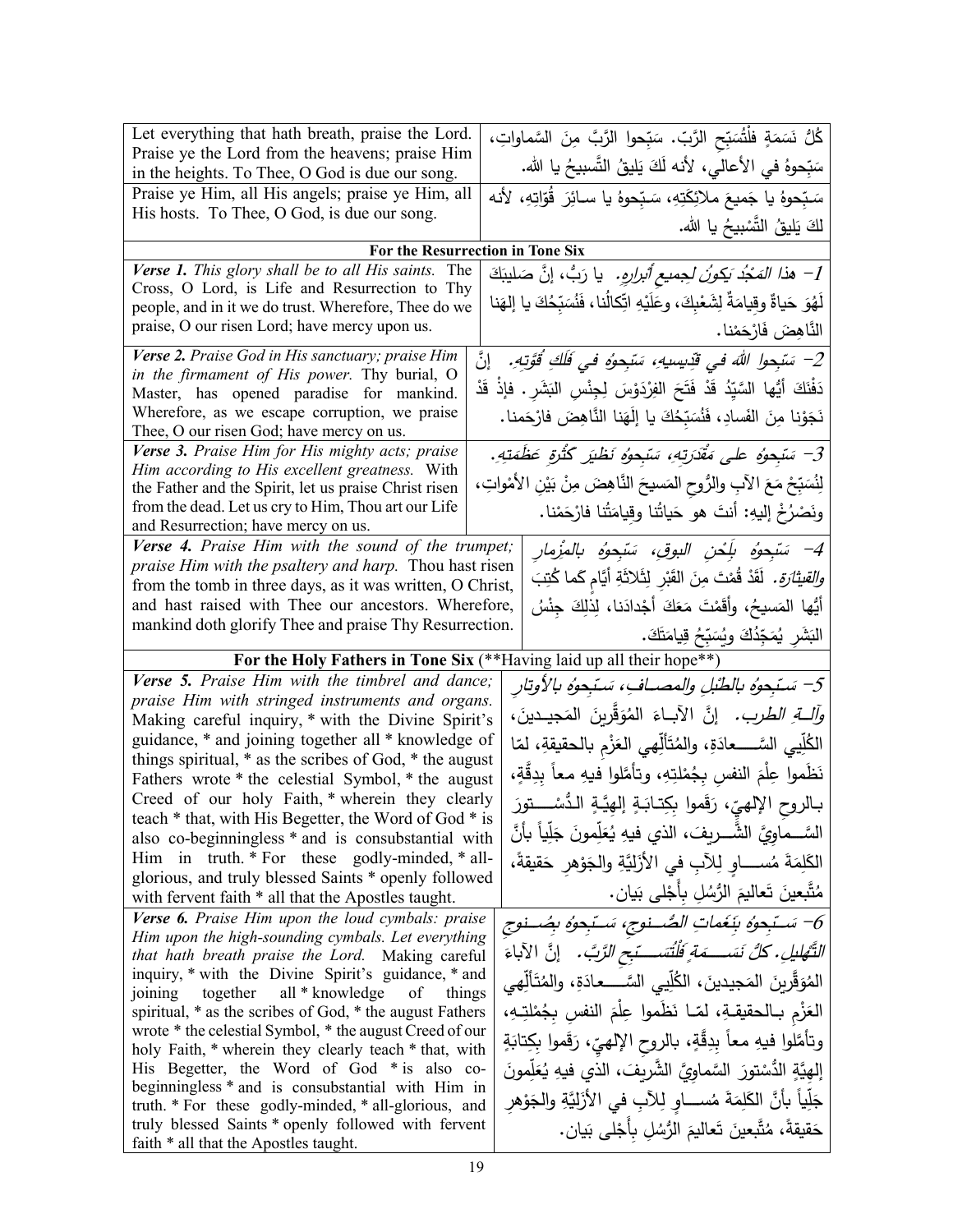| Verse 7. Blessed art Thou, O Lord, the God of our                                                                 |       |                                                                                     |
|-------------------------------------------------------------------------------------------------------------------|-------|-------------------------------------------------------------------------------------|
| Fathers, and praised and glorified by Thy Name                                                                    |       | 7– مُبارَكٌ أَنْتَ يا ربُّ إِلهَ آبائنِا، مُسَبَّحٍ ومُمَجَّد                       |
| forever. Since Christ's heralds had received * all of the                                                         |       | <i>اشــــــُمكَ إلـى الأبدِ.</i> إنَّ الكارِزينَ بالمَســــيح                       |
| spiritual brightness * of the Holy Spirit's light, * and                                                          |       | المَغْبوطينَ، لمَّا تَقَبَّلوا مِصْـــــباحَ الرّوحِ الْقُدُسِ                      |
| had been inspired of God, * they proclaimed to<br>all * that divine oracle * filled with wondrous wisdom,         |       | العَقْلِيَّ بِجُمْلَتِـهِ، نَطَقوا بــإلْهــام إلمِهِيِّ بــالوَحْي                 |
| * which, though few in words, is great in breadth. * For                                                          |       | الفائِقِ الطَّبيعـةِ، ذي اللَّفْظِ اليَســـــيرِ والمَفْهوم                         |
| they who staunchly fought * for the Gospel's doctrines<br>and for divine * traditions clearly had received * holy |       | الكَثير ، مُتَصَـدِّرينَ بِالعَقائِدِ الإِنْجيليَّةِ والتَّقْليداتِ                 |
| revelation from God on high; * and being                                                                          |       | الْحَسَـــذَةِ الْعِبادةِ، الّتي لمّا اسْـــــثُعْلِنَتْ لَهُمْ مِنَ                |
| enlightened, * those blessed Fathers set forth for the<br>world * that holy Faith which was taught of             |       | العُلى بِوضـــوح، اسْــتَناروا وأثَبَتوا الإيمانَ الذي                              |
| God, * making known eternal truth.                                                                                |       | تَلَقَّنوهُ مِنَ الله.                                                              |
| Verse 8. Gather together unto Him His holy ones who                                                               |       |                                                                                     |
| have established His covenant upon sacrifices.                                                                    | As    | 8- إجْمَعوا إليهِ أَبْرِارُهُ الذينَ بَتُوا عَهْدَهُ على                            |
| true servants of Christ God, * the godly shepherds<br>assembled * all their wise experience * as the              |       | <i>الذَّبائحِ.</i> إنَّ الرُّعـاةَ الإلهيينَ، بمـا أنَّهُمْ عَبيدٌ                  |
| shepherds of the flock; * and with                                                                                | godly | أخِصَّاءُ لِلْمَسيح، ومُسارّونَ كُلِّيّو الشَّرَفِ لِلْكَرازةِ                      |
| zeal, * stirring up righteous wrath, * they wrought                                                               |       | الإلهيَّةِ، لمّـا أَحْرَزوا الخُبْرَةَ الرُّعـائيَّـةَ بِجُمْلَتِهـا،               |
| righteous judgment, * driving off diseased and<br>grievous wolves, * when, with the Spirit's                      |       | واحْتَدَموا الآنَ غَيْظـاً بِعَـٰذْلٍ كُلِّيّ، طَرَدوا بِحُكْم                      |
| sling, * they expelled them all from the Church's                                                                 |       | حَقِّ، عَنْ كَمالِ الكنيســــةِ، الذِّئابَ الضَّــــــارِيَةَ                       |
| ranks, * as fallen even unto death, * stricken with a                                                             |       | المُفْسِدَةَ، ورَجَموها بِمِقْلاعِ الرّوحِ، فَسَقَطَتْ كَأَنَّها                    |
| malady past all cure. * For the holy Fathers * were<br>ven'rable initiates and seers * of the divine preaching    |       | إلى المَوْتِ، بِما أَنَّها مُعْتَلَّةٌ بِعِلَّةٍ لا شِفاءَ لها.                     |
| from on high, * teaching sacred mysteries.                                                                        |       |                                                                                     |
|                                                                                                                   |       | THE DOXASTICON OF THE HOLY FATHERS IN TONE EIGHT                                    |
| Glory to the Father, and to the Son, and to the                                                                   |       | <i>التَّمْجُدُ للأَبِ والإبنِ والتروحِ القُدُّسِ.</i> إنَّ مَصَــافٌ الأَباءِ       |
| Holy Spirit. When the rank of the holy Fathers                                                                    |       | القِدّيسـين، لمَّا تَقاطروا مِنْ أقاصــي المَسـكونةِ، إعْتَقَدوا                    |
| flocked from the ends of the inhabited world, they<br>believed in one Substance and one Nature of the             |       |                                                                                     |
| Father, Son, and Holy Spirit, delivering plainly to                                                               |       | بِجَوْهَرِ واحِــدٍ وطَبيعَـــةٍ واحَــدَةٍ للأَبِ والإِبْنِ والرّوحِ               |
| the Church the mystery of discoursing in theology.                                                                |       | القُدُسِ، وسَلَّموا إلى البيعَةِ سِرَّ النَّكَلَّم باللاهوتِ تَسْليماً              |
| Wherefore, in that we laud them in faith, we<br>beatify them, saying: What a divine army, ye God-                 |       | جَليّاً. فإذْ نَمْدَحُهُمْ عَنْ إيمانِ، نُغَبِّطُهُمْ قائلين: يا لَكُمْ             |
| inspired soldiers of the camp of the Lord, ye most                                                                |       | مِنْ جَيْشٍ إلهيِّ، يـا جُنودَ مُعَسْــــكرِ الرَّبِّ، اللاهِجينَ                   |
| brilliant luminaries in the noetic firmament, ye<br>impregnable towers of the mystical Zion, ye                   |       | باللهِ. كواكِبَ الجَلَدِ العَقْلِيِّ الكُلِّيَّةَ الضِّـــــياءِ . يا أَبْراجاً     |
| scented flowers of paradise, the golden lights of                                                                 |       | مَنيعَةَ لِصِـــــهْيَوْنَ السِّـــرِّيَةِ. يا أَزْهارَ  الفِرْدَوْسِ العَطِرَةَ    |
| the Word, the boast of Nicaea and delight of the<br>whole universe, intercede ceaselessly for our                 |       | الشَّــذي، والأفوَاهَ الذَّهَبِيَّةَ لِلْكَلِمة. يا فَخْرَ نيقِيَةَ، وبَهْجَةَ      |
| souls.                                                                                                            |       | الْمَسْكُونَة. تَشَفَّعُوا بِلا انْقِطَاعِ مِنْ أَجْلِ نُفُوسِنا.                   |
| Both now and ever, and unto ages of ages.                                                                         |       |                                                                                     |
| Most blessed art thou, O Virgin<br>Amen.                                                                          |       | الآنَ وكُلَّ أُولِنِ وإلى دهرِ الداهرينَ. أمين.  أنتِ هِيَ الفائِقَةُ               |
| Theotokos, for through Him that was incarnate<br>of thee is Hades despoiled, Adam is recalled                     |       | عَلَى كُلِّ البَرَكاتِ، يا والِدَةَ الإِلَهِ العَذراءِ، لأَنَّ الْجَحيمَ قَد        |
| from the dead, the curse is made void, Eve is                                                                     |       | سُبِيَت بواسِطَةِ المُتَجَسِّدِ مِنكِ، وَآدَمَ دُعِيَ ثَانِيَةً، واللَّعنَةَ بادَت، |
| set free, death is slain, and we are endowed                                                                      |       | وَحَوّاءَ انعَتَّقَت، والمَوتَ أَميتَ، وَنَحنُ قَد حَيينا. فَلِذَلِكَ نُسَبِّحُ     |
| with life. Wherefore, in hymns of praise, we<br>cry aloud: Blessed art Thou, O Christ our God,                    |       | هاتِفين: مُبارَكٌ أَنتَ أَيُّها المَسيحُ إِلَهُنا، يا مَن هَكَذا سُرَّ،             |
| Who is thus well pleased, glory to Thee.                                                                          |       | المَجِدُ لَك.                                                                       |
|                                                                                                                   |       | THE GREAT DOXOLOGY IN TONE EIGHT                                                    |